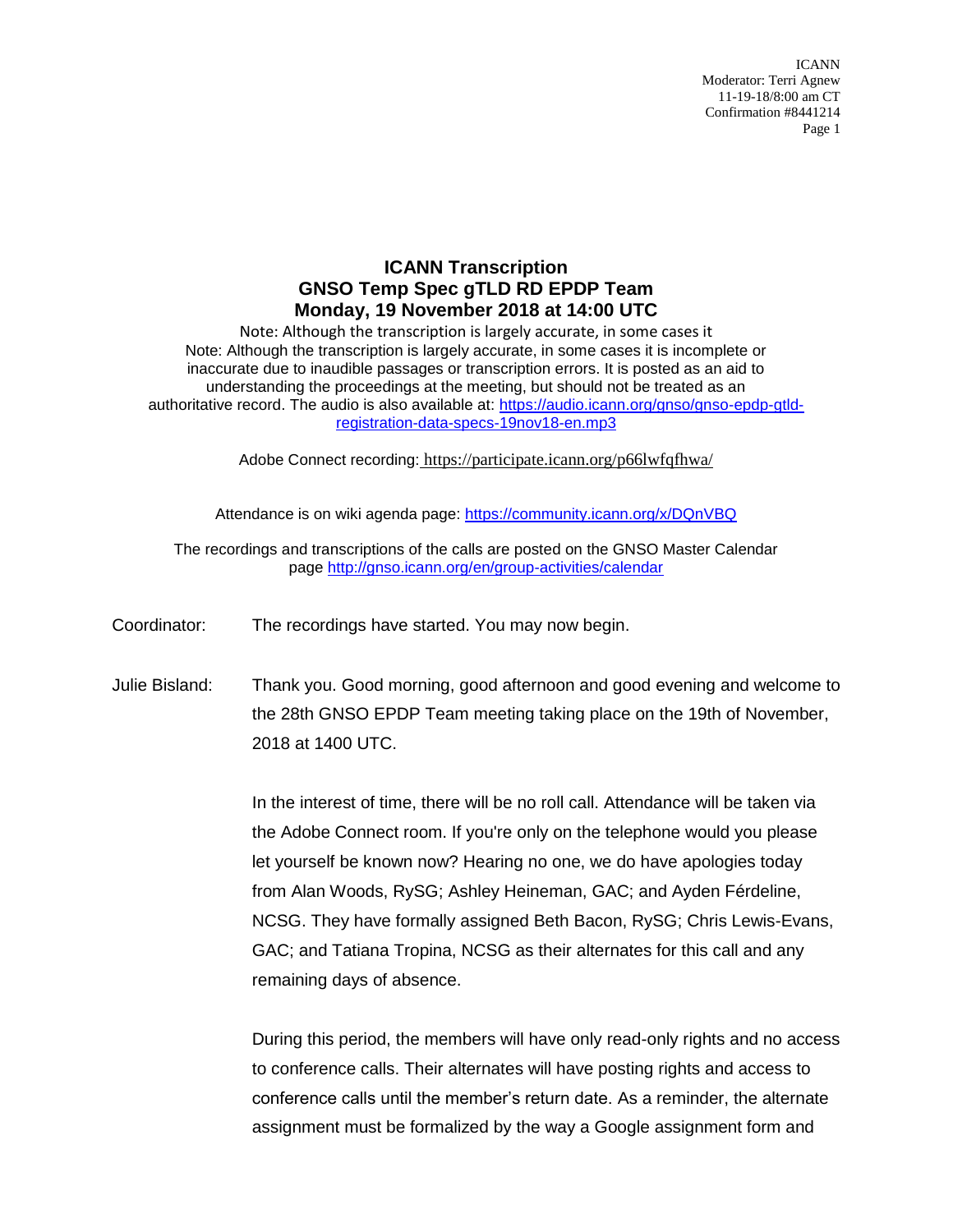the link is available in the agenda pod to your right and the meeting invite email.

Statements of interest must be kept up to date. If anyone has any updates to share, please raise your hand or speak up now. Seeing or hearing no one, if you need assistance updating your statement of interest please email the GNSO Secretariat.

All documents and information can be found on the EPDP wiki space and there is an audiocast and view-only Adobe Connect for nonmembers to follow the call so please remember to state your name before speaking. Recordings will be circulated on the mailing list and posted on the public wiki space shortly after the end of the call. Thank you and over to our chair, Kurt Pritz.

Kurt Pritz: Thanks very much, Julie, and thanks everyone for joining on Monday of a big holiday week. So I'll just right to the agenda for the welcome and updates. I only have two items; one is on the face to face meeting in Toronto on January 16-18. You should start receiving notifications from the – yes, a big holiday week for some, sorry, but, you know, I'm Kurt-centric. So excuse me, so you'll be receiving from ICANN Travel I think as early as this week, notifications for how to go about making travel arrangements for that so that's encouraging.

> And second, towards the end of the meeting we want to show you the – what the public comment forum is going to look like; it's going to be in a new format utilizing Google Forms that hasn't been used before. And I think it's going to be – we've been talking about this for quite some time internally and, you know, we think it'll be really helpful because it'll you know, link comments directly to specific sections of the initial report, it'll encourage commenters to provide rationale because we really care what people are thinking, not how they're voting.

And it'll enable sorting for us so you will be able to read all the comments pertaining to one issue all in a row to see if there's any new comments there,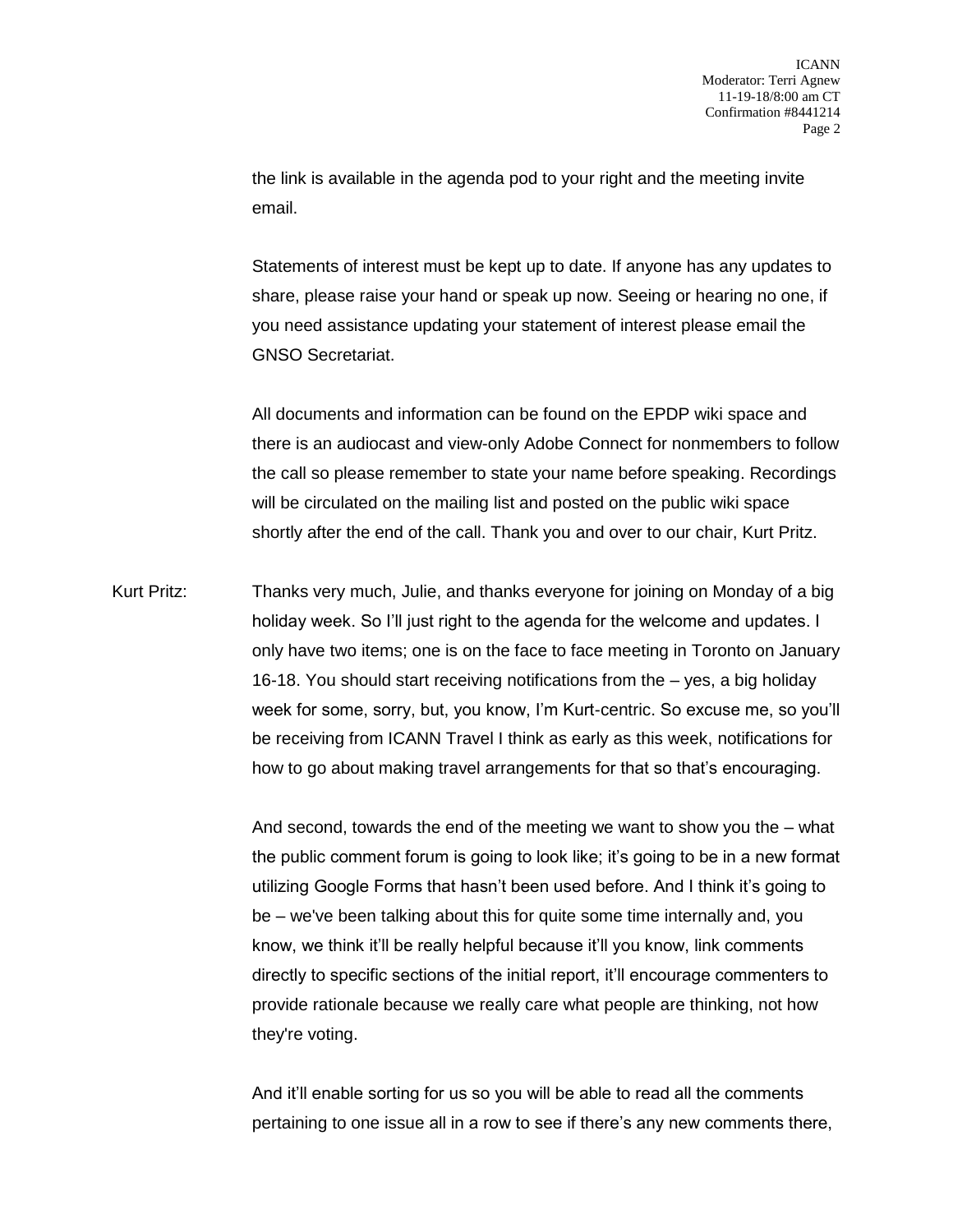anything that will change the thinking, so we'll talk about that at the end of the meeting. But we – we're still hammering out the language in the questions but I'm encouraged by the new format and hope everybody finds it helpful.

So with that I want to get right into the agenda, and for me getting into the agenda is, you know, my plan for this meeting was to…

((Crosstalk))

- Kurt Pritz: I'll get to you in a minute, Amr, hammer through these remaining issues and see where we are and make some decisions about publication. But I know we've got an email from Mark and he wanted to discuss timing at the top of the meeting so Amr, if – you go ahead and then I'm going to turn the mic over to Marc for a minute.
- Amr Elsadr: Thanks, Kurt. This is Amr. And I actually had a question on your opening remarks on the format of the public comment, you know, the, you know, how we're meant to provide those. My understanding is that it's going to be some sort of online format, did I get that correctly?
- Kurt Pritz: Yes, and actually I probably shouldn't have blabbed too much. We have an agenda item for this towards the end of the meeting that we'll be able to show you the format of it. But go ahead…

((Crosstalk))

Amr Elsadr: Oh okay cool. Yes I was just going to ask if it would be possible to provide us with the same sort of form in a Word Doc, it'd be easier for us to use that to collaborate when we're figuring out how the answer the different questions we're meant to. Just something that would, you know, be helpful, it's not necessarily but…

Kurt Pritz: Yes.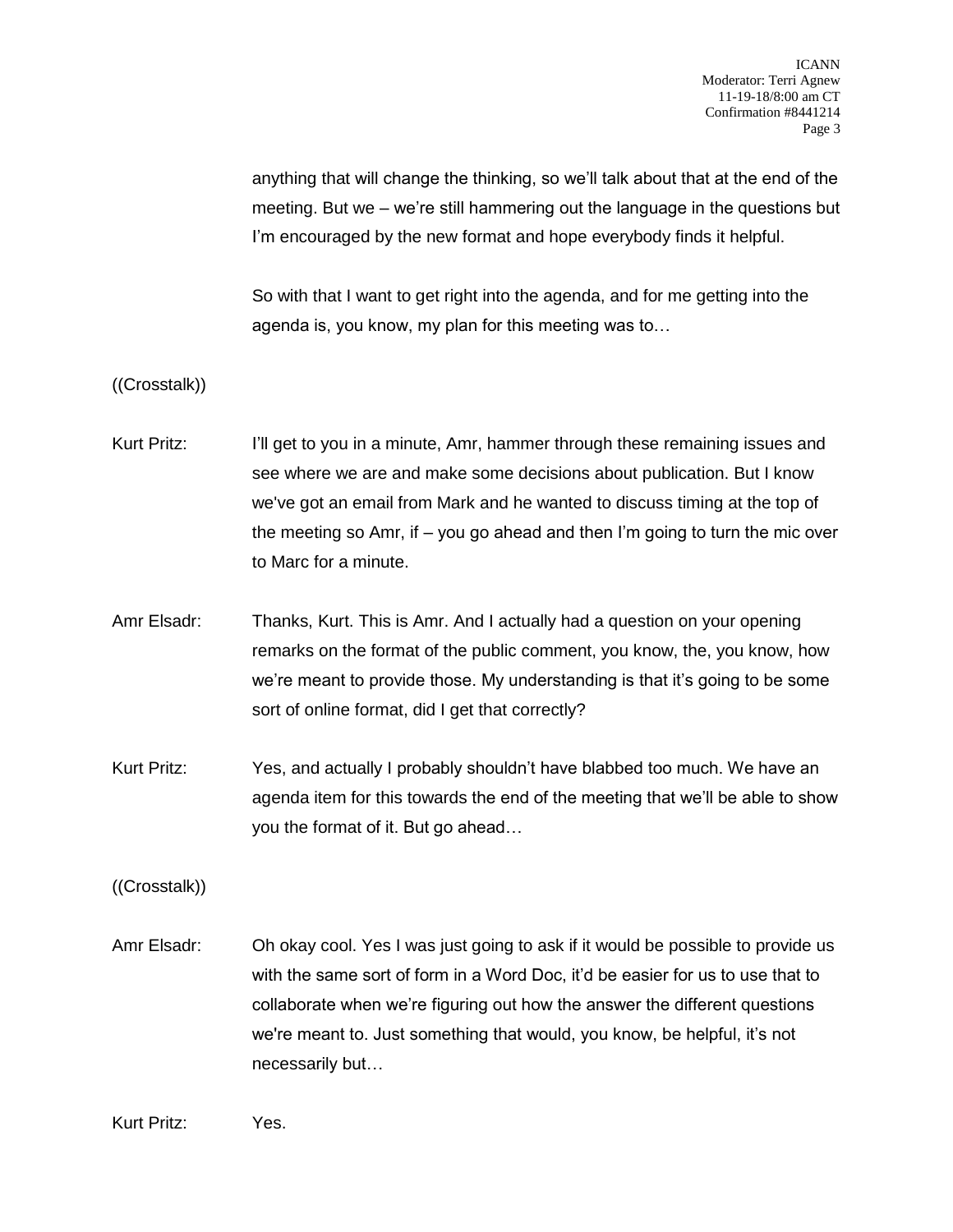Amr Elsadr: ...it'd be great if that is possible. Thanks.

Kurt Pritz: Yes, I know it's already going to be made available in PDF so I don't know why there can't be Word too because my PDF has a magic button that converts it to Word. So Marc sent an email around about the scheduling of the initial report so I want to give him the floor for a minute and then have a brief discussion about that because it's very important, maybe we should talk about that first. So if you don't mind, Marc, do you want to put some meat around your email?

Marc Anderson: Thanks, Kurt. Marc Anderson for the transcript. Absolutely, and thanks for acknowledging me. And apologies, I wasn't able to send my email out sooner, I know it was only a half hour before call time. But I guess what prompted me to write an email was in looking at the agenda it wasn't at all clear that we were to publish an initial report today; this looks like any other agenda that we've had so far. But today is 19 November, which is our stated date to publish our initial report and so I just wanted to call that out and get some, you know, get some understanding on, you know, are we indeed still publishing a report?

> What is the process we're going to go through, you know, it sounds like we're, you know, still making edits, we've got significant items to discuss here on today's agenda including some items, you know, just looking, you know, Section 4, other items to be finalized, Purpose O, you know. I, you know, I know that's something that Benedict's been championing for a while but we haven't had a chance to deliberate on that and he's not on today's call.

So we have some items to cover here still and there's nothing in the agenda here on how we get to publishing a report, you know, how do we, you know, how do we get a document? I know Marika sent a link out I think it was this morning with the, you know, that encompassed sort of the latest which she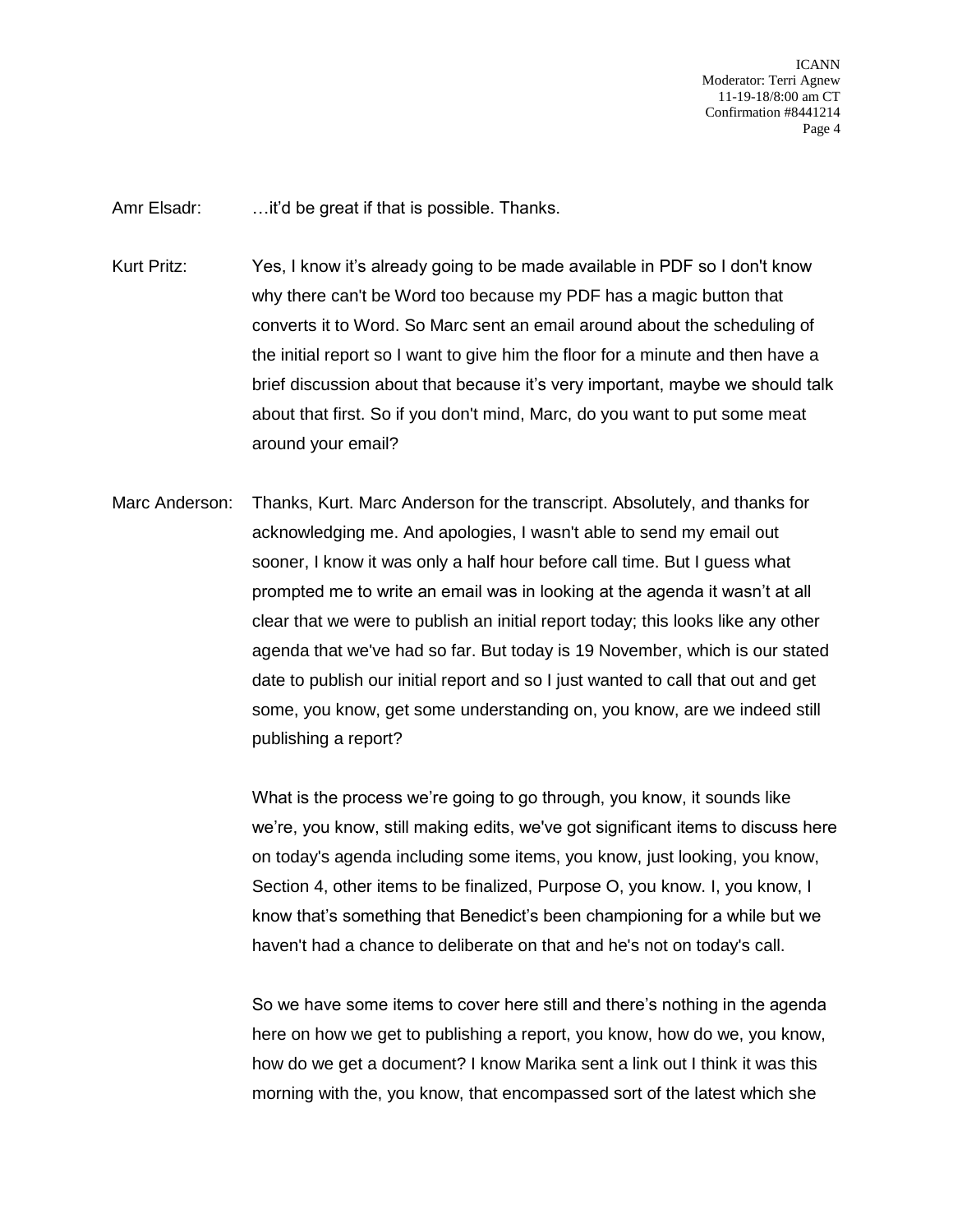called non-substantive edits, but that's not something I've had a chance to look at that all.

And so I'm concerned about, you know, where we are, how – what – how edits, how items we discuss today are going to make their way into the report, how we're going to draw a line and say okay this is – these stable version that we're publishing and how we're going to get a final chance to review that. So I just want to make sure everybody – all the members of this working group are crystal clear on what our steps are from now until publishing this initial report.

Kurt Pritz: Thanks very much, Marc. Before I go, go ahead, Thomas.

- Thomas Rickert: Thanks very much, Kurt. And hi, everyone. I would like to echo what Marc said. And I think we should not use more time to open the discussion again for folks to rehash the argument, but I think that once we have a stable version we can really go through it and read it for consistency and do a proper proof-read. You know, this is going to be read by an awful lot of folks and I think there's still some inconsistencies in our report that need to be smoothed out and I think we should take a little more time, not too much, to make sure that the work product and that the results of our intense work are not losing credibility because they don't look as good as they could. Thank you.
- Kurt Pritz: Thanks very much, Thomas. So on the critical path to publishing the report, we have these items that are in the, you know, to me, here are the items; they're the items on this matrix. One never knows sometimes these items melt away and in the spirit of getting a report published I think people have been working really well to get that done. We have the public comment to finish and then as you said then look at – Thomas, I think you said look at the report in a – once it's in its stable state. So, you know, certainly I want to say there could be no more comments or – to the report that we need to hash out these remaining issues.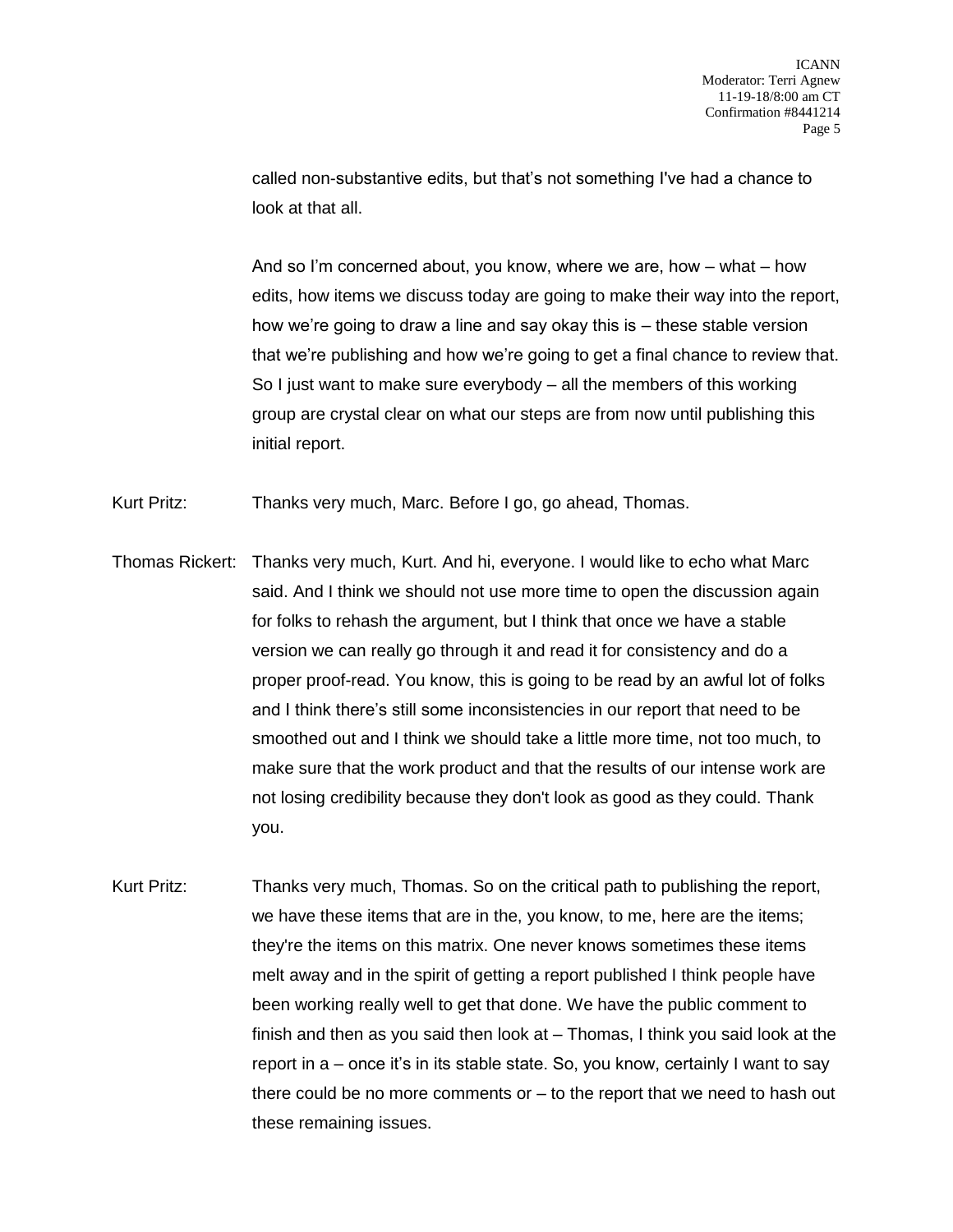So while unpopular I think that, you know, if we get through these issues that we need to today, or maybe some subset of us tomorrow, you know, I see a great deal of difficulty in publishing the report today. On the other hand, once we – so flip the schedule to say even Monday, that means the comment period closes the day, you know, December 26, which is a fairly big holiday in some places and in the middle of a holiday week for many places, so tiny slips here make a big difference.

And so we – I think that the advice from Thomas is correct. I think we should work very hard and in a cooperative way to get through the remaining issues. I think the goal is to have the issues in front of people in sufficient detail so they can inform us as to their thinking, rationale and thought processes so that we can take that into account as we hash out the remaining issues necessary to make a final report.

So when you're looking at this initial report right now, think about does this – does this describe the issue in sufficient detail? You know, I'm of – I'm of the personal opinion that in some areas where we differ, the explanation of the issues has become sort of a – what we would call a sort of a kitchen sink where the explanations are way too long because each participant here wants to get their viewpoint adequately described but, you know, we can't let the – and I think it could be much more succinctly put – but we can't let the perfect be the enemy of the good; and the good is and our chance at success is to publish an initial report in the next few days.

So with that in mind we have issues and that need to be resolved for the way in which they'll be put in this report; we should do that with all due alacrity and then having done that push a version of the report out to you guys for reading, but so it's stable, but not with the idea that we're word-smithing or honing or raising new issues, just to see the thing in its stable state.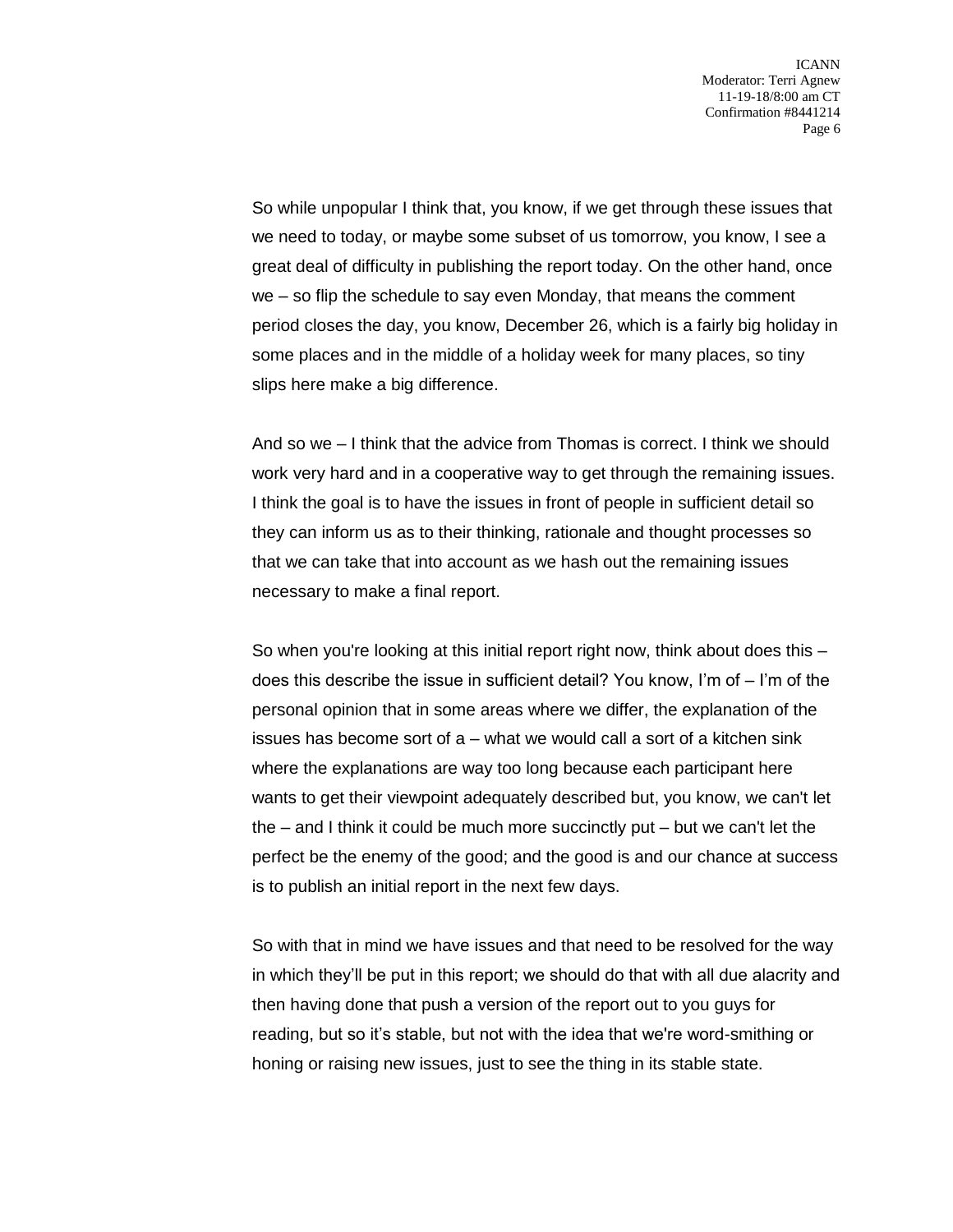So I think that, you know, we're not going to publish a report today. I hope you haven't, you know, tweeted that out. If that is in fact the case, and it looks like it's the case, you know, I'll certainly – I'm certainly going to write a letter today to the GNSO Council and tell them the prognostication after this meeting and the reasons why this date which wasn't reached, which I think are good ones and that this group still intends to succeed at the end of the day.

Milton, how are you? Get some coffee?

Milton Mueller: Yes, nobody's getting hurt. Actually, I – picking up on your last comments, Kurt, I'm going to make a radical proposal and it may be too radical for any of you to accept but I think it's actually a pretty good idea. So as you indicated, Kurt, one of the problems we have is we're getting so deep in to the weeds of the explanations of different ideas and as I was reading the report last night it struck me that most of that is completely unnecessary. Indeed, I would propose that we only publish as our initial report the – what is now the executive summary. We have a few quibbles about what goes in to the executive summary, but in effect everything we need is in the executive summary.

> We are identifying our recommendations, we are issuing specific points that we want comment on. I don't understand anymore the need for us to get bogged down in 120 pages of other stuff. So that's my idea. I think if we adopted that we could wrap this up today and publish the report in the afternoon, although we might want an extra day or two of just stabilizing the report.

- Kurt Pritz: Marika has her hand up. I have a response that I want to mull over for a couple seconds if you don't mind, Milton, and then let Marika go.
- Marika Konings: Thanks, Kurt. This is Marika. I just wanted to respond to Georgios's question in the chat in relation to the version that was pushed out earlier today so I just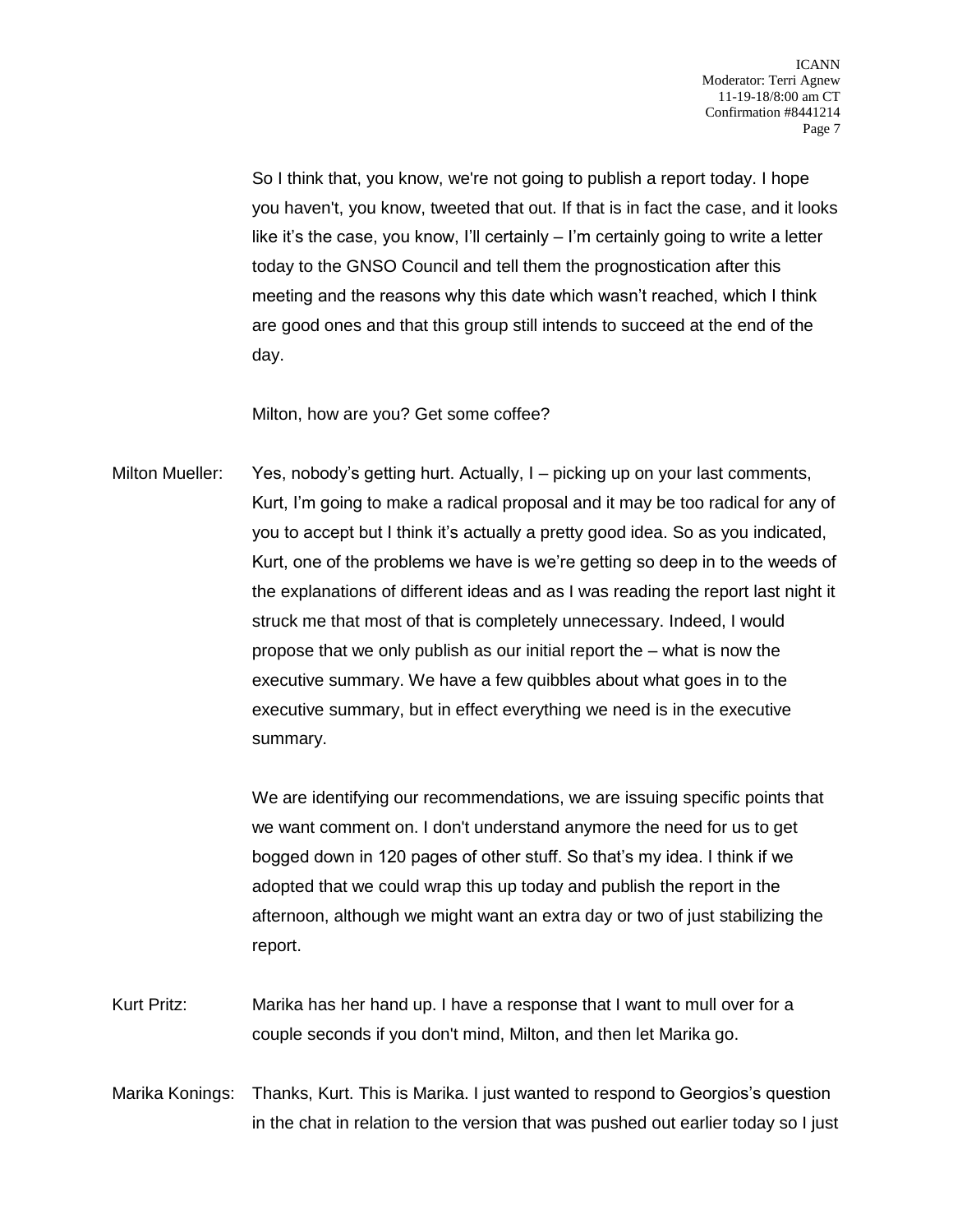wanted to make clear because we kind of want to be able for you to see real time where the report stands and, you know, of course we appreciate that, you know, things are moving pretty quickly, you know, there's still of course issues that need to be resolved. But what we published this morning basically aims to address all those comments that were received between Friday and Sunday that were deemed, you know, non-substantive.

And of course, you know, if there are any concerns about those and you think they are substantive of course you're more than free to flag those. But again, we hope that gives you a kind of a live view of, you know, where we're at with updating the report. And of course, you know, we expect that based on today's conversation there will be further updates and, you know, we will, of course we'll do our best to push that kind of updated version out, you know, as soon as possible after this meeting and after having had a chance to digest those changes.

You know, having said that of course, you know, we are really honing I think on a couple of items that are still under discussion and need to be resolved, you know, other parts are already stable for a while now so hopefully indeed there are no new issues that are flagged there. But I think something that we said as well on the email list on Friday, you know, one thing the group may want to think about as well, and I think you know, the Kurt and just Milton made that point as well, you know, to think about, you know, what is needed for this initial report and what are items you want to start putting on a list that will need to be further discussed or considered.

So I think it's important to distinguish between those. And again, you know, the perfect shouldn't become the enemy of the good here but at the same time I think everyone is aware as well that there are things that will need to be deliberated further or thought through further so nothing should prevent the group from already starting pulling that list together that will help inform as well, you know, subsequent meetings that will start running in parallel to the publication of the initial report.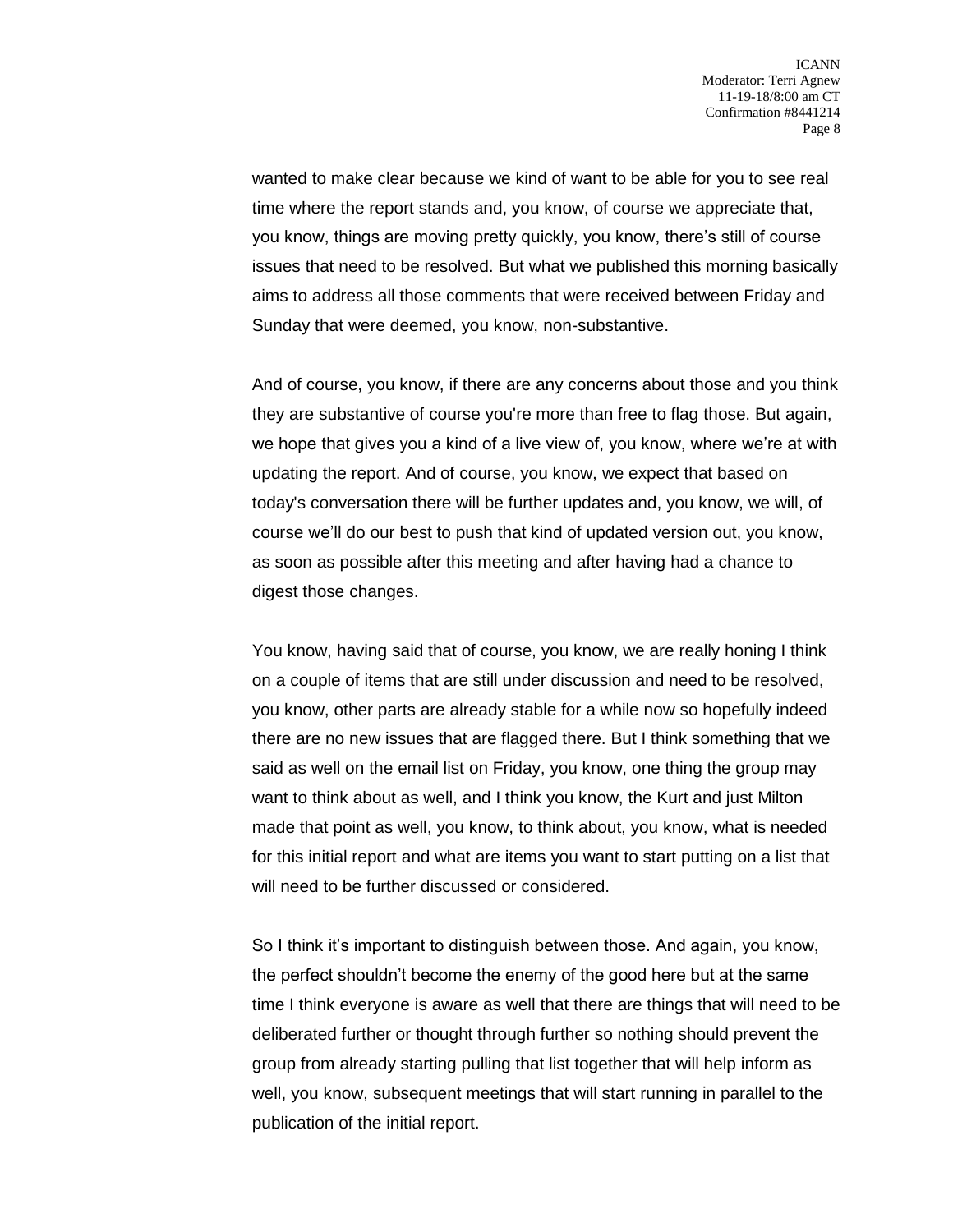Kurt Pritz: Go ahead Kristina. Thank you very much, Marika.

Kristina Rosette: Kristina Rosette, Registry Stakeholder Group. This is actually a question for Milton because I find his proposal very intriguing. And I'm hoping maybe he could elaborate on what he would suggest be done with the remainder of the text; would it just be kind of parked on the wiki so people who wanted to read it could? Would we spend another week on that and then that would be released as kind of additional background information? I don't know any – whatever view he has on that I think would be helpful at least in my perspective in deciding whether or not that would be an idea I could support. Thanks.

Kurt Pritz: Milton.

Milton Mueller: I guess that's my cue to  $-$  so one option is that when we meet face to face in Toronto we can burn it in a large bonfire and dance in a circle around it. But that's probably not what you're wanting to hear, Kristina. I think that question, I think we could sort of, as we like to say, park it as a record of our thinking and not publish it and then refer to it later as we're trying to resolve the issues and assess the public comments because I really think what that – rest of that document is is indeed a reflection of our thinking and our debates, which are always – already in the transcripts and so on and the various documents that we have produced and that, you know, asking the public to digest that and make coherent comments about it is a form of sadism, unnecessary and not productive.

> So what the public needs to see is what are the recommendations that we've actually agreed on, what do we need public comment on and in terms of the, you know, thinking that went behind it and the blow by blow, you know, the IPC thinks this and the contracted parties think that on this particular issue, I really think you're – that's not something that should be part of the public comment but it does have value as a record of our thinking. So I guess my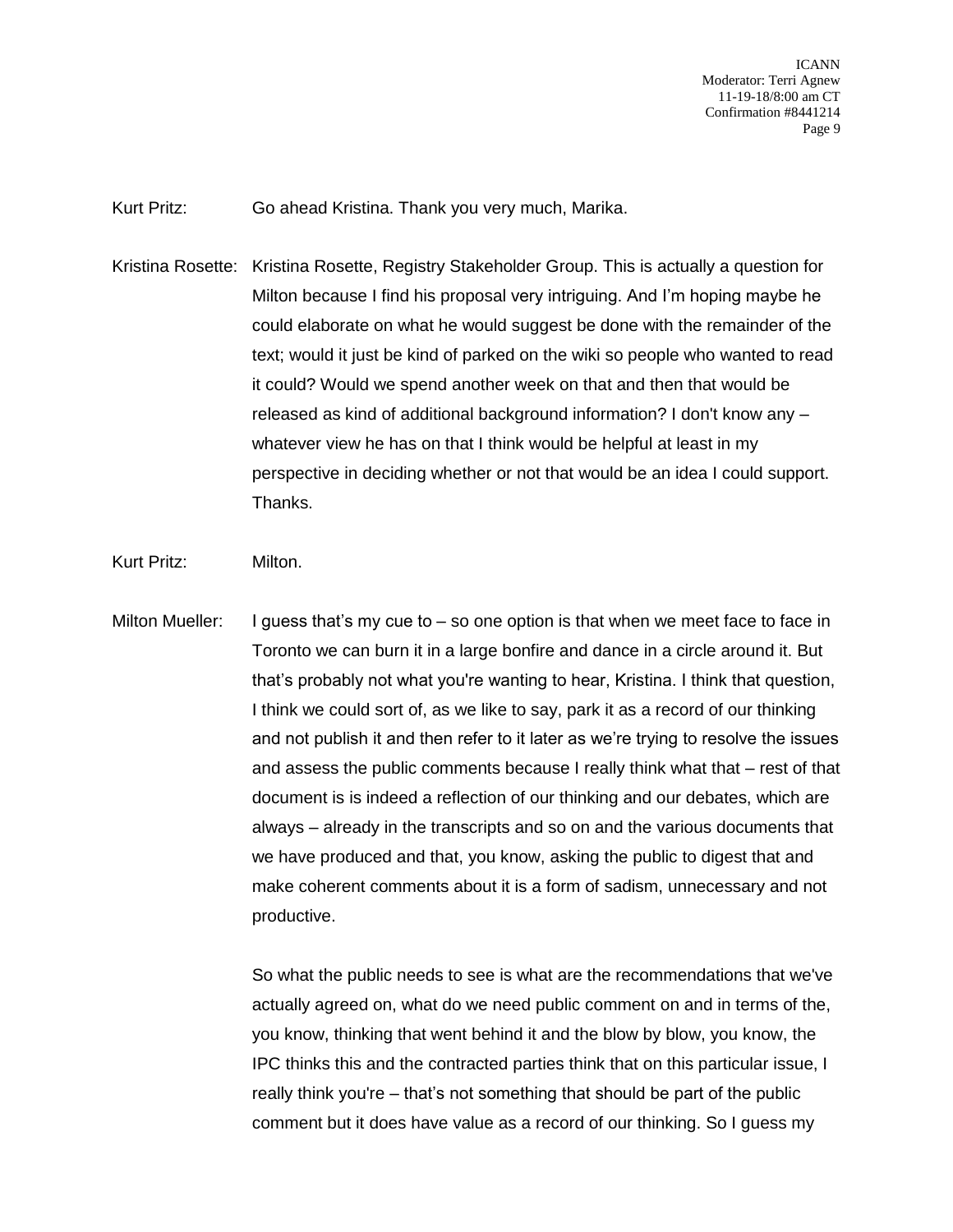proposal would be to keep it, freeze it as it is and have this nice simple stripped down executive summary as the thing that we're issuing to the public and asking for comment on.

Kurt Pritz: Thanks. So this is an interesting discussion. Alex, go ahead, Margie, then Thomas.

Alex Deacon: Thanks, Kurt. It's Alex Deacon for the record. Yes I think it makes sense for us to instruct the reviewers, the community if you will, to focus on the executive summary. I agree that that's where the meat is. But I think again for transparency-sake and because these are such complex issues we should include, you know, the rest of the document to give folks a better understanding and appreciation of these complex issues and the views on all sides without forcing them to have to go through and read transcripts for the last 25 meetings or listen to the recordings.

> And so I think maybe there's am middle ground here where we could, you know, ask that folks, again, focus on the meat up top and then reference the dirty details in the rest of the document for a better appreciation of the work that we've done over the last however months. Thanks.

Kurt Pritz: Go ahead, Margie. Thank you, Alex.

Margie Milam: This is Margie. I was basically going to say the same thing as Alex. I think it's really important for the community to at least be able to look into the depth of the document for the issues that matter to them and hear, you know, read the various views and how we got there, otherwise I think the public comment would be far less structured if you will and might just repeat things that have already been said. So I think it's important just to keep the full report but just, you know, make sure that the executive summary is complete enough that that could, you know, be used for those that really want to focus on the specific issues.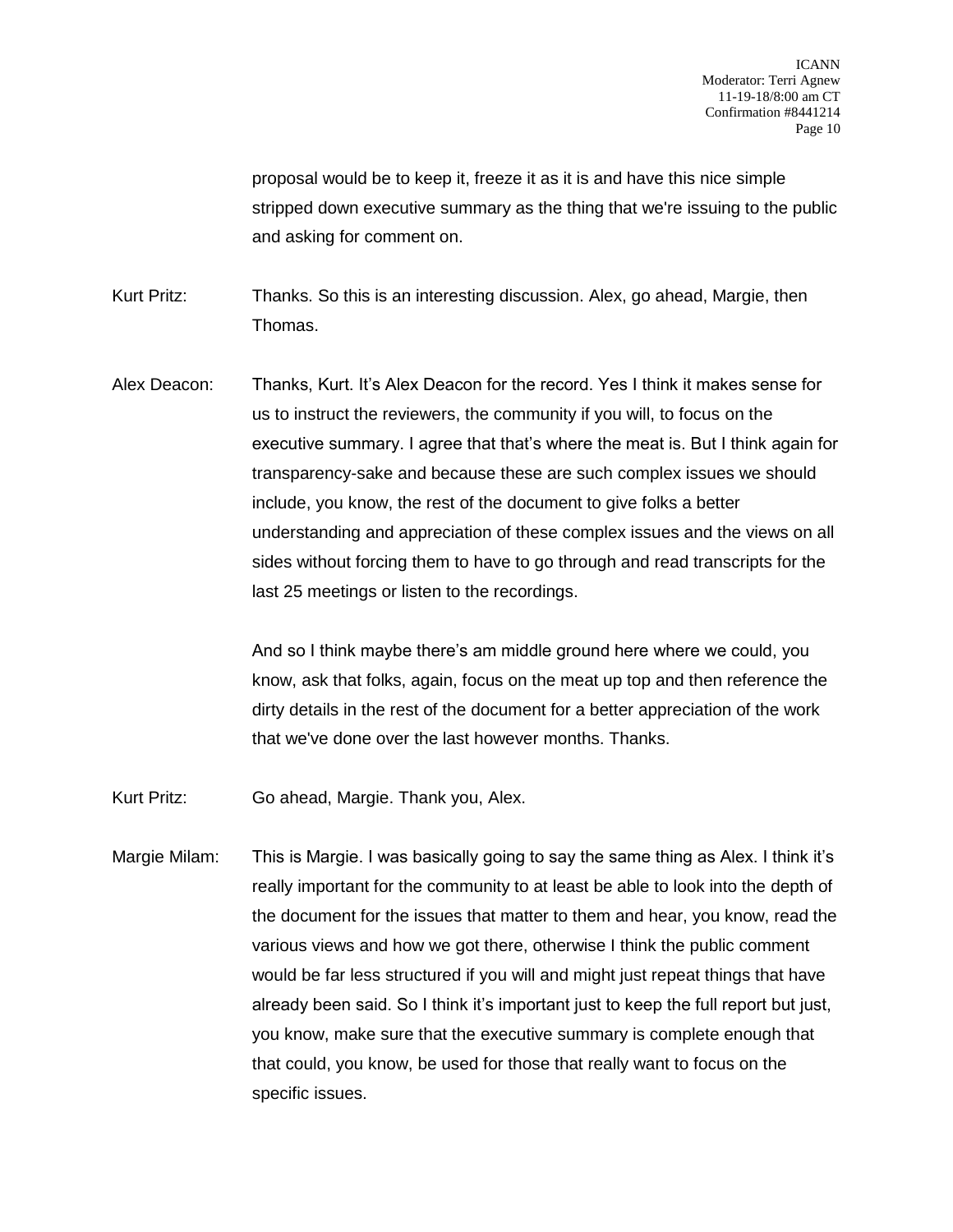Kurt Pritz: Thank you, Margie. Go ahead, Thomas.

Thomas Rickert: I guess we're trying to do two things; we want to get our recommendations out, we want to get them out in a format that is digestible for the community and we don't want to jeopardize our timeline for getting too close to the holiday season. And I think that Milton's suggestion is an excellent one. Maybe we can do a variation thereof and publish the abstract as our initial report but indicate to the community that we will publish in the next couple of days more information including rationale, because I think that for a proper assessment by the community the community needs to understand our thinking and the rationale for why we're doing certain things and even why there's disagreement on certain points so then to be able to make informed decisions or assessments of our report.

> So if at all possible I guess that's something for Marika probably to respond to. Can we get the management abstract out there and get the – get away with publishing more details later without being at the risk of being forced to extend the public comment period? And if so, really shoot for, you know, focusing on the management summary or summary primarily today, make that rock solid, push it out ideally today and then work on the remainder of the report and publish that maybe next week?

Kurt Pritz: Thanks, Thomas. Go ahead, Alan. Get all the comments out and then…

- Alan Greenberg: Thank you. My only comment is that we haven't seen what this new form is that you're using for the responses. Are the questions we're asking all going to be something that can be answered based on the executive summary alone?
- Kurt Pritz: Yes, that's a good point because the questions in the comment forum do reflect some of the differences. Georgios.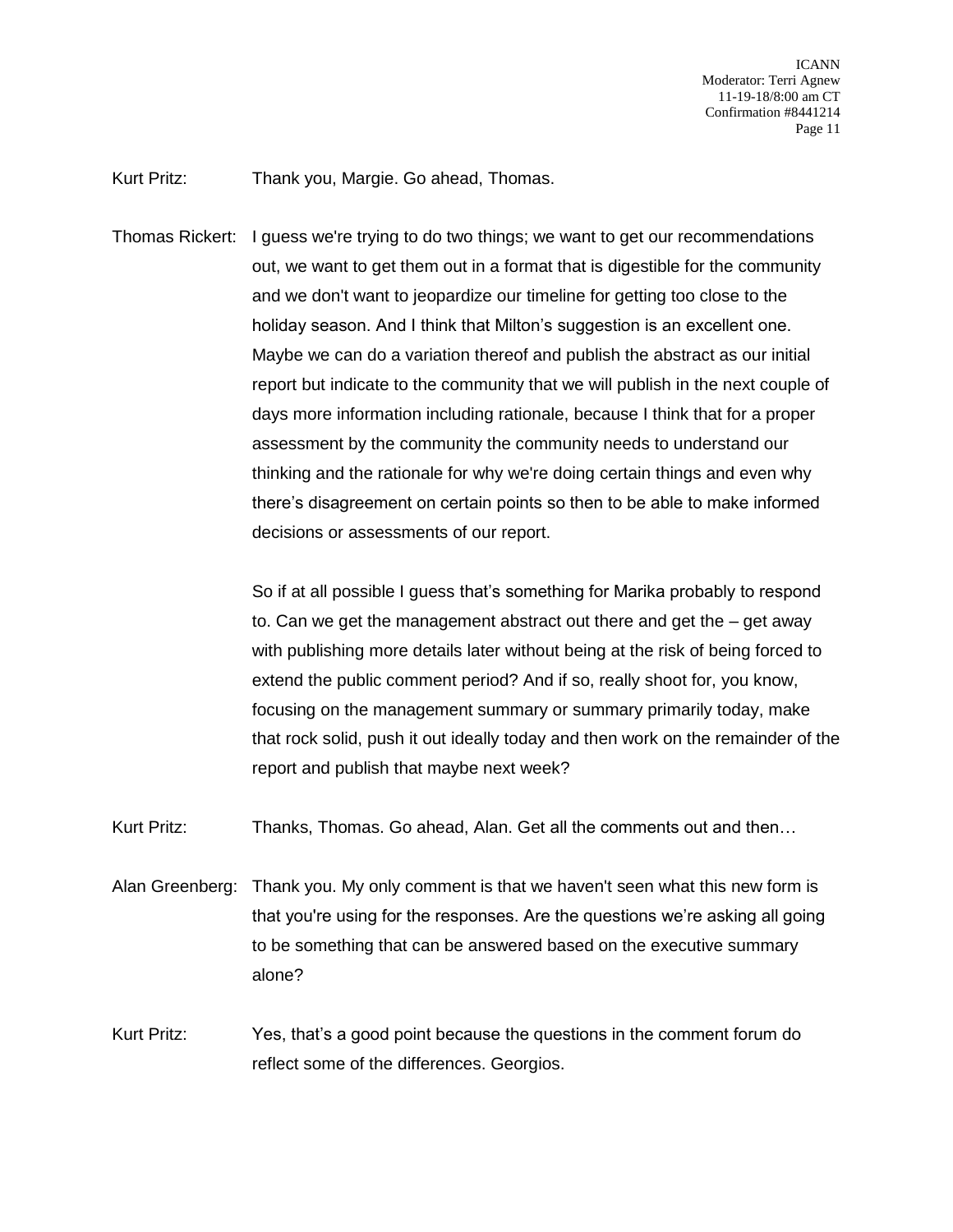Georgios Tselentis: Yes, hello. Hello. I would like to say that I think we need earlier than later to give the background of our thoughts to the public. I mean, (risking) to some of these recommendations or some of the other points in our report (unintelligible) or wrong is not a problem, we are still at the – at the stage where we can make many mistakes and the earlier the better. And I think we should do so because we should not believe that people are that going to read the report have the luxury to be present in all those meetings and teleconferences and follow with diligence all our deliberations. And I think this is wishful thinking. And in a more digestible format we can give this but still provide the (old) recommendation also the thinking behind the better it is.

> So I'm not concerned about adding some – something's wrong, I am happy to put things wherever people believe that we have not agreed to put this very clear and highlight this. But I believe that we need to give the wider public the fair chance to read this, digest it and comment in time.

Kurt Pritz: Thank you very much, Georgios. Oh, we're not done. Mark's in the queue.

- Mark Svancarek: Thanks, Kurt. It occurs to me that if we if we do want to simplify things, we need to make sure that in the comment forum that the questions have links to the online sources where the detailed and differing views are set out. I think that's probably the best way to get high quality feedback on this. If we simplify this too much the quality of the feedback we're going to get is, you know, it's going to be shallow, it's going to be random, it's going to be repetitious. That's all.
- Kurt Pritz: So, Mark, I feel compelled to say that most comment forums induce comment that's shallow and repetition but I won't say that. So…

((Crosstalk))

Mark Svancarek: Well, you know, I know that's true but let's not exacerbate, you know, a bad position.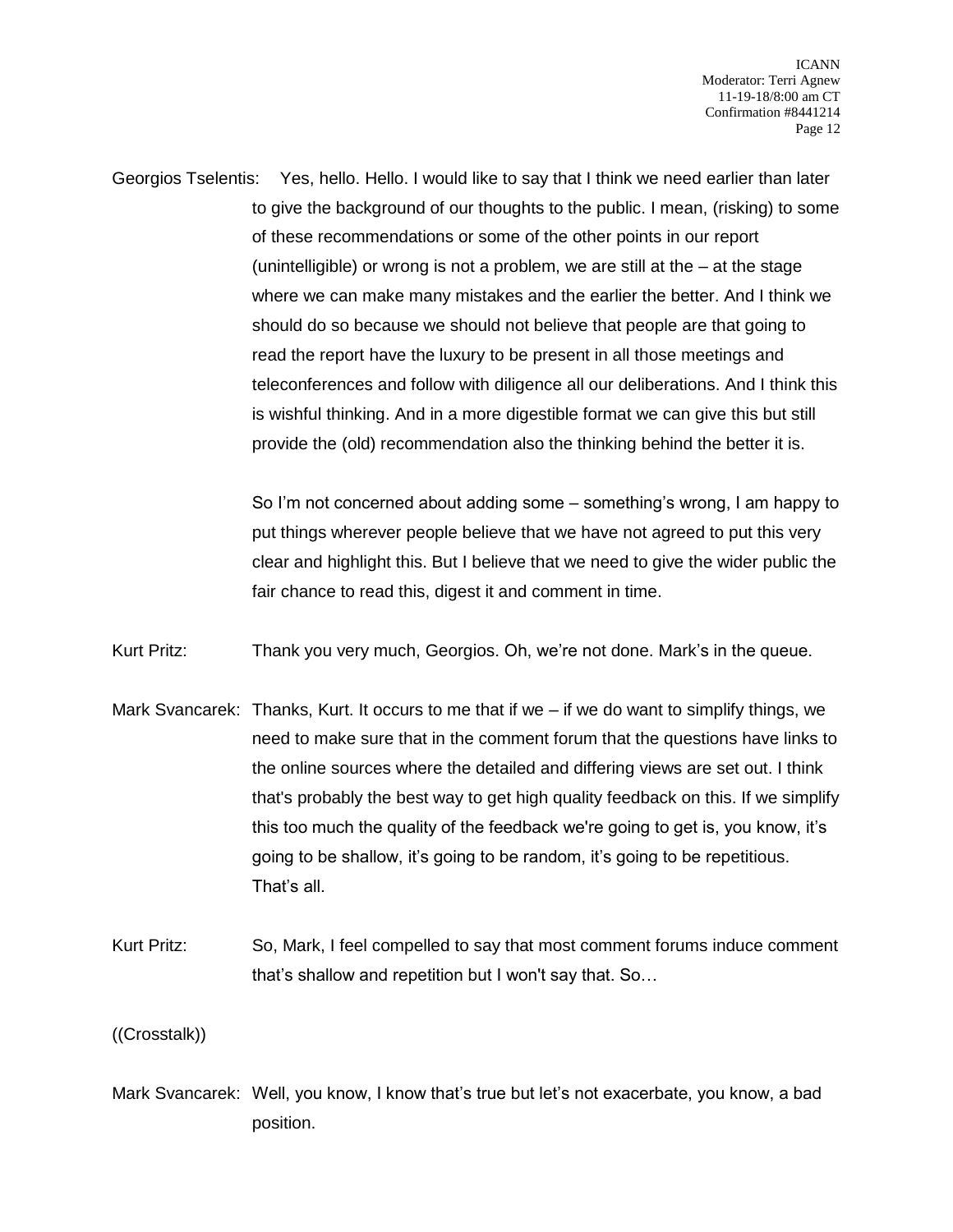Kurt Pritz: It was a joke. So...

Mark Svancarek: Oh okay, well, you know.

Kurt Pritz: So first of all let me thank Milton for the great idea and in the spirit of trying to help us across the line. And then I've watched the chat and listened to the statements so – and you won't be surprised that, you know, Marika – oh Marika's going to speak up but we've been trading back and forth Skype messages where the PDP requirements state that statements are required from the participants in the group. And we do have that in the initial input statements and the triage remarks – we have that – but I think to a very – to a real extent we need to include the discussions we've had too. So I'm sort of – Marika, do you want to add onto that before I…

((Crosstalk))

Marika Konings: Yes please.

((Crosstalk))

Kurt Pritz: …want to go?

Marika Konings: Yes, thanks, Kurt. So this is Marika. So just to respond to some of the questions, there are specific requirements to – in relation to what needs to be included in the initial report. However, it's not a requirement that that necessarily needs to be in the same document and, you know, certain things can as well be posted for example on the wiki.

> But, you know, as well to Thomas's question, publishing the executive summary now and then the substantive or the background to that later I think would probably result in legitimate requests to extend the period as well for people to be able to digest and review that information as I think part of the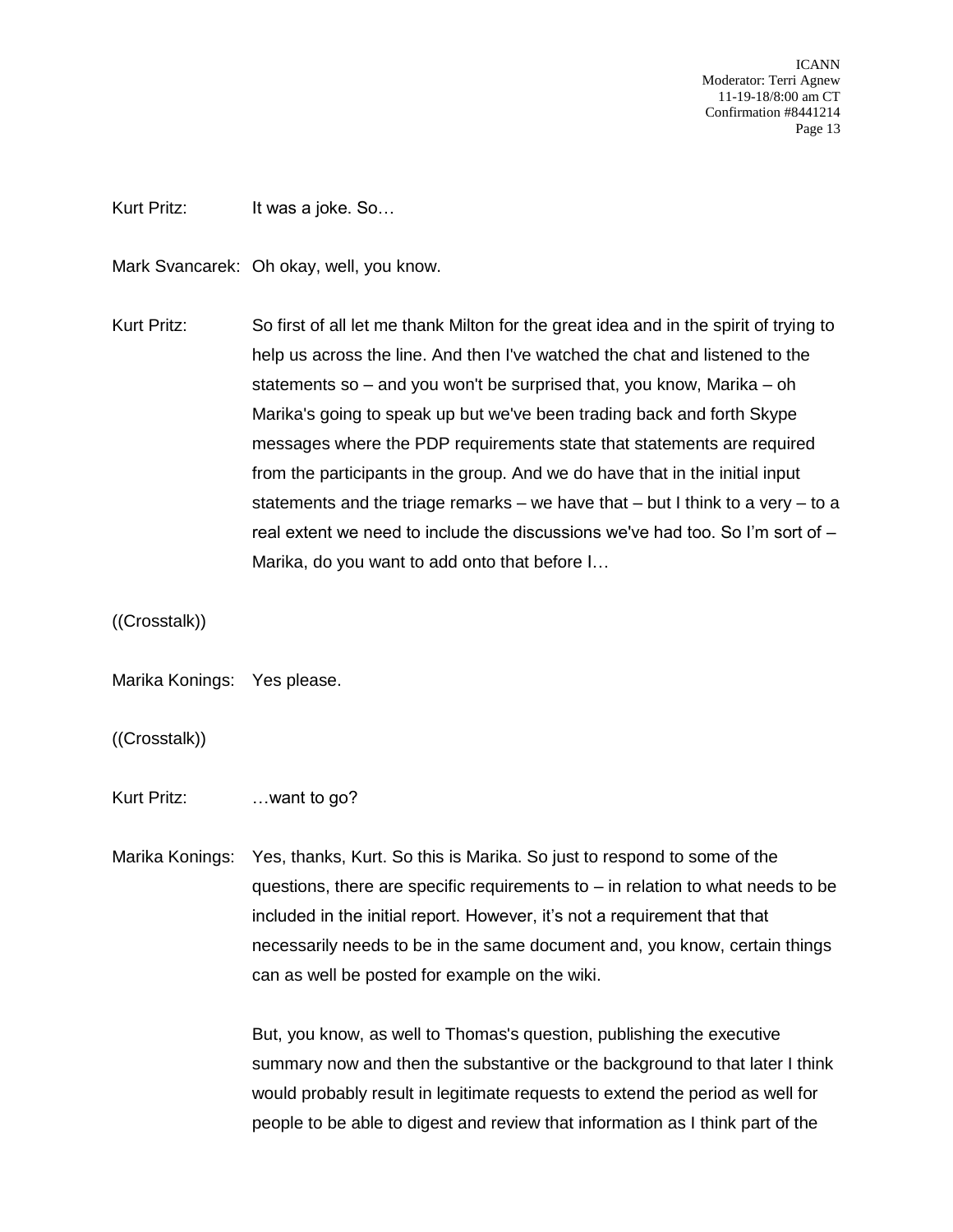reason why some of that is provided is for people to understand how the group came to its recommendations and kind of understand the thought process that led to the recommendations.

And I think that's partly as well why, you know, the requirements in the PDP manual are in such a way that, you know, certain parts of information need to be provided so that that full picture is available to those that want to understand that, although, you know, having an executive summary of course allows those that want to focus on the actual recommendations to do so.

And as Thomas – you know, another question, of course you can update background information but again, you are opening the door for, you know, people to say, you know, how am I able to know what has changed and if new information is provided I need more time to be able to digest that and review that with my groups, so there are of course certain risks involved in doing that.

Kurt Pritz: Thanks very much, Marika, that's helpful. So I think – so with the spirit of what Milton suggested and what I'm reading in the chat and listening to everybody's comments, and with the idea that management summaries are usually one or two pages long and not 20 pages long, I think we could do this, I think we could, you know, instead of calling it the management summary, call it the initial report summary or the summary or the summary of recommendations or something like that. We could put links in the document that would link the reader if they want to a section in the appendix below that includes the discussion on the different sides of an issue where there isn't an agreed-upon approach.

> We could probably short – I don't know if staff can do this – we can probably shorten up the report by not repeating the recommendations below. There's, you know, there's quite a few pages of just recommendation but rather have that sort of summary of discussion in the appendix, so, you know, for recommendation if there was a discussion below you could click on that link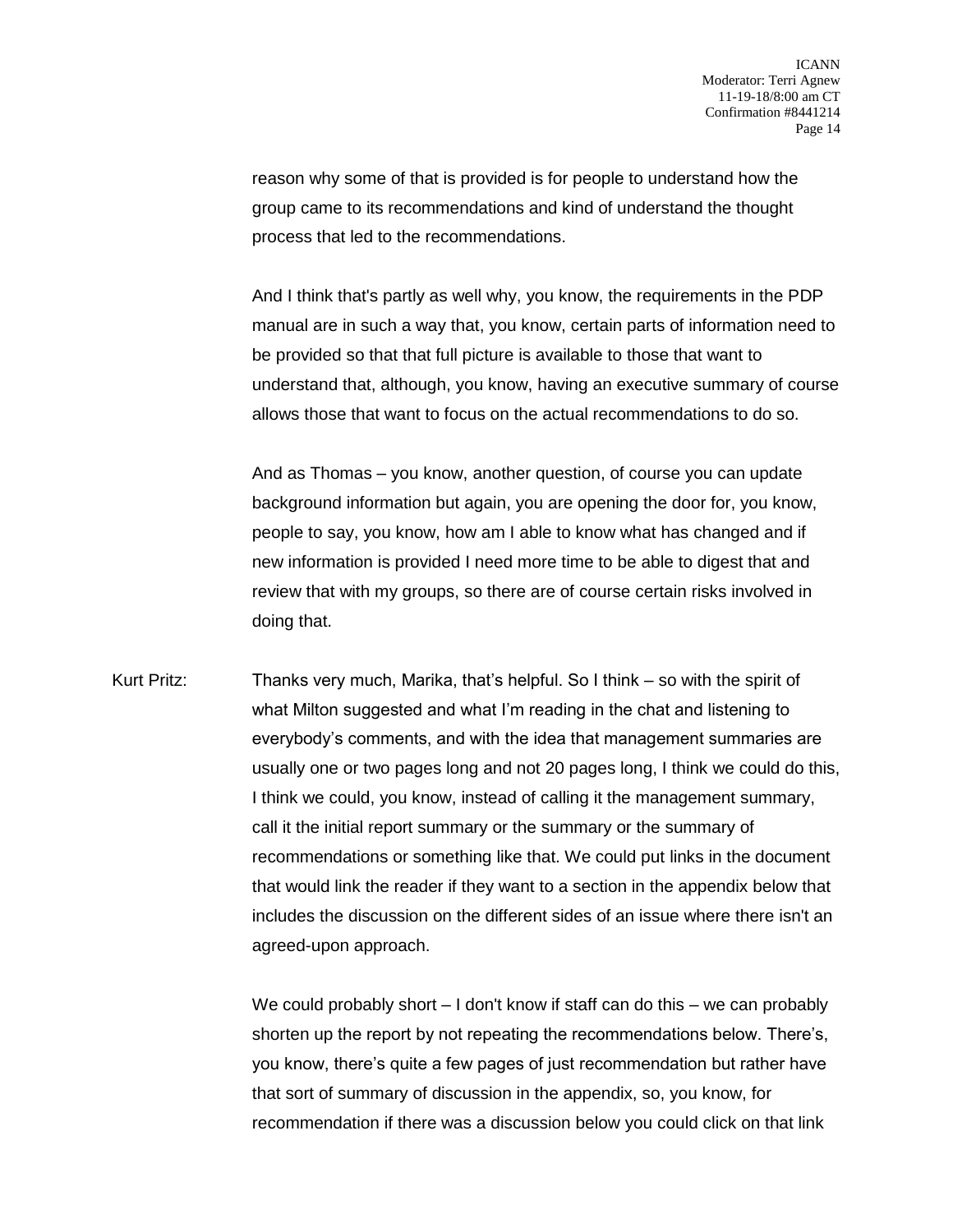and – which would be to the appendix in the same document or in a companion document that would describe the language.

I think that the spirit would still be the same that, you know, the written form we have in that language is somewhat excessive but, you know, it's the best way to get our opinions out on the table. With a warning sign, yes. So I don't know if that first of all – or to wind up actually, let me thank Milton again for the idea. So I think that's where we are. So if staff thinks we can do that and everybody's agreed to that we'll – the management summary will become the initial report summary or the recommendation summary and then we don't have to repeat the recommendations again below in the appendix, we can just have the discussion set out there.

Lots of people. Stephanie.

Stephanie Perrin: Thank you. Stephanie Perrin for the record. Can you hear me?

Kurt Pritz: Yes, perfectly.

Stephanie Perrin: Okay good. I just wanted to say out loud what I have been typing into the chat, I respectfully disagree with the idea of – that Milton came up with of only releasing the executive summary because people who have not been following this or people who have been following only one side of the issue absolutely need the detailed rationale. I think there's a great risk in summarizing too much and giving only the recommendations. And I think that also, a last minute decision such as this, puts the – puts a whole different cast on okay, we thought of every possible question because we'd better have if that's what we're relying on to get good comments.

> So I think if we include the rationale in appendix that in many ways mitigates my concerns as long as it goes out as one report. Yes, it's going to be 130 pages; too bad, most people only read the exec summary anyway when they're making their comments. Those are not the comments we're looking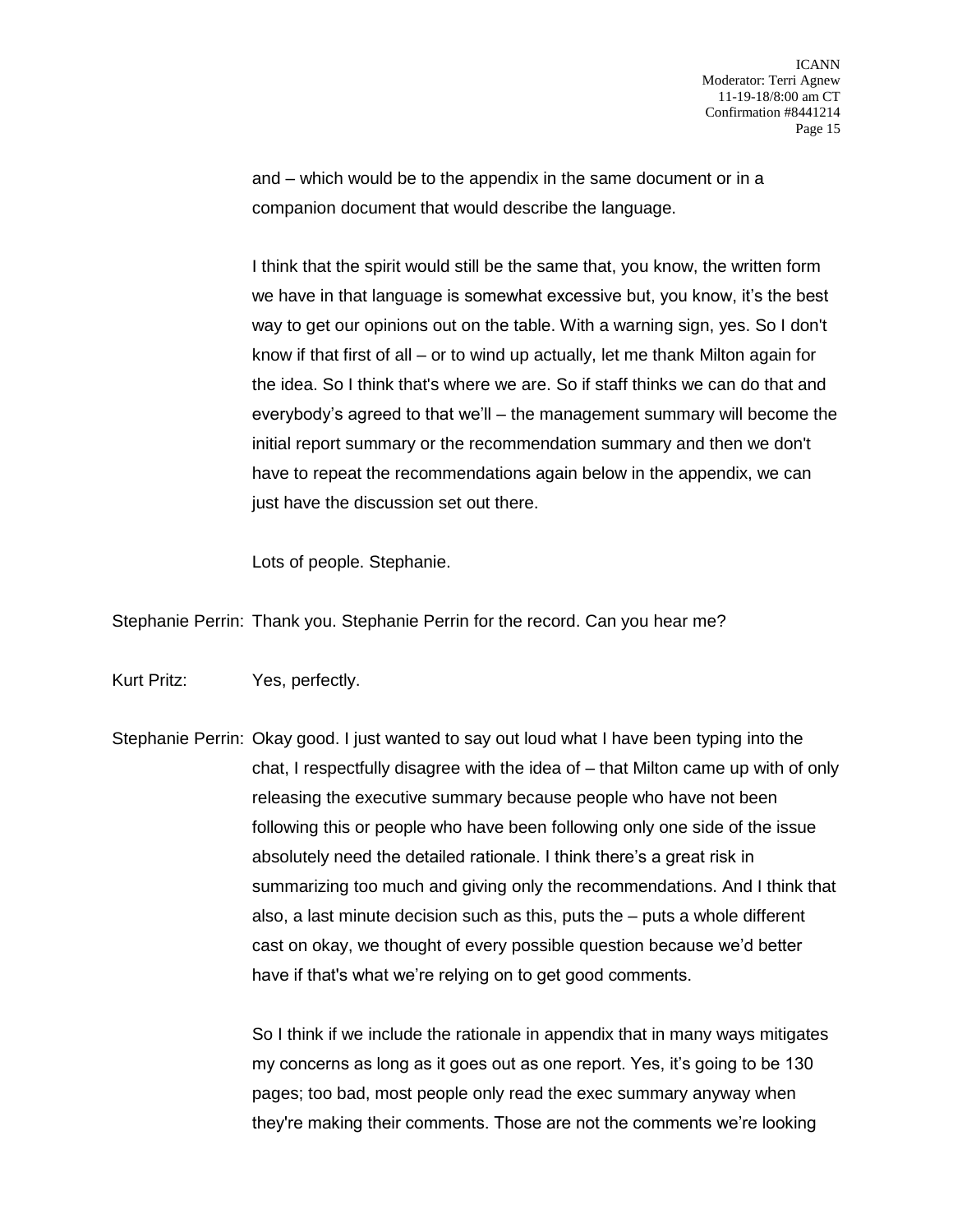for, we're looking for comments from the public and the public needs to have our machinations in front of them, not have to go to a wiki to find them. So thank you.

Kurt Pritz: Thanks, Stephanie. Well put. Kristina.

Kristina Rosette: Yes, Kristina Rosette, Registry Stakeholder Group, although not speaking on behalf of the stakeholder group at this moment. Although I'm intrigued with Milton's idea, I think Stephanie makes a really good point. I will say that the one idea that makes me very uneasy and uncomfortable is the idea that at this point in time that we would be asking staff to write and for the team to review a fairly significant rewrite of the executive summary. To me I think that is just not a good use of time.

> I personally would be fine with either Milton's proposal or releasing the report, you know, as it is but any type of substantive rewrite at this point, I mean, I can't speak for anyone else at this point but I just don't have the bandwidth to do another review. I think we need to all start working on the next steps in the work as well as working with our respective groups on the public comments that will be submitted. Thanks.

Kurt Pritz: You and me both, Kristina. And so I wasn't suggesting that, so did you think I was suggesting that or did that come from someone else? So I was just suggesting leaving the – what's called now the executive summary, the executive summary, just changing the title of it and in the recommendations putting links into the discussion below so that readers could easily find the – easily find – actually more easily to find the discussion. So I'm not – well I don't think anybody's advocating rewriting the executive summary, so I hope that addresses your concern. But please bring it up again if…

((Crosstalk))

Kristina Rosette: No, thanks for that clarification. Thank you.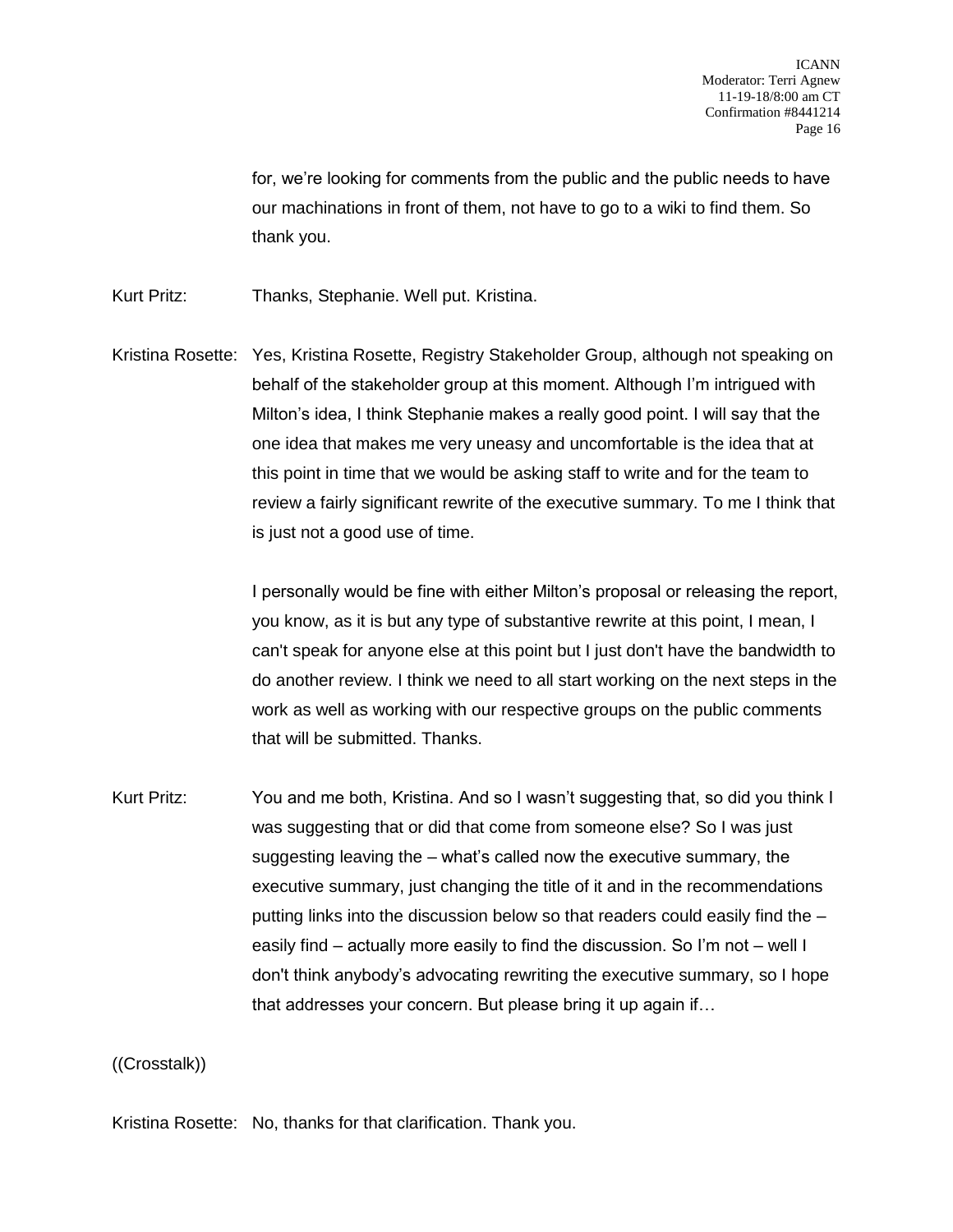Kurt Pritz: Yes, sorry I'm so unclear. Hi, Emily.

Emily Taylor: Thanks. Hi, Kurt. I just wanted to make very (unintelligible) to what Kristina's actually said just ahead of me so I won't repeat that although I think Milton's clearly correct that most people who are commenting on this will only read a short summary and then put in their comments. I do think there's also a transparency issue in that we have worked through a number of issues and done quantitative analysis and so for those who are interested I think it's only fair on everybody including myself, to make that public and accessible at (unintelligible).

> Clearly as you get close to a deadline, or even over a deadline, the temptation to continue picking at it and put off the (unintelligible) publishing is very high. But I do question whether we are now making really serious substantive improvements to the draft interim report or whether we should now just let it go and see what the comments bring in. Each community will no doubt be making its own comments. And I think it's useful for the community to see that we are working through the issues, that we are having difficulties reaching conclusions, or reaching agreements on many, many of the issues, as usual with this subject matter.

> So I'd be in favor of moving forward and (unintelligible) sort of just with the last exchange between Kurt and Kristina, I think that while a substantive rewrite wouldn't be the intention, actually it's going to be quite a significant piece of work to put those (unintelligible) in places and get everything all done in a different order and chopped up. So I would be tempted to just kind of (unintelligible). Thanks.

Kurt Pritz: Thanks, Emily. I think we're all kind of on the same page here so I think we could hopefully wrap this up. Go ahead, Margie.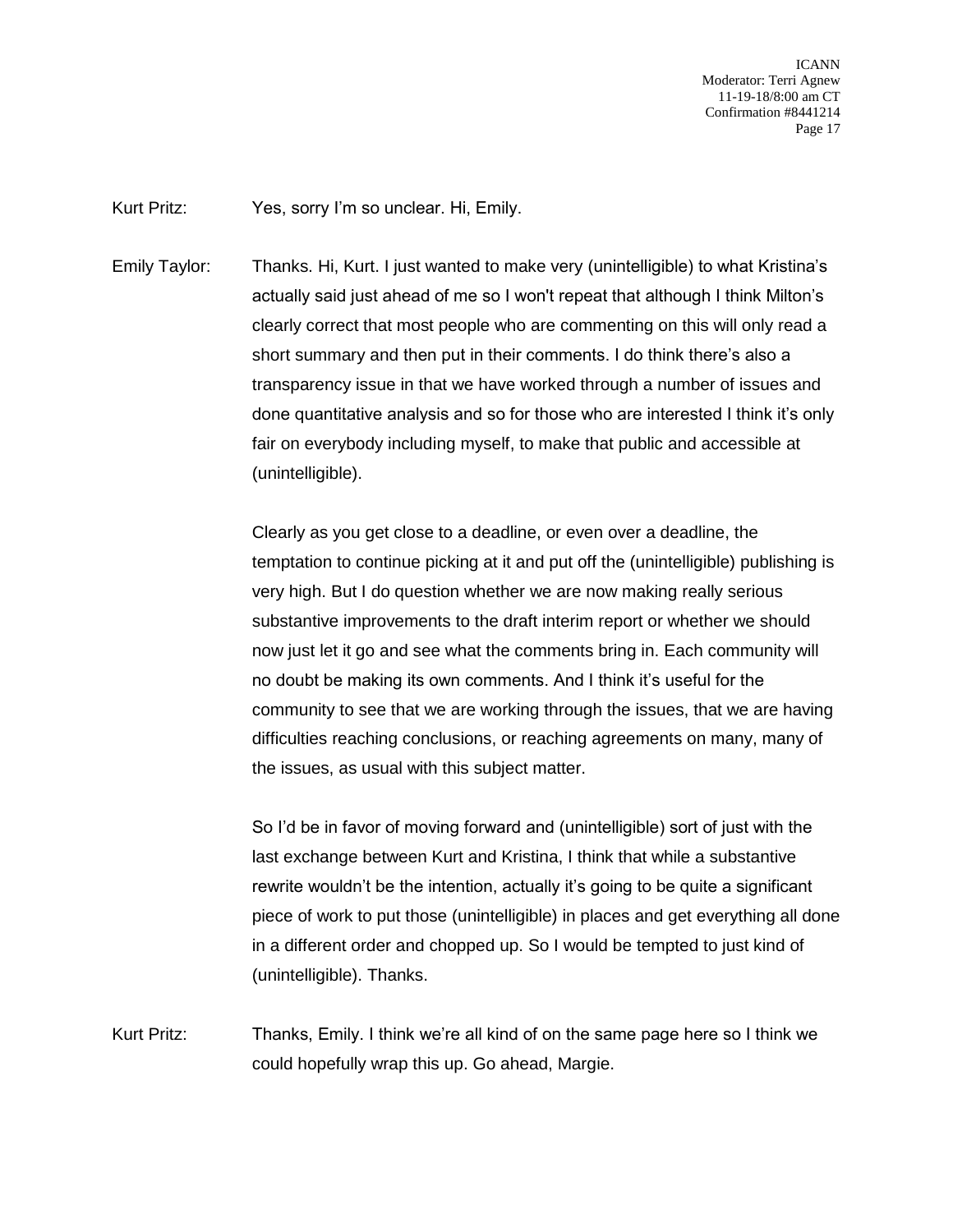- Margie Milam: Yes, really quick, I think the recommendations need to be in the full body. I don't think there's any purpose in reducing the pages of the report because otherwise it'll be misleading to the reader; they won't really understand the full context if the, you know, if they have to flip between the document and the executive summary.
- Kurt Pritz: Okay, I was actually picking up on what Milton said, that people read the executive summary only and then if we're in the executive summary and we have a link right to that discussion point in the appendix then it's more likely that, you know, to see what the size of this issue are or something, go to this; might actually encourage the reader to read both sides in a more active way, but all right. Mark, your hand's up.
- Mark Svancarek: Yes, just one quick comment. So I agree, the executive summary is very, very important. I submitted a lot of proposed edits to the executive summary for that reason. However we can get the best quality of feedback is the way we should go and it doesn't sound like we have an agreement on this call that changing the document would provide a better quality of feedback so I'm a little bit torn on that.

For what it's worth I've only given feedback on two things and they both took me days to do the feedback. So on the one hand people, you know, may not want to commit that amount of time to giving high quality feedback; on the other hand, there are people like me who are willing to do the work and give high quality feedback. So, you know, I'm not sure what we're going to get if we leave the big report. But if taking it out means we're not going to get as good a feedback, you know, I expressed that concern before so I'd like to be careful about it.

Kurt Pritz: So it seems we haven't changed much after half an hour of discussion. That's maybe to make the executive summary raise it maybe in readership by retitling it or something like that and then referring to the discussion in the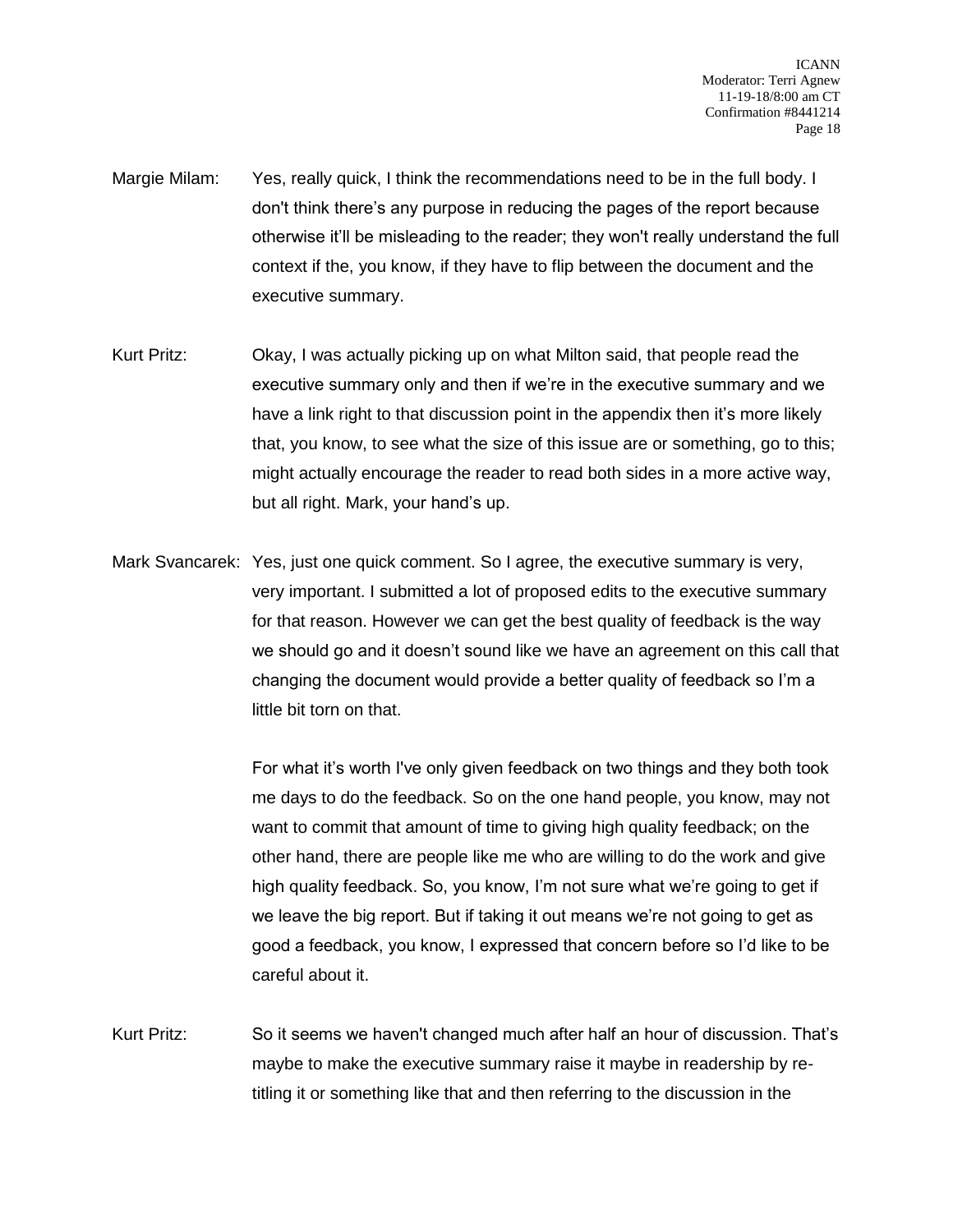document below. All right, so let's get into the – after that let's get into the objectives of the discussion.

So there were more – there are new additional comments to the draft report that we want to review, some of them look pretty sticky. So here's what you really need for this, I should have said this at the start of the meeting but you should have on your laptop or printed out by your side the initial report because there's no real way unless you've memorized this spreadsheet and the accompanying initial report sections to read it and discuss it.

So what you need is the download of the initial report open in Adobe or something and then – or even in your browser and then this – these issues. And to start – so I'm kind of going over to my – I'm going over to the other side where I can see things in big font so if you need to talk right away – if you want to talk and I don't see your hand maybe Marika can call on your or Rafik or just start shouting.

So the way this works is that, you know, there's a proposed change. So these redlines are proposed changes that have been received since our last meeting which was essentially Friday. And the rationale for the change and then if there's leadership or staff comments or recommendations they're all the way on the right side. So this first topic has to do with Footnote 3 and where it says, "The topic of accuracy is expected to be further consideration by the team at a later stage of its deliberation," so this came out – and I see where the NCSG wants to drop this.

So this was actually discussed in our call last Friday where we said – where we monkeyed with the words on  $-$  gosh  $-$  oh the recommendation that  $-$  we have a recommendation that nothing here will disturb the contractual requirements for – that registries and registrars have for Whois accuracy. And so there suggested changes to that recommendation. And at the end of the day the two suggestions were taken back and we decided to go with the original wording.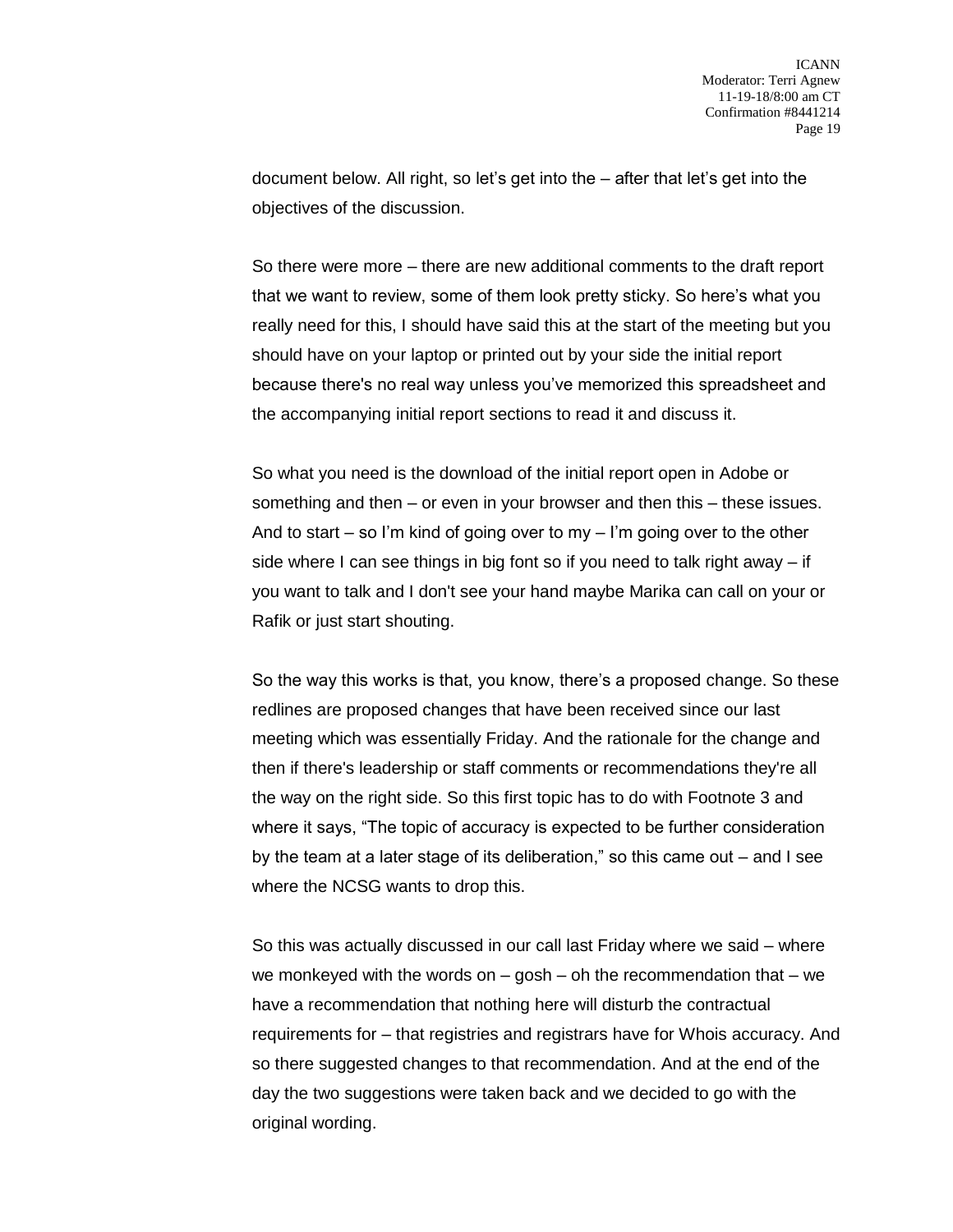And as part of that discussion we decided to add this footnote about accuracy being discussed in the next stages and to what extent is not certain or – but this being a so-called parking lot item from our LA meeting that hasn't been resolved we wanted to – it was suggested that we flag this as a parking lot meeting.

So I'm going to go back to the room here. I guess I'm going to look at the – okay go ahead, Marc.

Marc Anderson: Sorry, Kurt. Were you calling on me? It's Marc.

Kurt Pritz: Yes.

Marc Anderson: Okay. Kurt, I'm sorry, I don't feel like my question was answered from earlier. Are we publishing an initial report today? If not today, when? What is the process – when are we going to determine that – when we are going to freeze changes? We're talking about edits, you know, right now, which is great, but, you know, I'm just not clear on what our steps are, you know, when do we freeze edits, come up with a proposed final version and, you know, and what's the process for getting that published? You know, I'm looking for a little clarity on what we're doing next please.

Kurt Pritz: Thanks, Marc. Well I think it's two steps. One is to freeze comments to the initial report which I think should be effective now; we're not making any new comments to the initial report. And second is to deal with the comments we have. So and then once we're through these comments that are here then we're kind of done and then we can produce a final version of the report to look.

> So I'm sure that we're not going to publish a version of the initial report today. I would hope that we would publish the initial report – I don't think we'll publish it tomorrow, I think we will publish it Monday or Tuesday at the worst.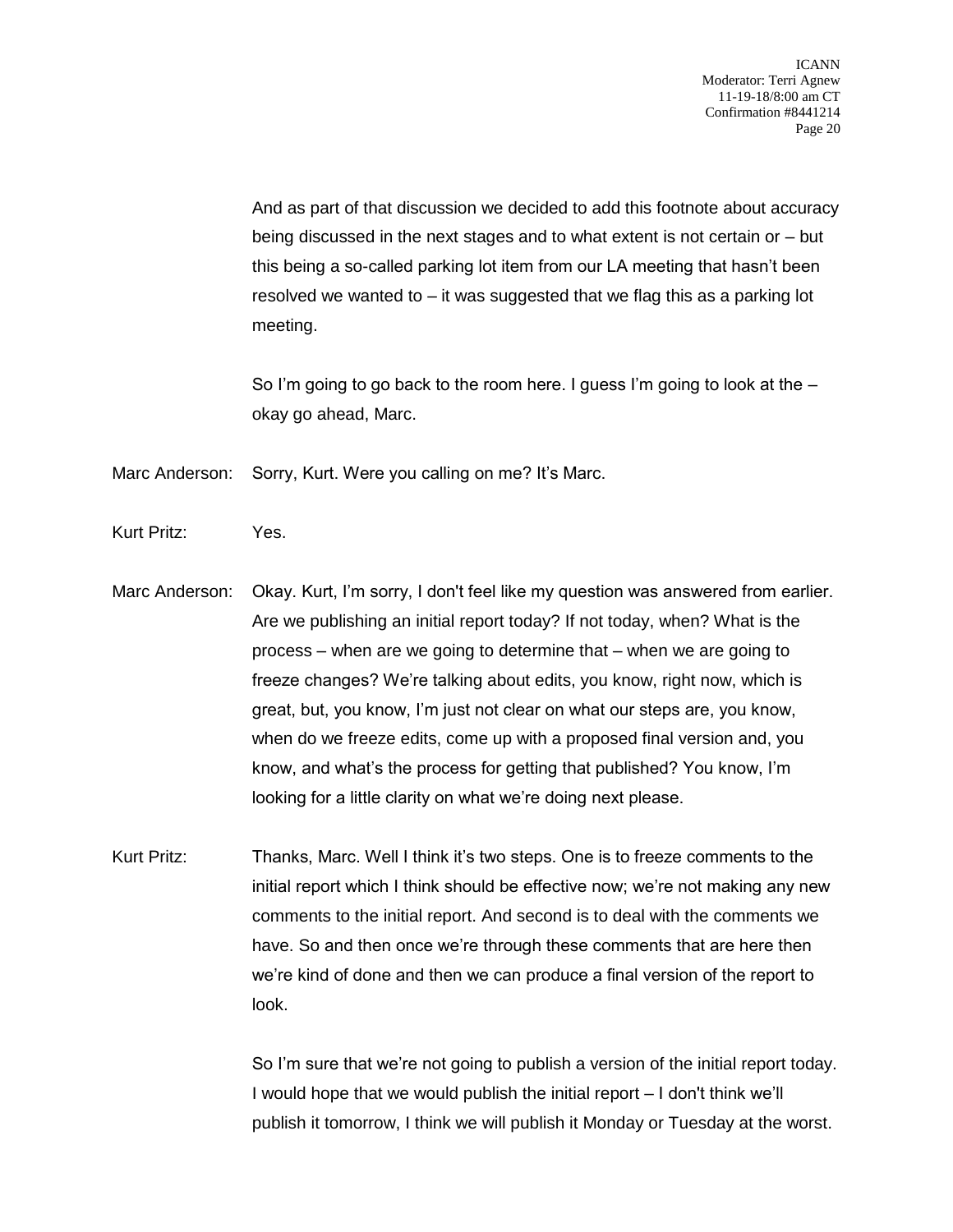And our goal between now and Monday or Tuesday at the worst is to finish this list of issues, maybe harshly, and then, you know, create the final version, create the comment forum so that you can see it and then publish the report. So I think Monday is my goal, Tuesday is drop-dead.

Kurt, point of order.

Marc Anderson: So okay Kurt, thank you, that's helpful. So as I – so just to sort of summarize my understanding here, to make sure I have this right, so at this point we should consider comments, comments, feedback, edits on the initial report to be frozen, is sort of the first thing I took away from what you said. The second thing you said is, you know, we'll not be publishing an initial report today; we're talking about at least a one-week slip, maybe an eight-day slip so we're talking about Monday or Tuesday of next week.

> And then, you know, the other thing you said I think is important is that we have a list of changes to discuss, and that's the document we have up in front of us now, and it's your, you know, it's your, you know, what you're suggesting as a path forward is that we as a group, you know, triage each of those, each of these items, agree to how to, you know, what to do about each of these, those changes will make their way into the now-frozen initial report document. And once that, you know, once our review of all the changes is complete then we'll have a proposed final version of the initial report. So do I have all that correct?

Kurt Pritz: I think that's right.

Marc Anderson: Okay. Thank you. I appreciate you clarifying.

Kurt Pritz: Thomas, on our last discussion where we were talking about the format of the report, I'd recommend putting the discussion into the appendix, making the management summary the management summary or the summary of recommendations. And if Margie's more comfortable leaving the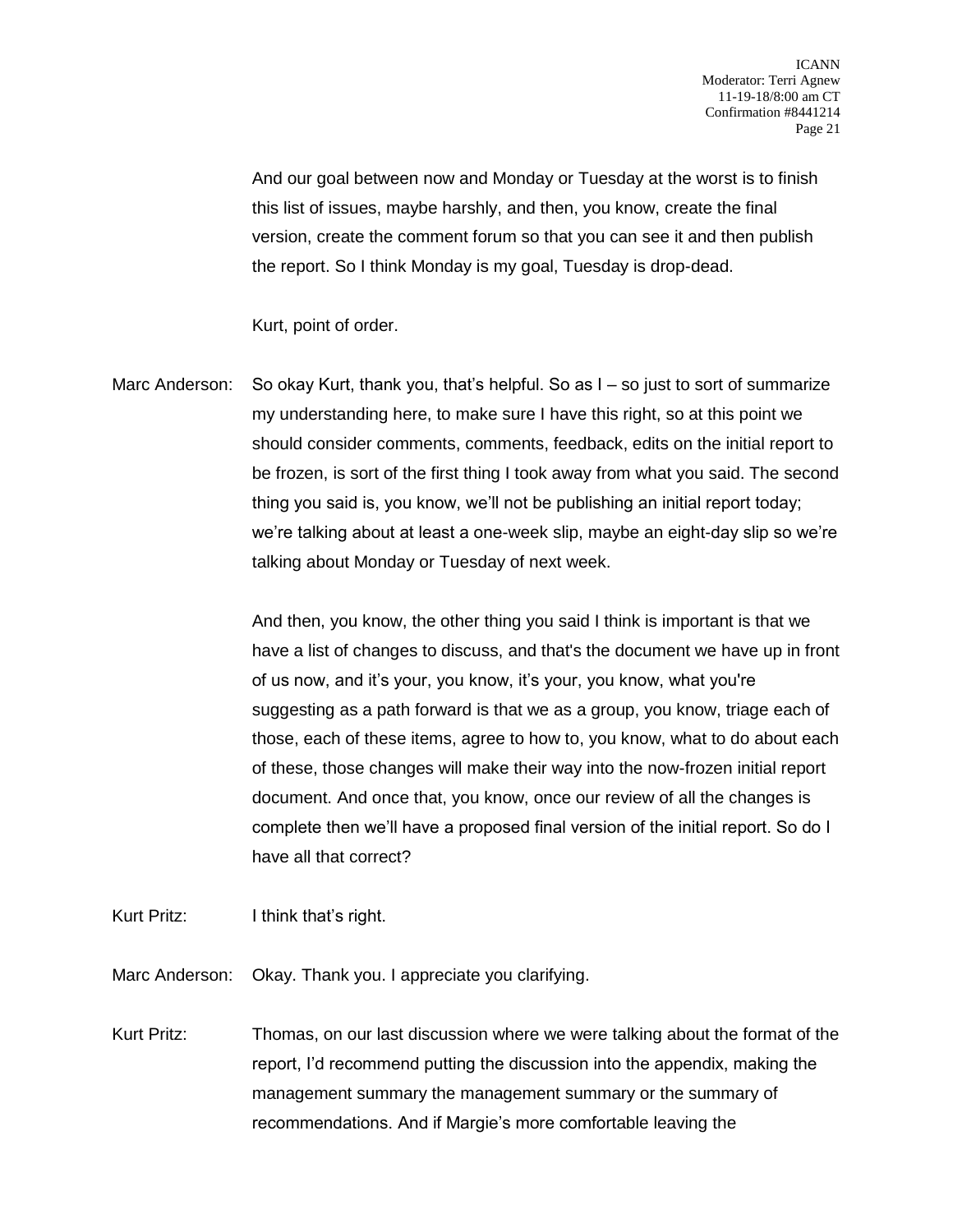recommendations in the appendix too that's okay with me but I would put links – I would even put links in the summary of recommendations so that those people reading just those can easily find the discussion.

So, Kristina, what I'm seeing is that between Friday – between the close of Friday's meeting and now we received all these comments in red about the initial report, all these redline comments. So I don't want any more comments about the initial report starting now. But we have these comments so we have to deal with them so that's the point I'm making, is that any clearer?

- Kristina Rosette: Kurt, yes, I just was kind of hoping that maybe we need a whole week for that. Thanks.
- Kurt Pritz: So well I think it's it talks to the general unavailability of people from Wednesday through Friday. I'm waiting for Marika to type but I'm going to go back to this – to our document. So this first change to delete this footnote, this footnote was added as of last Friday as part of an agreement to  $-$  for everybody to drop changes to the recommendation about Whois accuracy – Whois accuracy not affecting the contractual requirements that are currently in place. And this footnote was added. So if someone from the NCSG can give up on this comment it would be great.

So can somebody  $-$  staff, would you mind, Marika or Caitlin, put a  $-$  put the link to the document?

Marika Konings: Yes, hold on.

Kurt Pritz: So there's another link coming but in the meantime we're still on this first line item here, so I'd like to leave – my recommendation is that we leave the footnote in because it was the product of the discussion in our last meeting but I'm not going to do that until at least somebody from the NCSG speaks up. There's somebody. Hey, Amr.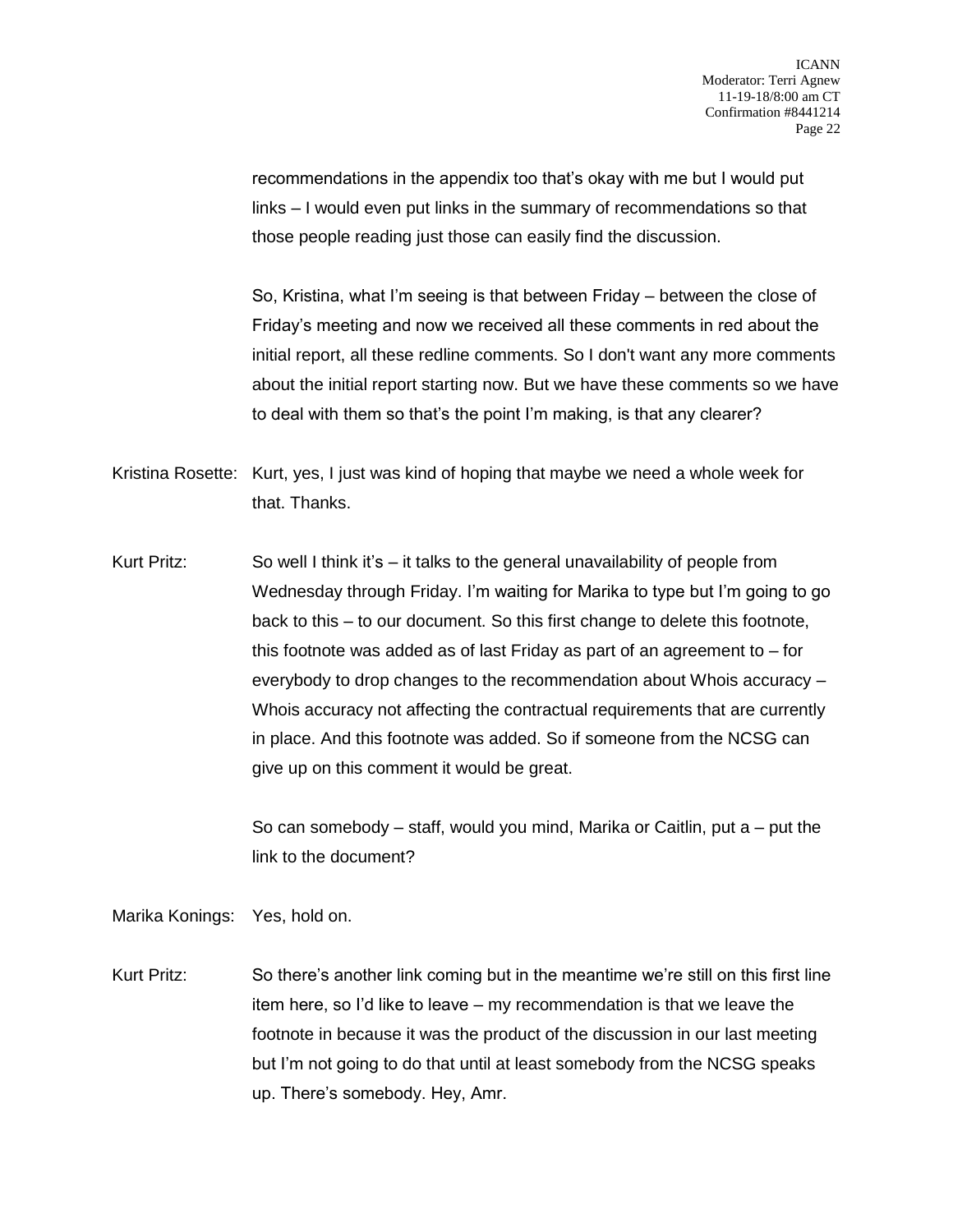Amr Elsadr: Thanks, Kurt. This is Amr. Yes, our point here is that the footnote actually conflicts not only with what we agreed to as an EPDP team but it conflicts with the actual recommendations that it is a footnote to. This footnote is a footnote to Recommendation 3, which is first – is first mentioned in the report on Line 153. And it is the recommendation we make regarding, you know, that requirements related to accuracy of registration data don't change, you know, they're consistent, they're under the current ICANN contracts and consensus policies and they won't be affected by the policy of the – that the EPDP team produces.

> And then the footnote goes and says something different which to our understanding is not what we agreed to as a team. I'm not saying the NCSG doesn't agree to it, I'm just saying that as a team I thought we agreed to something different. But the footnote is actually really confusing because as I said it kind of conflicts with the nature of the recommendation it is a footnote to. Thanks.

- Kurt Pritz: So, I don't you know, without opining whether or not a sort of de novo discussion on Whois accuracy is within our charter or not, I don't see how it, you know, I can see where there'd be a discussion on Whois accuracy without changing the contractual requirements. The discussion might result in something else. So to me what this paragraph says is that, you know, we can discuss Whois accuracy but that doesn't necessarily upset the recommendation. Margie.
- Margie Milam: Hi. This is Margie. Yes, that's exactly right. We were waiting to have the discussion in Phase 2 and that's what came out of the Los Angeles meeting. And so the footnote is just merely to clarify that the issue of accuracy isn't closed yet in this group; that we'll talk about it later. And it may not change anything in the, you know, who knows where the conversation will lead us, but it's just a notation to the reader that accuracy is still something we're going to deal with.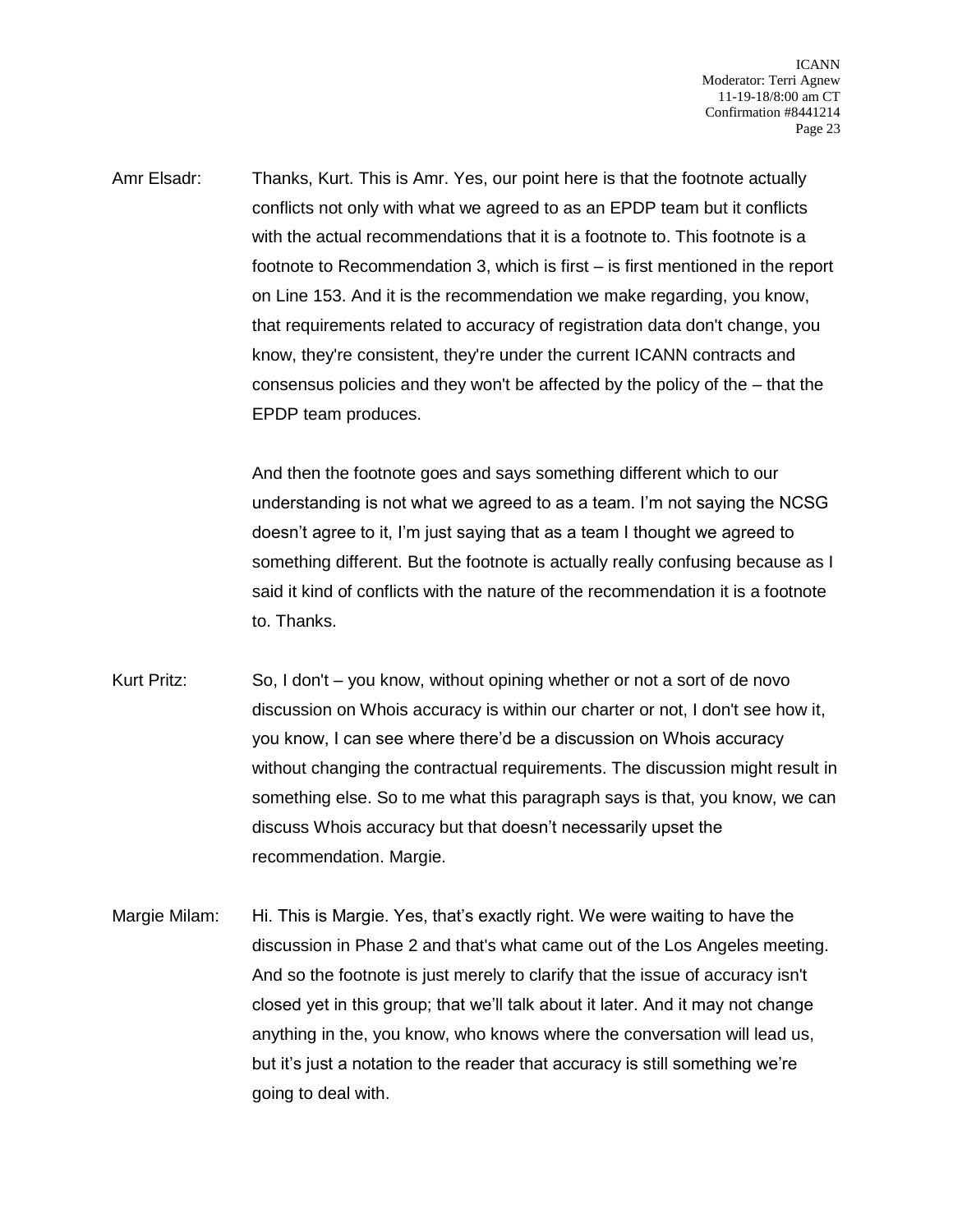## Kurt Pritz: Amr, does that help?

Amr Elsadr: Not really, Kurt. This is Amr again. You know, it doesn't help me as a member of the EPDP team because I don't understand it so I'm wondering how it's going to help readers of the report who haven't been involved in our process. What I think might be helpful is to possibly clarify what the objectives of further considerations would be. I'm assuming there must be sort of objectives to consider accuracy issues further that don't result in any changes in terms of obligations, accuracy of registration data because that's effectively what this recommendation is saying.

> So if you folks could help me understand what the objective of further consideration of accuracy would be and somehow have that reflected in the footnote maybe that might do it. I don't know. Thanks.

Kurt Pritz: Margie or anyone, do you have any amended wording you might suggest?

Margie Milam: Sure but it's not – no one is saying that the accuracy requirements won't change at all; that's not – that's not what the language was intended to mean. What was meant was that the discussion wouldn't make the accuracy requirements be less and we'll have conversations in the future in this EPDP on whether accuracy requirements should change. Now I understand that that's a controversial thing in this group and we may not reach consensus, but we all agreed that we would have the discussion later.

> And that's because under GDPR there are requirements for accuracy and this has been raised by the ALAC, it's been raised by the GAC, it's been raised by the BC and the IPC. So I just want to clarify that if – that's the reason why my earlier comment last week was to try to change the language to make it – because it – I actually agree with Amr in the sense that it makes it seem like there will be no change to accuracy and that's not the agreement so far; the agreement so far is that we will talk about it but at this stage of the game there was no anticipation that the requirements would be less.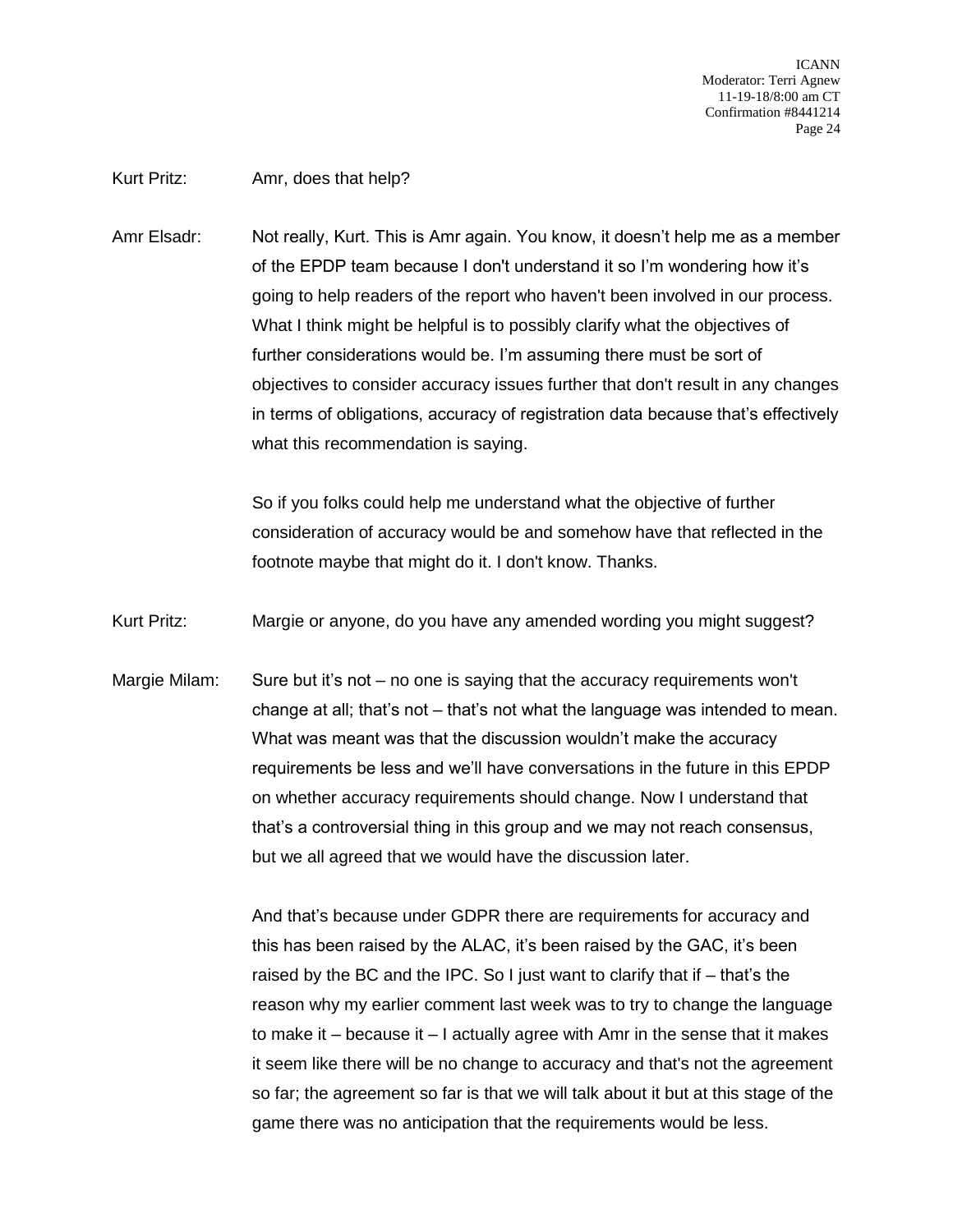- Kurt Pritz: So the discussion whether or not this is part of the PDP can be a long discussion, and it's not – and I don't want to have it here. So but we're going to have to have it. So how do we get out of this and get to an initial report? Milton.
- Milton Mueller: Yes, the perfectly right question, Kurt, how do we get out of this and the answer is I'm sorry, Margie, is to delete Footnote 3. I thought that the agreement we reached was that no accuracy requirements would be changed or lessened or in any way affected by what we do in this EPDP. And the reason we agreed that is because we agreed that accuracy was a separate issue that had, you know, ICANN's accuracy-related policies are not the same as what the GDPR means or any data protection law means by accuracy. By accuracy in GDPR we're talking about a right of the data subject to correct false information about themselves.

And when Whois talks about accuracy policy they're talking about forcing data subjects on pain of losing their domain to make data accurate for the sake of third parties. So what we're saying is fine, you got those policies regarding the accuracy, you got the checks, you got all this stuff, but that's not really affecting GDPR compliance. So I don't see why we need this footnote because it – number one, it doesn't represent what most of us thought we agreed to, and secondly, if you want to bring up any way in which these GDPR compliance-y moves affect existing ICANN accuracy policies, then we will talk about it; we will talk about it if it in any way undermines or affects those policies.

No problem with talking about it in that context. But we don't want any hint of an implication that we are going to impose new kinds of accuracy requirements on registrants or the contracted parties based on GDPR.

Kurt Pritz: So there's – thanks. There's three people now in the queue that are going to say the opposite of you, Milton. So why don't we say – make the footnote the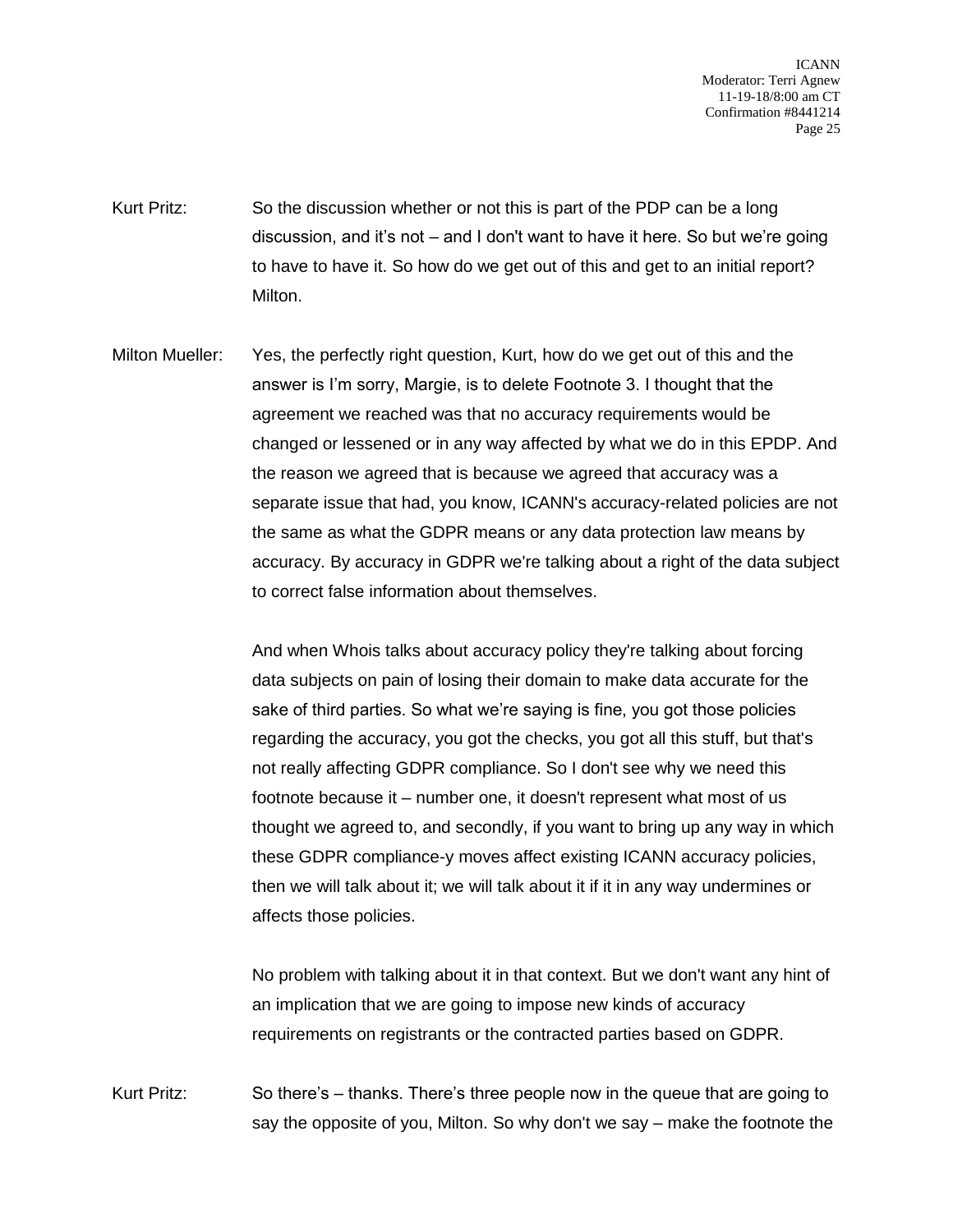topic of, you know, the topic of accuracy is expected to be further considered and leave it at that.

Milton Mueller: Sorry, Kurt, could you repeat that what you just…

Kurt Pritz: Yes, so the topic of accuracy is expected to be further considered, period. There's – you can – we can take the footnote off; the three people that are in the queue are - bring it up after the initial report is issued and so I think this is a footnote that can be left in because it's going to be discussed in any case and it was, you know, we had an agreed-upon recommendation and then Wednesday or Thursday or so both the Contracted Party House and the BC side made adjustments to that recommendation so we had to retrench a little bit and the – and it was, you know, it was tentatively settled in this way.

> Georgios, do you have anything to add beyond what I urged as the final wording?

Georgios Tselentis: No, I don't want to restart the whole debate. I think it's (unintelligible) productive here. I just want to remind that the wording as it is is (unintelligible) a long time ago when I was saying that was not (unintelligible) but for the sake of advancing the whole thing I would not oppose to change it. I'm happy with your suggestion here and this is what I said also to (LA) I think we should at a certain point discuss in the topic no matter how difficult this is or how much unpleasant it is.

> And I believe that it's something that is extremely difficult to deal with but for our main issue here is that compliance with the GDPR and I know it touches upon that, at least this is what I believe it touches upon the compliance issue. I think no matter what we say here as the policy it will come back to us even if we push it to another point in the process or not. So I think your suggestion now to come to how we can drill further down is that we should – should be (unintelligible) and my question to you is when and how? Is postponing a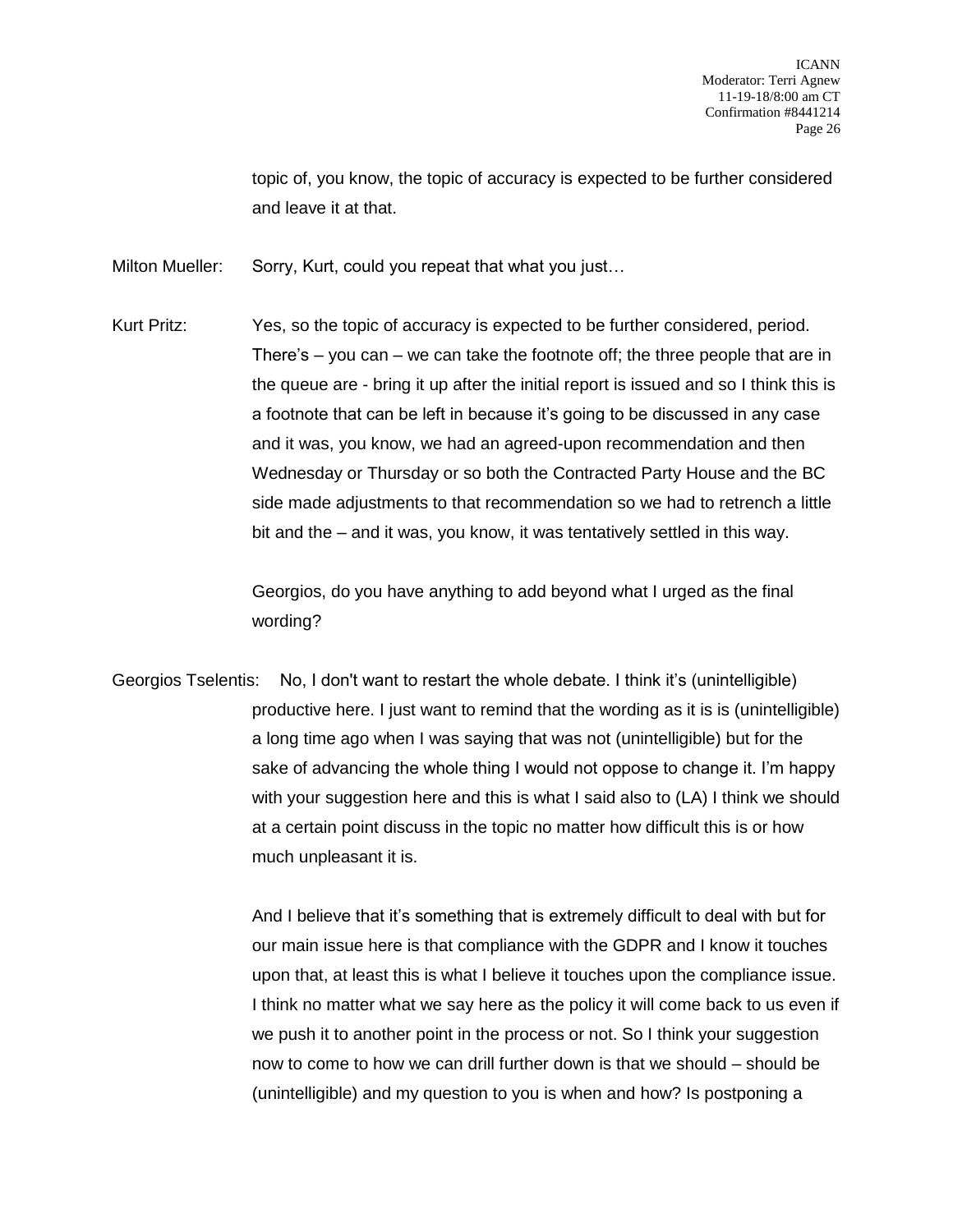problem that we will have to face at some point. And I believe – my belief is that we should do this EPDP and not some later on. Thank you.

Kurt Pritz: Thanks, Georgios. Hadia.

Hadia Elminiawi: Yes so I was also going to speak to this and I would say that we should keep the footnote in and because this is what has been agreed upon. And also we have definitions from the information commissioner's office in regard to Principle D, accuracy, that says that we should have a checklist or a process in place to identify what to check the accuracy of the data we collect. I'm just looking for the actual recommendations. Yes, it says that we have a process in place to identify when we need to keep the data updated to properly fulfill our purposes. And we update it as necessary. So it's not only about the rights of the data subject to correct their information.

> But anyway, it's – the footnote just says that we are going to suspect it to be further considered and does not make any conclusions so I would say we should keep it.

- Marika Konings: Kurt, are you…
- Kurt Pritz: Well so no. So here's what I think Milton's recommendation is, I'm surely for what Amr and (Matt) said about word-smithing on the fly is very challenging, so I think we have two votes; leave it the way it is or with Milton's edit here, Milton, would you go ahead?
- Milton Mueller: Right, I appreciate that, Kurt. I wasn't clear whether people were saying we have a very simple option here, which does not involve a lot of word-smithing which is simply to tie this footnote to GDPR compliance; that solves all of our problems with it and I think it would be – there's something that's acceptable to the people who want the footnote in. So let's just do that and move on.

Kurt Pritz: This wording okay with everybody? Marc Anderson.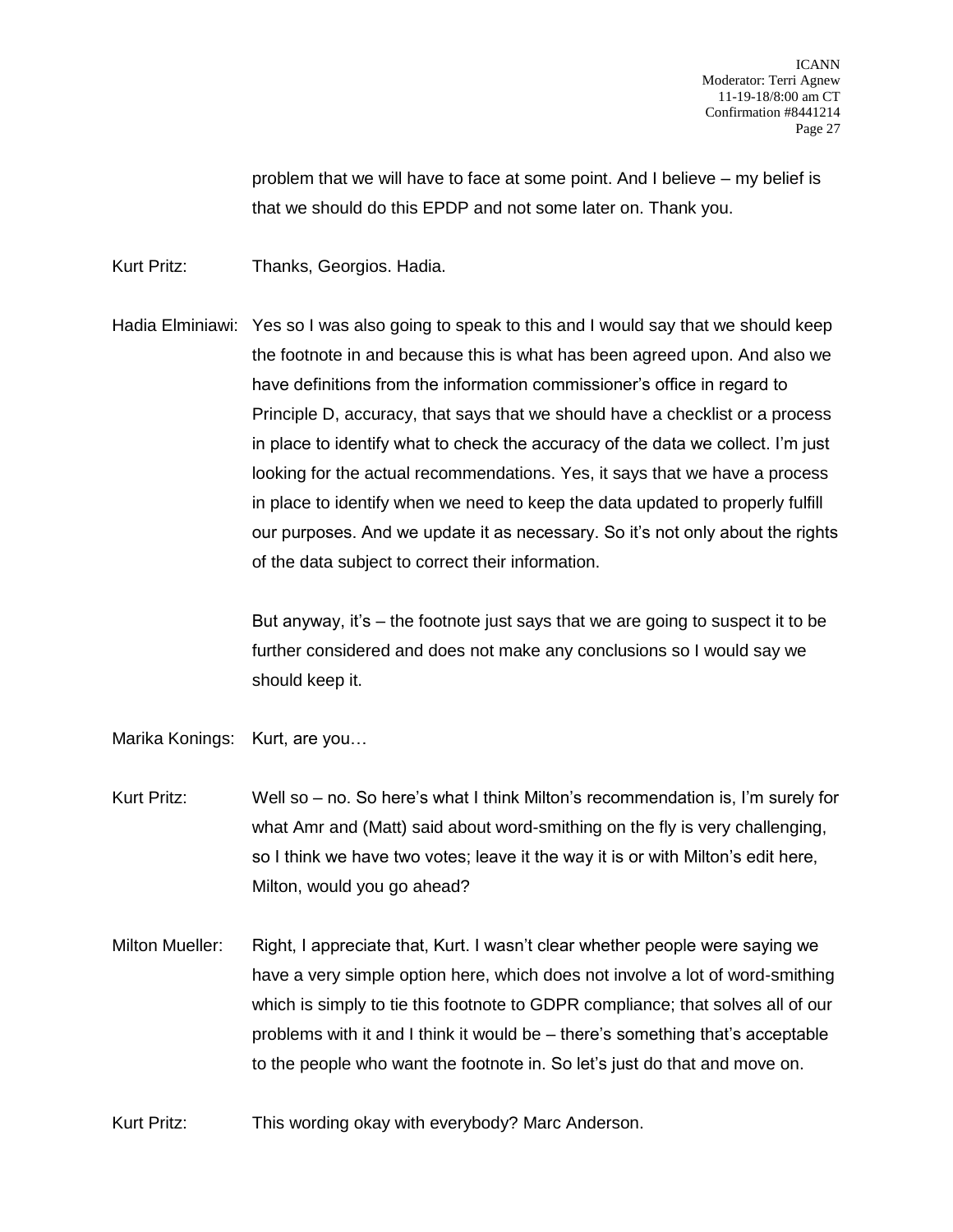- Marc Anderson: Hey Kurt, sorry, Marc Anderson for the transcript. I mean, I'm looking at the document from Marika and you know, there seems – you know, I guess I'm – I want to see the actual language we're talking about because the language in the summary and the language in the body seems to be different. And the – I guess the language in the body seems to more closely reflect what I thought we had agreed to but the language in the summary is a little bit different. So I guess I'm asking for us to see the language that we're being asked to agree to.
- Marika Konings: Kurt, this is Marika. I've put the language in the chat. I'm happy to state it out here as well or at least what staff has noted out, so this would be the basically new wording for what is currently Footnote Number 3 which would now then read, "The topic of accuracy as related to GDPR compliance is expected to be considered further."
- Kurt Pritz: So that's what's in Footnote 3 right now, not in what's in the proposed change?
- Marika Konings: No, that -- this is Marika -- that would be the new language so basically as discussed now.
- Kurt Pritz: Right. So I think...
- Marika Konings: The original language is what is on the screen.
- Kurt Pritz: Okay. Marc, are you clear?
- Marc Anderson: I'm just I'm trying to paste this into chat but I guess so we're discussing the language of the footnote, but I guess my question is, is it a footnote for what's in the summary or for what's in the body because we seem to have different language. And I don't know if that's intention or just – or not. So if you give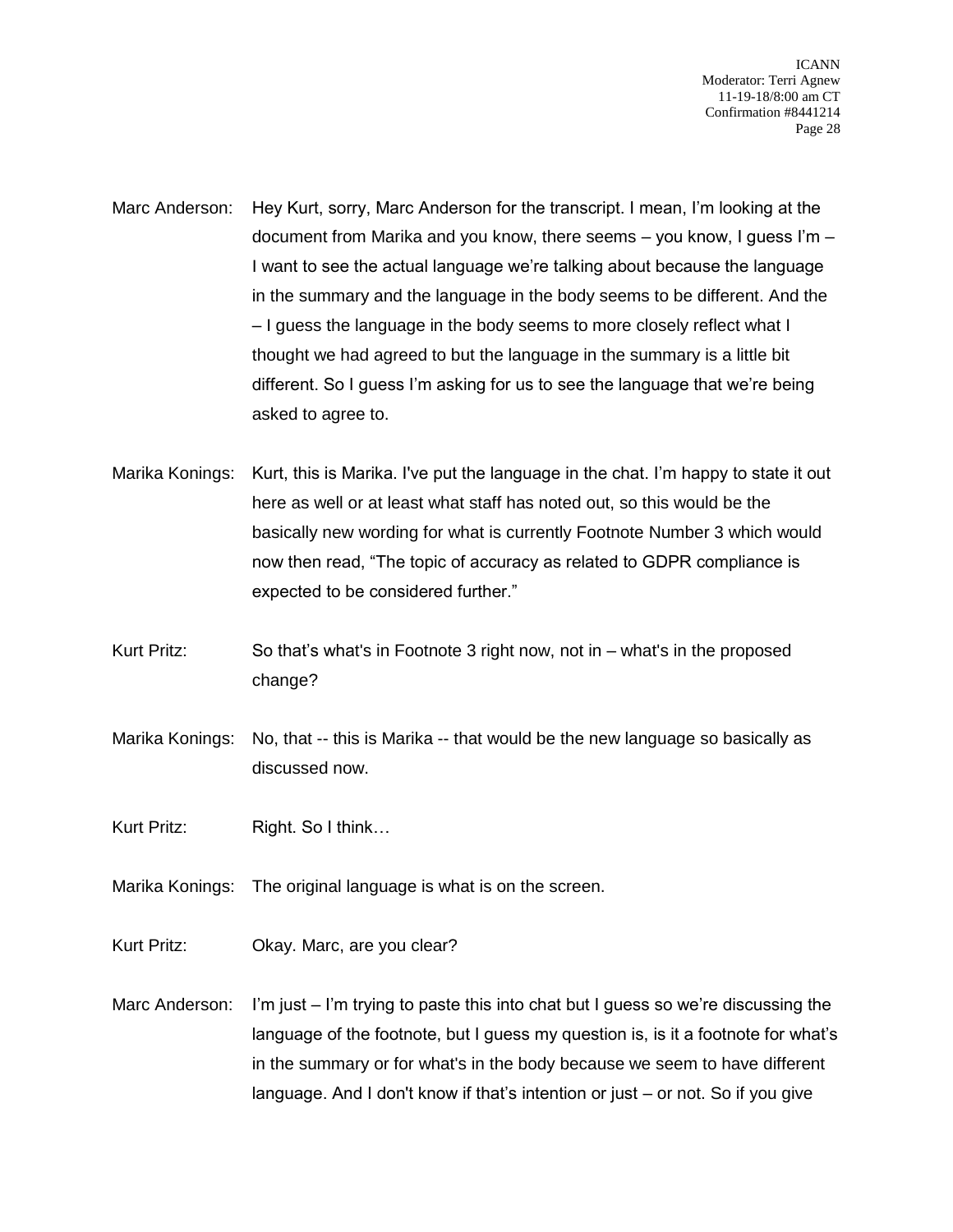me a second I'll paste the other language in there so you can see what I mean.

- Marika Konings: Yes, and this is Marika. If I can maybe clarify in the meantime, so this will appear twice in the document, once in the executive summary and once in the body of the language as this is linked to a recommendation, so normally those two should be identical but if not I'm happy to have a look at that and make sure that they are identical.
- Marc Anderson: I guess I'll just read it. From the summary it says, "The EPDP team recommends that requirements related to the accuracy of registration data under the current contract and consensus policy," sorry, I typed in the same language twice. Let me find the other one.
- Kurt Pritz: Okay.
- Marika Konings: Marc, maybe you just want to send that separately to staff and we can make sure that it's consistent; just point us where – to where the inconsistency is and we'll make sure that – we'll fix that.

Marc Anderson: Yes, fair enough. That doesn't have to hold up this call. I'll follow up offline.

Kurt Pritz: Great. All right so we're saying that this substitute language will be used for the footnote. I'm pausing. Okay, thanks, Amr. Great. So the next recommendation comes from ALAC proposing to add additional language to the list of data elements to be collected that says, "In line with GDPR the EPDP team is considering adding the data elements (of) field." So you know, in the land – in the spirit of finishing this I think this is redundant in that, you know, it's already captured in the legal versus natural discussion quite – in quite some detail. And so, you know, I'd sure – so my bent would be to let this lay where it is which is in the natural versus legal discussion. But Hadia, if this is your recommendation, please go ahead with it.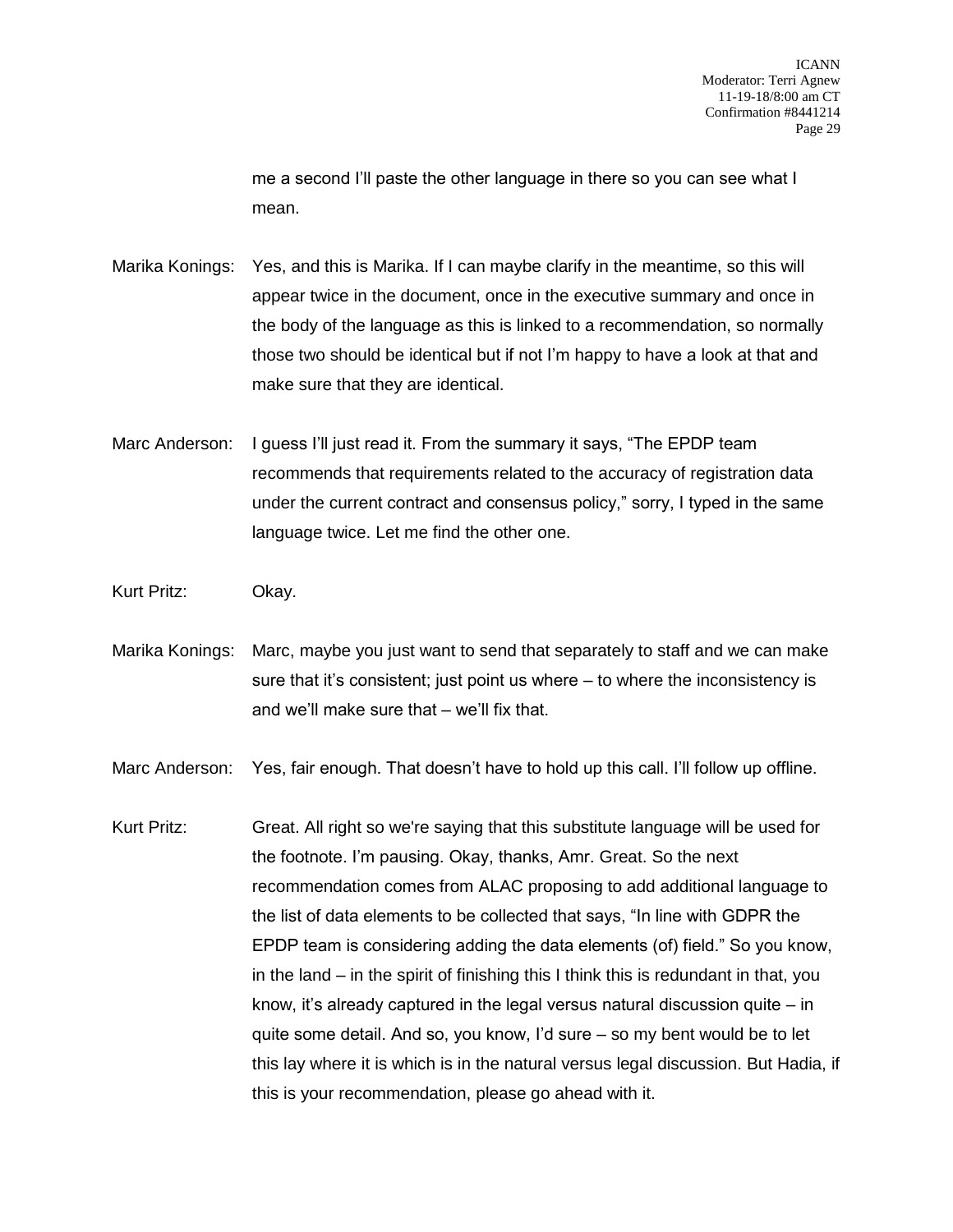Hadia Elminiawi: So actually this is different than Question Number 4 where it does speak about the differentiation between legal and natural persons. And this doesn't really look like it fits in the recommendations we can remove the word "complete" and add "the EPDP team recommends the anticipated elements." And let me tell you why I think this is different than the natural versus legal distinction because no differentiation or distinction is required from this, so actually this is only the collection of the data that says if the domain name registered belongs to a natural person or a legal person; it does not speak about any kind of differentiation and no differentiation is required.

> It's just an extra piece of data that is regarded as important because the GDPR does speak about the difference. So we are not saying that they're going to make any differentiation based on that, and we are not saying that in the future we are going to consider any kind of differentiation based on that, it's just a piece of data that says if the domain name belongs to a natural or a legal person.

Kurt Pritz: Thank you. Amr, can you please go ahead?

- Hadia Elminiawi: So, Milton is saying, you know, don't try to sneak the natural legal distinction this way. Actually I'm not, I'm really generous – I'm really being true about this. You know, even if we are not differentiating but making any kind of differentiation based on that and I think that's where we are going to, I still think that is important to just have this piece of data.
- Kurt Pritz: Go ahead, Amr.
- Amr Elsadr: Thanks, Kurt. This is Amr. Yes I would encourage the ALAC and other groups who agree with this to address it in their public comments. For the time being now, you know, if we were going to put this in there I think we would need to have a very lengthy discussion on how that would be done; if we're proposing in our initial report to – that, you know, a recommendation that requires the collection of a new data element that has not been previously collected we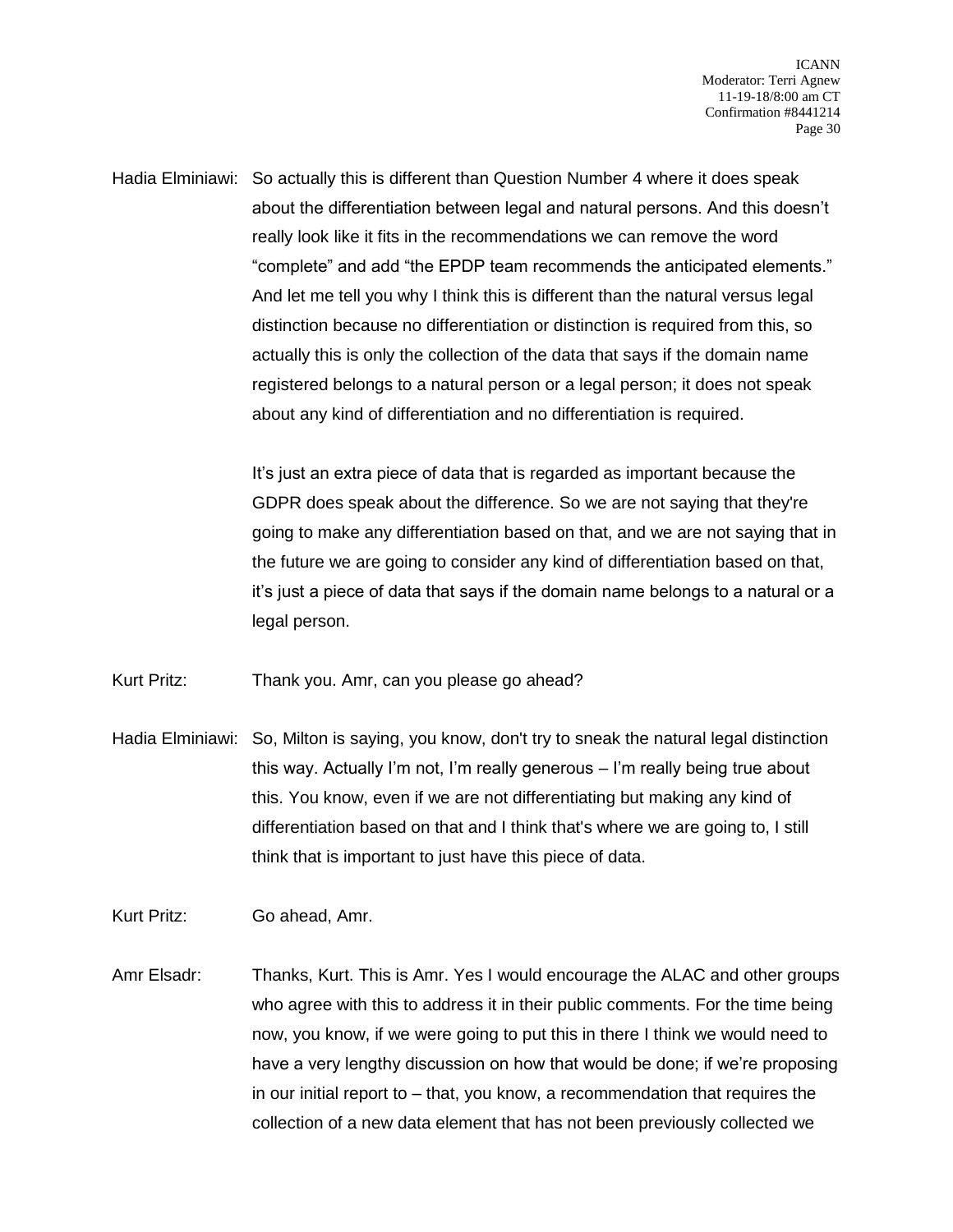need to work on its purpose, we need to work on, you know, who the controllers and processors are, what the lawful basis is, you know, the whole thing and we don't have time to do that right now.

So please, you know, ALAC and others who believe we should be doing this, please address that in your public comment but let's not tackle this now, not this week. Thank you.

- Hadia Elminiawi: So to Amr's point, that is why I we put in the recommendation that the team is considering and we did not put "recommends" because actually we as a team did not have enough time to discuss it. Though, the whole (unintelligible) discussed for a very long time and Benedict made a proposal that was maybe supported – yes, supported by some. But again, we did not even have the opportunity to discuss Benedict's proposal. However, this has nothing to do with Benedict's proposal. As I said, it's a piece of data that identifies the domain name belongs to whom but does not make the differentiation or the distinction.
- Kurt Pritz: Margie.
- Margie Milam: I was commenting -- this is Margie -- on Amr's point about getting public comment on it. I think that actually supports the reason for including it in the report. But I actually do agree that it doesn't have the analysis that we have for other elements and so, you know, simply stating that so that it could be teed up in the public comment period but noting that much more work would need to be done to flesh it out I think would be a good compromise.
- Kurt Pritz: And isn't so you haven't seen the public comment forum, and actually I haven't gotten to the place where we're soliciting input on this, I don't think, but aren't we already soliciting comment on this by our discussion in the body of the report and legal versus natural persons and – to me that's already done. Also since nobody's talking also let me just say that also to me that the,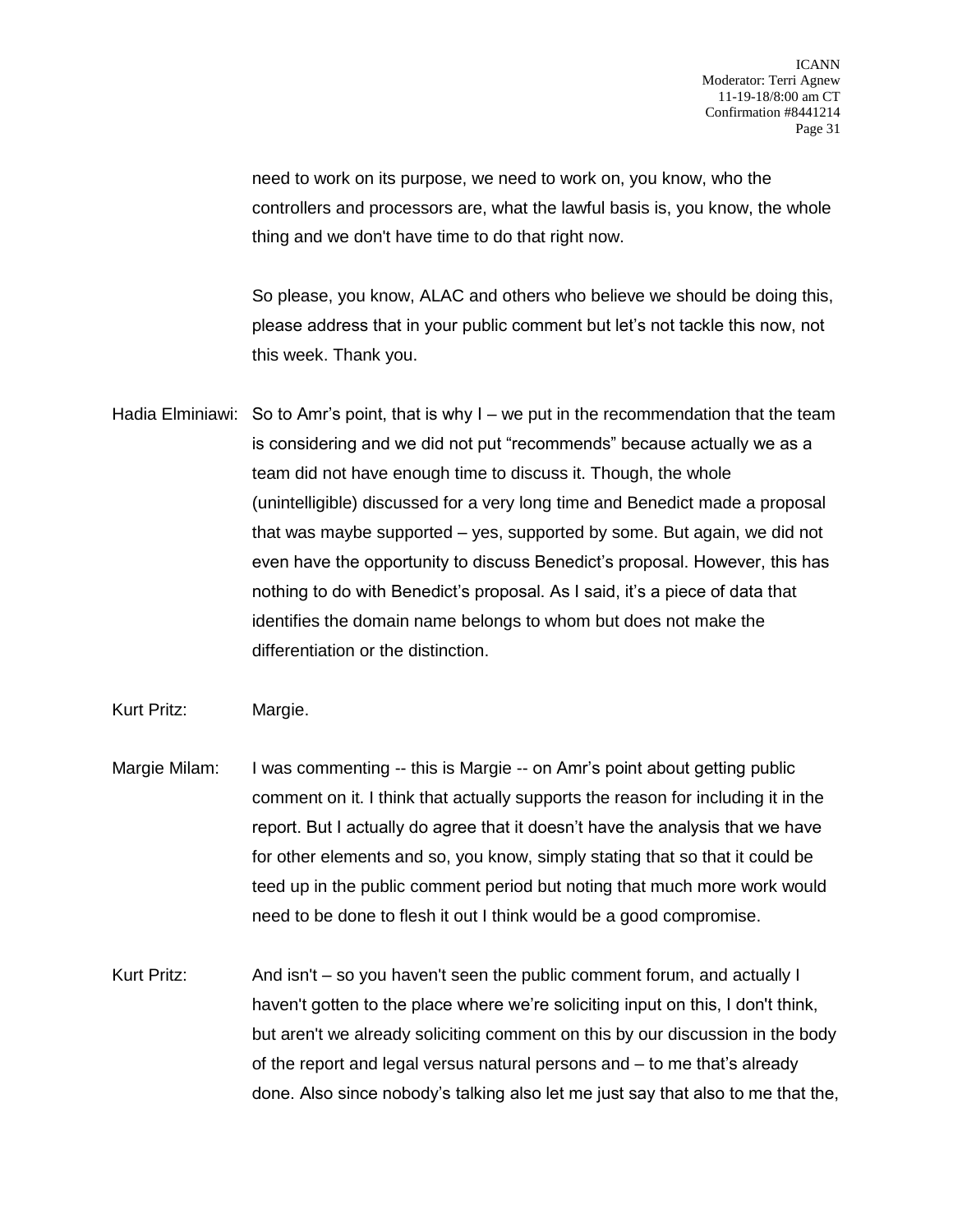you know, the discussions we've had about making data available to third parties and not going beyond the data that's already collected was important.

And then, you know, I remember Marc I think brought this up for the first time that, you know, notwithstanding that we're saying no more data there's this issue and so I think the right – given that this is going to be controversial if we attempt to go ahead with creating a new Whois data field, and whether that obtains consensus, I thought that the place that the initial report captured this issue was perfectly well suited for it because it, you know, the legal versus natural person discussion gives rise to this issue where, you know, and so the appropriate discussion for understanding what the issue is, is in that section.

And to, you know, repeat the issue in this section seems to be redundant and not provide the reader with the right amount of rationale, so but I think we do want to capture and we intend to capture, we always have, intend to capture public comment on this issue in the legal versus natural persons portion of the initial report. Emily.

Emily Taylor: Thank you, Kurt. I just wanted to repeat for the record what I said in the chat in response to Hadia's comment really. Hadia, I think the reason why there is (unintelligible) reaction to the proposed edit is not because people don't agree that it has been discussed but at this stage I don't think it's an accurate reflection of the discussion to indicate that this group is considering a recommendation on the (unintelligible). It's totally appropriate, as Kurt said, for us to go out to public comment and seek community views on the legal and natural persons issue and it's true that we've been discussing it.

> But there's still a very wide range – wide divergence of views on this point and (unintelligible) even from reaction (unintelligible) proposed recommendation. So I think it would raise community expectations that a recommendation is close or (it) is following when it's really not clear of whom,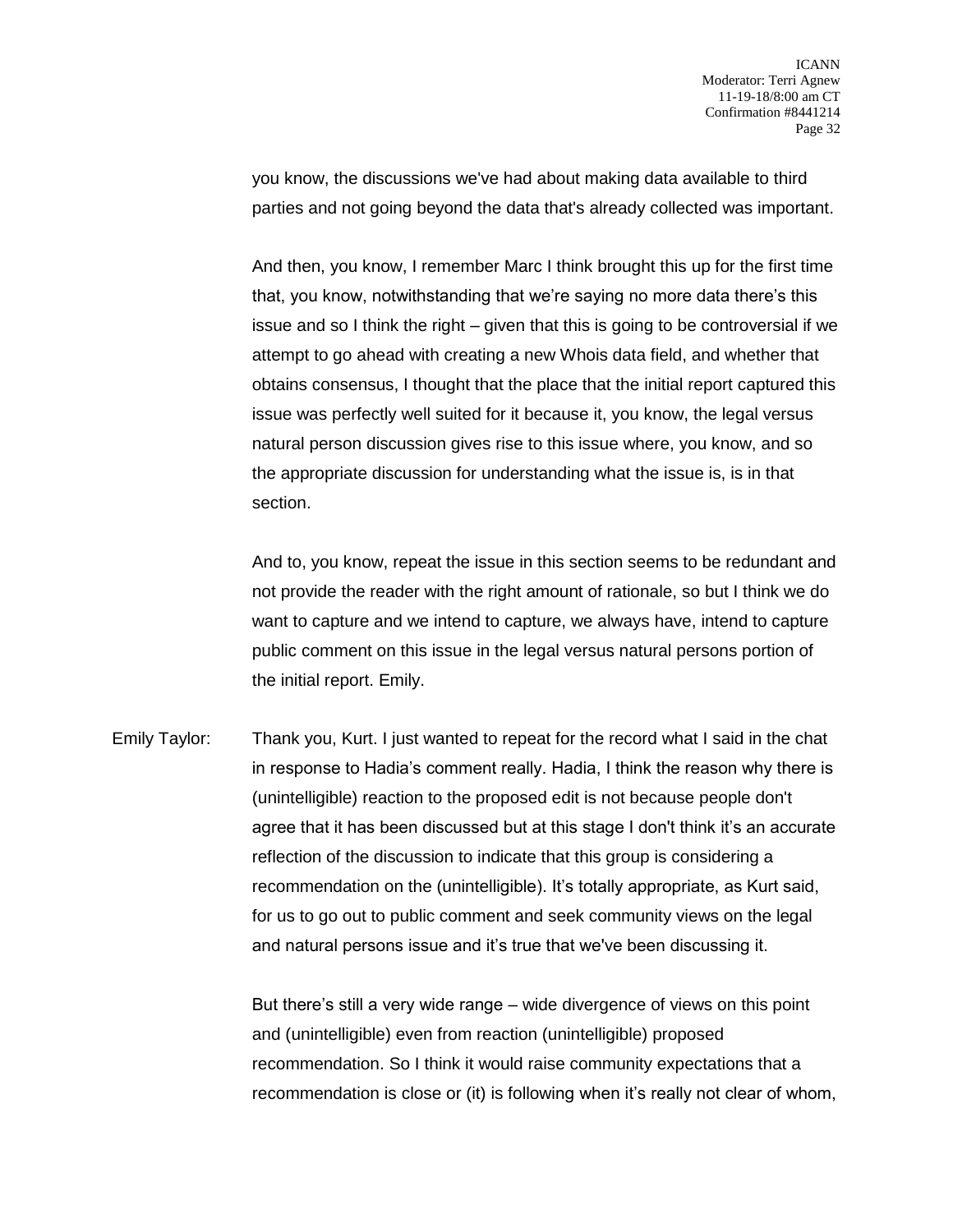from my perspective, that such a recommendation is guaranteed at this stage. Thanks.

Marika Konings: Kurt, I think you may be on mute.

Kurt Pritz: Yes I was but that was on purpose. You know, sometimes you just have to sit and think. So you know, from a leadership – from a leadership perspective and with delivering the report in the last topic we discussed for quite a period of time. There was a footnote added just two days ago that NCSG and I think others sought to take out, but we left that in. And so on this side – on this issue, rather, here's a proposed recommendation that, you know, and my personal opinion I think is addressed elsewhere that to me it is guaranteed that we're going to get public comment on this issue because we're going to solicit it specifically. And so I think it's best left for there and not be redundant in this report. I think to make it redundant, make sure it's a tiny bit confusing I think, you know, regardless of what we decide we're going to, you know, this issue is going to be discussed because there's a difference in it. And so we need to solicit public comment on this very specific issue.

> So I'm going to pause for a minute but as, you know, from my position, you know, on this issue I urge us to decide the other way to take this kind of addition to language it's been there for a very long time, you know, take it down and rely on the other conversation we've had. Well this, you know, the proposal does have support because it has support of two groups. But my point is Milton that we're going to get public comment on it in a place where the issue is discussed in some detail in the report and not if the reader of the report goes through the report and sees this issue first they'll comment on it at this point without reading any of the discussion on either side of it.

I think we're arguing about the wrong thing here. And the thing is if we want to obtain the right kind of public comment do we put this question here up at the top, more at the top of the report where there's not any discussion back and forth concerning it? As Amr pointed out, there's not any discussion about,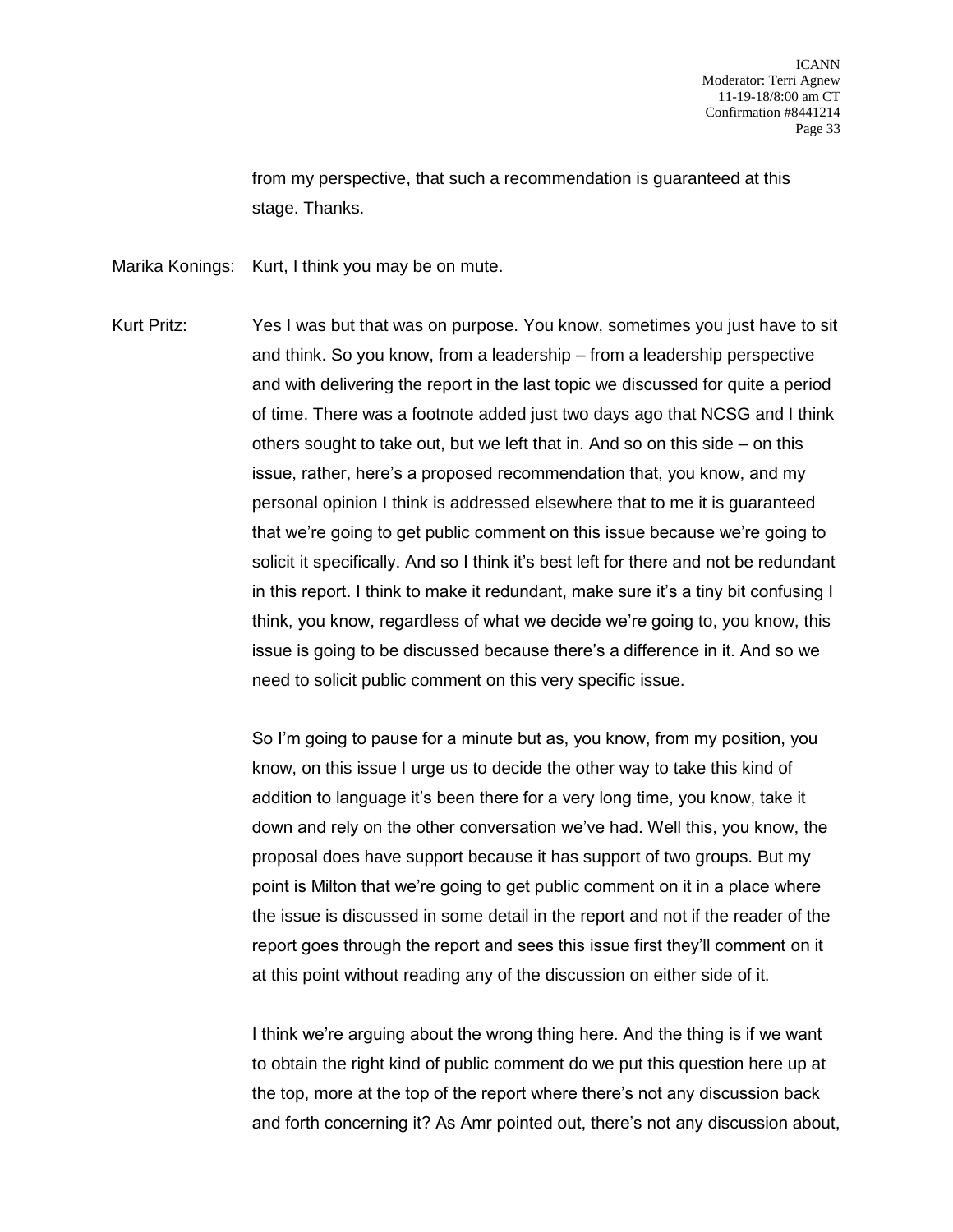you know, the purpose, you know, the controllers the, you know, the processors and that sort of thing or do we want to solicit public comment where it's discussed and then legal versus natural persons issue a little bit further down in report, in the report where the leader can look at the opinions of the different parties.

All right so I got an okay from Hadia. I'm waiting for an okay from somebody else. Good Milton, thanks. I'm really waiting for Margie here. All right the next thing, thank you very much everyone. This isn't as much fun as I thought. So we have a page break someone from the - this is not exactly clear to me. Could - it seems like insert the following.

Marika Konings: Yes Kurt it's Marika, if I can maybe clarify that the insert the following should have actually come below. So the current sentence and the thing that deals with redacting or non-redacting of organization fields or the sentence is currently in the report says in aggregate it causes systemic risk which does not fall squarely at one party but instead can damage trust in the whole DNS. And the suggested addition is no evidence was provided in support of this claim. So that is the language that was proposed by the NCSG to be added and…

Kurt Pritz: Oh, I see.

Marika Konings: …staff has made a suggestion here that maybe instead of adding no evidence is provided maybe another fix could be to change but it's that can damage trust, maybe change that to could or two cause as systemic risk to say could cause a systemic risk to make sure that it's the - in the first and may make a claim that indeed there is no supporting evidence provided at this stage but instead of maybe trying to get at evidence or say there's no evidence, we could also change it to say could so it's clear that, you know, for the evidence maybe to provide it to underpin that statement.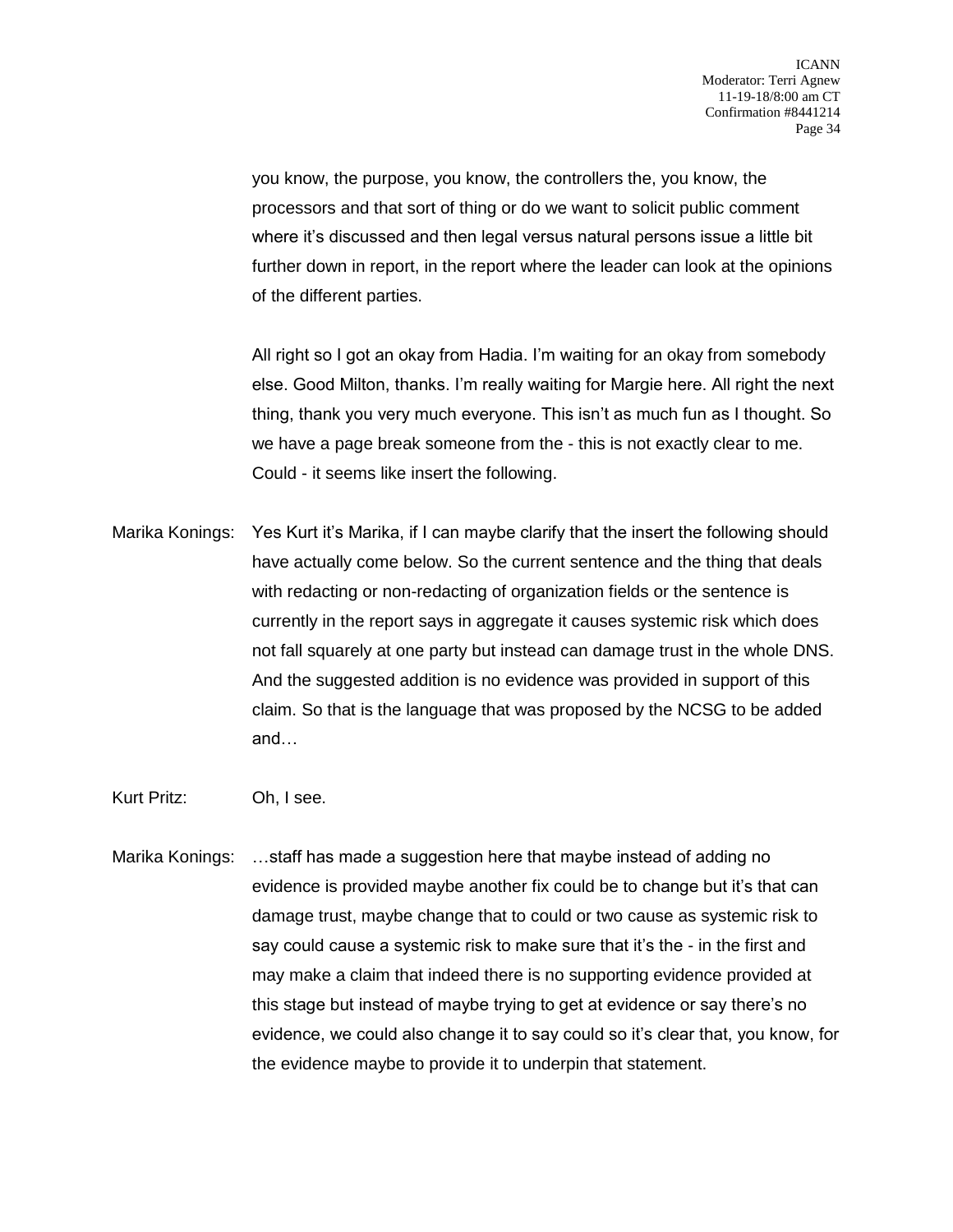- Kurt Pritz: So do you want so I guess this is I forgot where this original language came from. It might have come from Mark or Benedict, I'm not sure, or somebody else but I'm wondering if the NCSG could live with could and that the proposal of the language could live with could? Go ahead Milton - well Milton…
- Milton Mueller: Yes I just wanted to say that could by itself would not be acceptable. It's all we have here is an assertion by certain parties. So I would say you could say that. Some parties are concerned that or have asserted that, but to say that it could really still implies that that's a plausible and reasonable assumption when there's really no evidence for that and some of us don't agree.
- Kurt Pritz: Does anybody want to hand, channel Benedict and say Milton's suggestion is okay? Can someone help Mark out because I had the same problem. Yes so can somebody help Margie out with the new language? And Marika I don't know if you have the updated version of this document with the line items adjusted?
- Marika Konings: Yes this is Marika. I posted a line, the line version in the deadline and Amr just posted in the clean. It's a bit of a challenge where, you know, people have provided references but haven't always stated where it can be found although this seems to align with what is in the redline.
- Kurt Pritz: Okay.
- Marika Konings: So and just also the question what the new language will be based on what Milton had suggested, basically the sentence that is here on the screen, would start with some parties asserted that in the aggregate they cause a systemic risk, et cetera, et cetera.
- Kurt Pritz: All right so I'll pause for a number of seconds and see if there's any comment in opposition to that? Okay let's go on to the next thing. All right so Marika or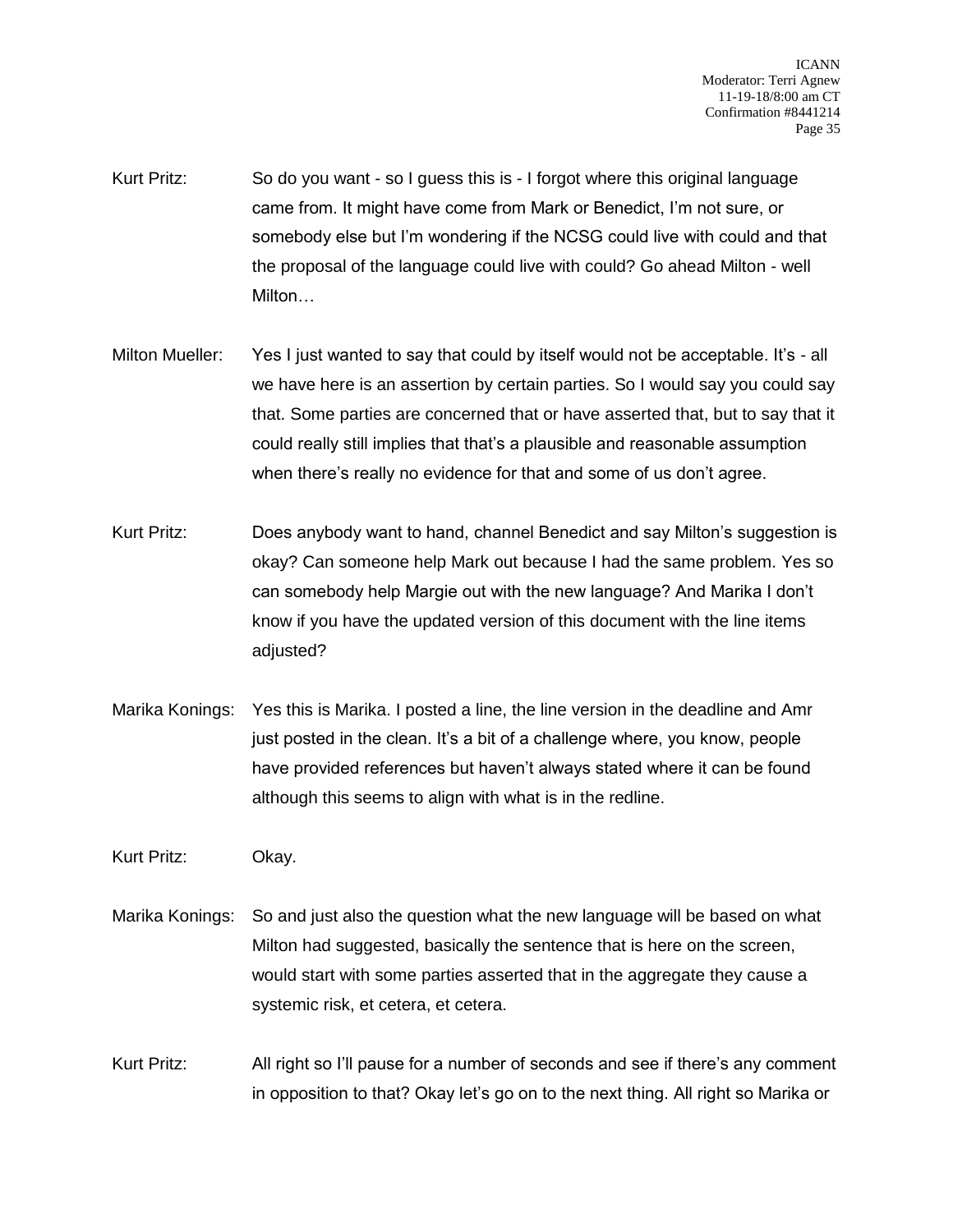somebody from the NCSG can you provide what this language wraps around? I have forgotten.

Marika Konings: Yes this is Marika. I'm happy to talk to at least what staff's understanding is in relation to this one. So this the - a sentence that appears in relation to the natural legal conversation. I think this is an inception where those in favor of making this distinguishing between the two states there's a sentence there that says while personal data that concerns legal persons doesn't have the same protections on the GDPR and it pointed out that that's not factually correct as, and their personal data is considered in the same way. So proposed rewording that staff it was suggested to leave the sentence but and staff has suggested a way of to addressing this as well would be to remove the reference to personal data and to just to say why legal persons do not have the same protections on the GDPR so that at least from that perspective it is hopefully a factual correct statement. Although of course the rest of the section goes into further detail with regards to that in certain cases legal persons may be providing information of natural persons and that's why, you know, issues may arise. So again, the hope is that making that small tweak would at least make the sentence and still providing kind of the framework for that part of the report.

Kurt Pritz: Go ahead Margie.

Margie Milam: This was as I believe since – is talking about some members of the ECB identified a number of risks. So if you disagree with it, it doesn't mean you necessarily have to agree with that because we're - I thought the way we were doing this was we were trying not to rewrite others language. And the language that's there is in GDPR. So I would - that's the – making that change I think it's article - I'd have to look it up. I think it's the Title 17 but let me take a look at the wording from GDPR. I can (unintelligible) that in a minute.

Kurt Pritz: Kristina do you want to go ahead while Margie looks up her thing?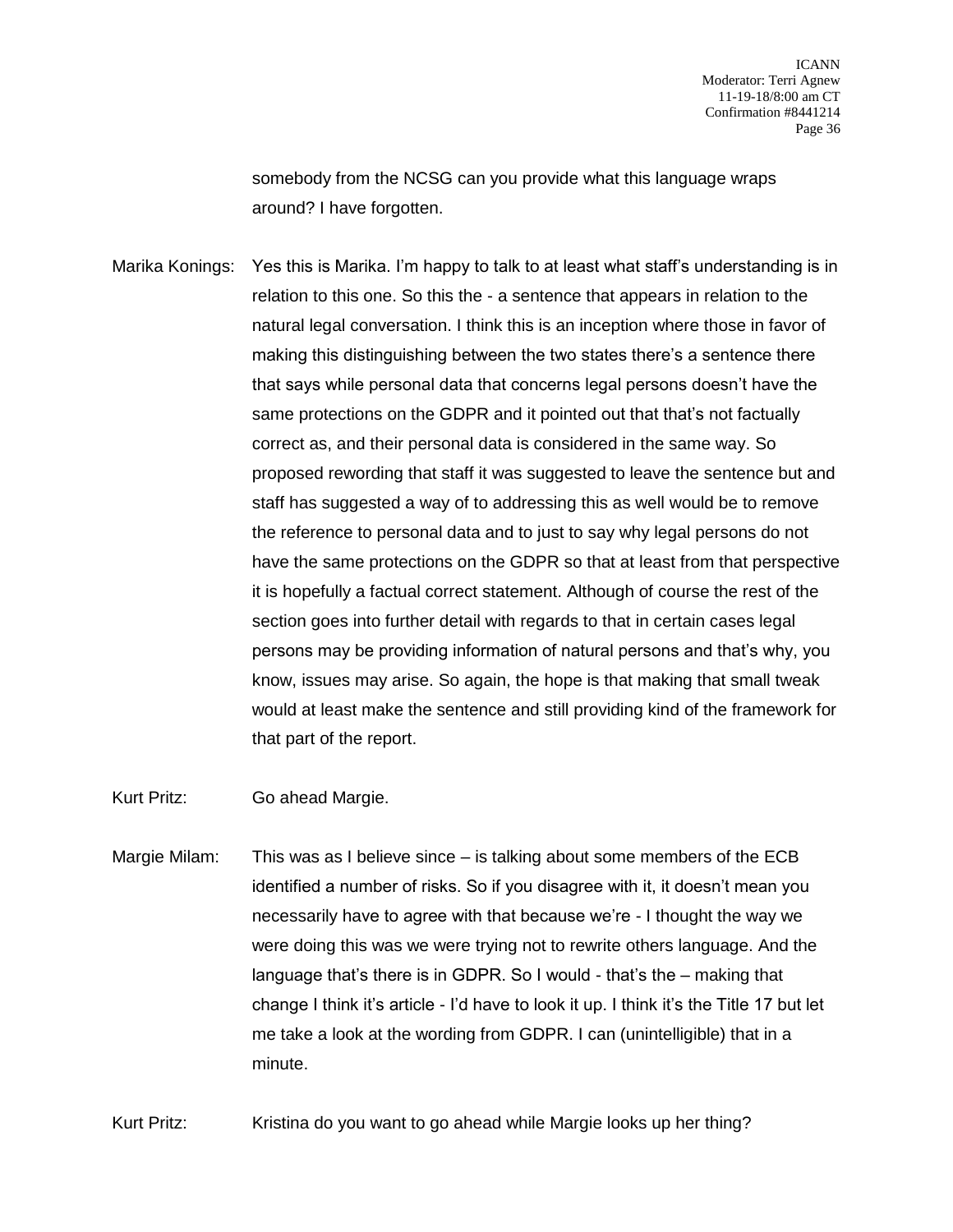Kristina Rosette: Yes and just to be clear, we are still talking about the in aggregate they cause a systemic risk test? I just want to make sure I'm commenting on…

- Kurt Pritz: No I'm sorry.
- Kristina Rosette: No, okay, we're on slide…
- Kurt Pritz: No I'm sorry, we move down to D1.
- Kristina Rosette: Okay never mind. Thank you.
- Kurt Pritz: Margie how you doing there?
- Margie Milam: I'm sorry, I'm trying to look it up. I'll, can we move on to another one and I'll put in the language in the chat in a minute? I've just I've got to find it.
- Kurt Pritz: All right let's scroll down to D2. So is this NCSG change? It's left blank here but I think it is. And if so there maybe someone can talk to it but, you know, whoever the proposer is that I think our initial report's fairly generic in what it says, you know, who is who. It generally says some so I'd want to hear the point about what - why we make this change. Marc are - I don't know which one you want to talk to but you're welcome to go ahead.
- Marc Anderson: Hey Kurt this is Marc Anderson. Sorry I'm I just got the I just found the text for the D, the C1 insertion. So sorry to - so can – how we – what was -where did we land on that one?
- Kurt Pritz: Marika do you want to help us out here?
- Marika Konings: And sorry were back on D1 right? So I think where we...

Kurt Pritz: No.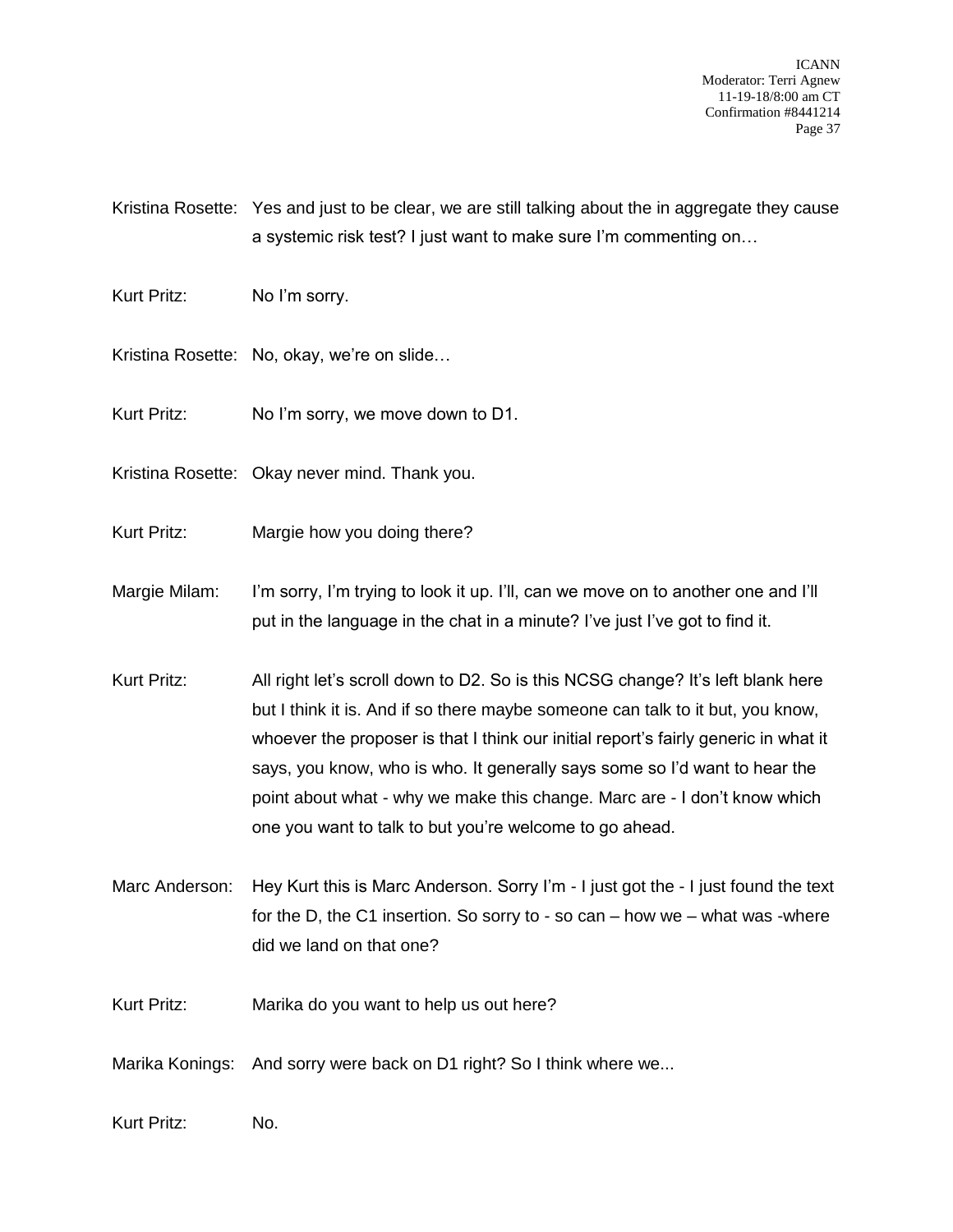Marika Konings: ...landed or sorry B1.

Kurt Pritz: No.

Marika Konings: Which one are we on? C, C1 correct?

Kurt Pritz: C1, yes.

Marika Konings: Yes. So I think where we landed it is to preceded that sentence with some parties have asserted that so that it's clear that it's a statement that's made by certain people in the group and not necessarily stated as a fact or as a statement that the whole group has signed off on.

Kurt Pritz: Okay great thank you. Sorry to have to go back to that one.

Marika Konings: And Kurt and on E2 -- this is Marika -- if I can maybe just state the context because I think it only has the sentence that the proposed addition is made to but so people know the context. And this is 1233 in the clean version line number. So basically that sentence start with in addition the EPDP team has discussed whether risks may be somewhat mitigated through educational resources. Some in the EPDP team expressed caution as stated dah, dah, dah. And the proposed addition here is that some in the EPDP team with expertise and data protection express caution. And as you said, you know, we haven't really made similar distinctions in other parts where we kind of say some say and others say but it's proposed that this is added here in this context.

Kurt Pritz: And Hadia did you have a comment about this? Thanks Marika.

Hadia Elminiawi: Yes, sure because in order to state that EPDP team with expertise in data protection we have to first all agree on who are the members with expertise in data protection to be able to put this in. And I don't think we as a group ever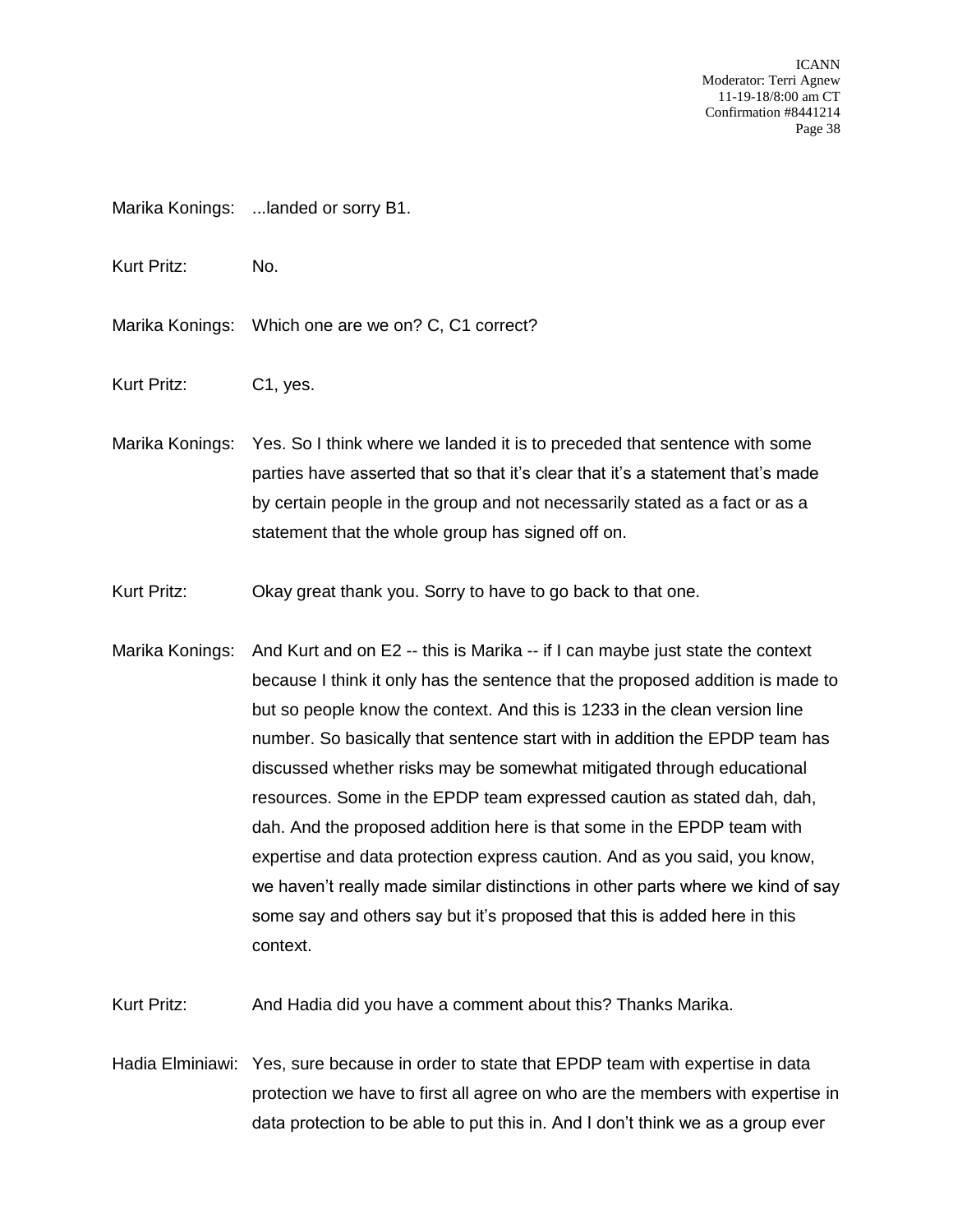discussed which parties or which groups or which people are experts and which are not?

Kurt Pritz: Thanks Hadia and that kind of, you know, goes to our - the kind of model we have in the initial report that sometimes more often describes which groups are on which side of an issue or which groups are advocating for something or stating something but and we don't make that sort of distinction. You know, a compromise might be, you know, those - some in the EPDP team, you know, point to data protection requirements when stating or something like that. But I would just assume go back to the original wording unless some the proponent of this wants to speak up in favor of it and describe why. Alan go ahead.

- Alan Greenberg: Thank you. I've been off the call for the last 40 minutes on another call so I'm speaking from a point of view of not quite not knowing the - quite the initial comments on this. But I'll point out that using expression like those with expertise express caution, you know, effectively implies the rest of us who are ignorant didn't think there was any problem. And so implying that some of us have expertise and the others without any expertise had another opinion I think sends the wrong message.
- Kurt Pritz: So I'm sort of on board with Alan and Hadia on this. Does someone want to defendant or is it okay to go back to the original language? Thanks Amr.
- Amr Elsadr: Yes thanks this is Amr, and yes I am happy to, you know, leave this as it was and move on. So, you know, just also support I guess on just what Hadia and Alan proposed, you know, just drop this for now and just move on.
- Kurt Pritz: Great thanks very much Amr. We'll do that and move on. So let's go back to Margie's, which one did this before we get into the ICANN ones and we can (unintelligible) ICANN ones.

Margie Milam: Sure.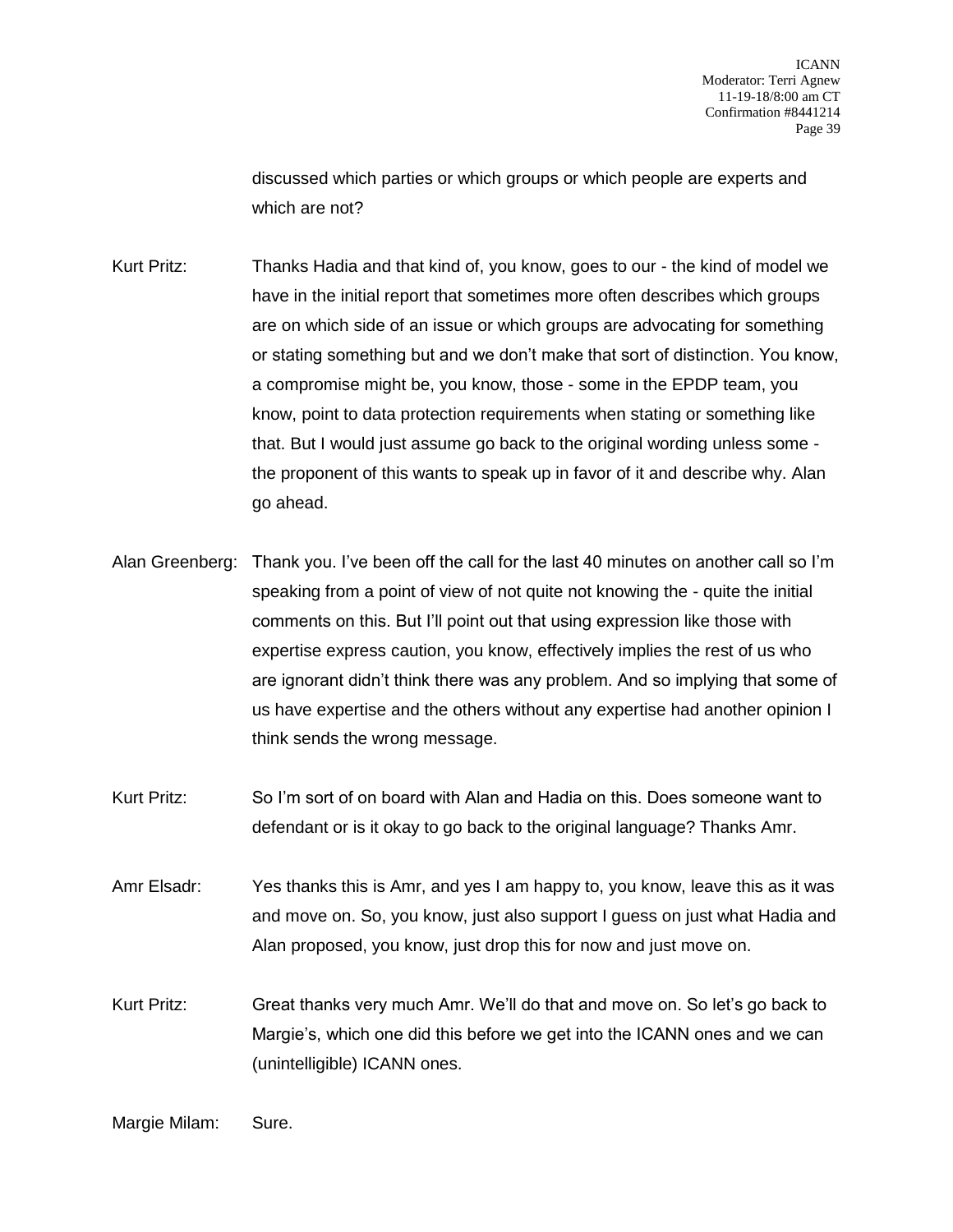- Kurt Pritz: So Margie can you talk while you type and then compare it to what's in the draft?
- Margie Milam: Okay so the question was whether to make the change. And the language that I put in the chat is a basis for making the language that we originally had. So my - again my - this is not something that requires consensus view of the group. It's some in the team, you know, believe that and there's an interpretation as to how, you know, how the section in GDPR applies and how it makes the distinction between the personal data concerning legal persons which is why we chose the language that's stated there. So my proposal would be to leave it as is.
- Kurt Pritz: So those of you in NCSG and the teams like Margie has some or the BC has some (unintelligible) in the GDPR that that's (unintelligible) a specific wording. And I must admit I get a little bit blurry eyed when staring at these two different kinds of wording and wondering the effects it's going to have at the end of the day. Can we – oh good Milton thanks. Go ahead.
- Milton Mueller: Yes this is Milton Mueller. I don't know we're talking about D1 right? And if so, I don't see the point of it either. I didn't propose this. I don't know anybody currently on the call who did after checking so we can move on.
- Kurt Pritz: So we're going to retain this language in the report. Thanks very much Milton. Okay. So this first ICANN one can - going to speak for ICANN on these (Dan) or (Corrine). I didn't even look to see who is on the call today. So they both are so hi you guys? Do you want to talk, maybe go through these recommendations and talk to the inconsistencies that are in the report or the suggestions that are made?
- (Corrine): Kurt can hear me? This is (Corrine).

Kurt Pritz: Yes I can.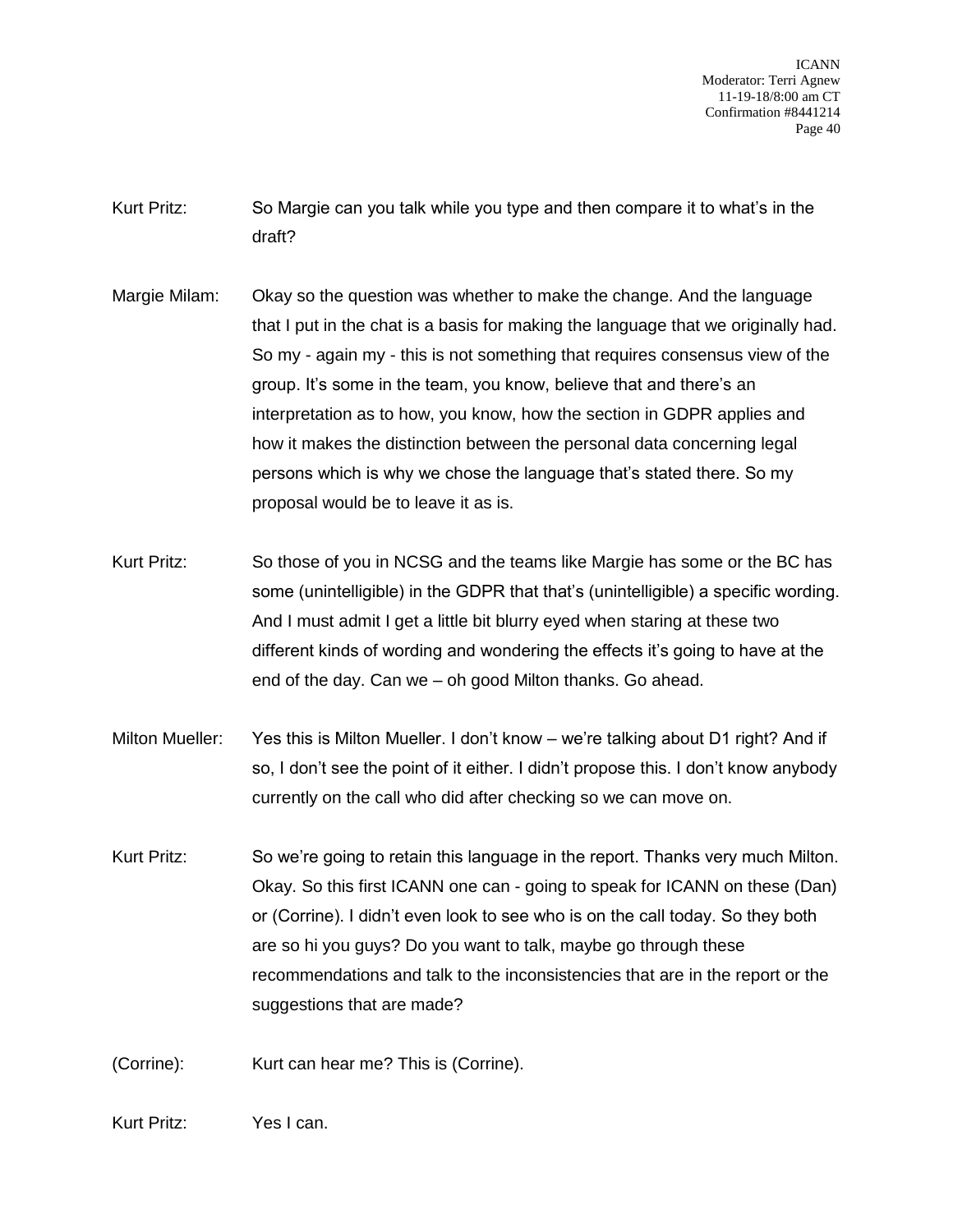(Corrine): Oh wonderful thank you. Yes so most of these essentially facts lacking for featured discussions and deliberations by the team. The first one that you here relating to Recommendation 1 we were just wanting to remind EPDP team that we had previously identified that the wording seemed a bit awkward and again it's just for the EPDP team so you take another look and decide what if anything it wants to do with regards to Recommendation Number 5. So I'm just going to quickly run through these and answer any questions.

> Relating to Recommendation Number 5 we were just wanting clarification on whether or not the transfer referenced in this recommendation is relating to the registries only or and what impact it may be on the existing thick policy? So that's just a question for clarification. And then as it relates to Recommendation Number 6 of the text of the recommendation seems to imply that there's a simple controller processor relationship. And we wanted to inform the EPDP team that currently the data escrow agreement arrangements are quite complex and they need some sorting through. Some are three-way agreements and some are two-way agreements. And then there's also the issue that we're currently experiencing in which some of the data escrow providers do not think that they are controllers and some think that they are controllers. So again these I'm just flagging for future discussions by the EPDP Team. Thanks Kurt.

Marika Konings: Kurt you're on mute.

Kurt Pritz: Crap. So I have two questions on this one that might apply to more. You know, my comment on Recommendation 6 is when in my simplistic reading of it it didn't seem to require a simple processor and control of processor type agreement. It just to me it just says you need to have the appropriate agreement in place. And but my second question that's just that applies to more than just this one is when you say well we should think about this going forward so are you recommending a change to the initial report or are you, or if you're not then how do you want us to memorialize the comments here?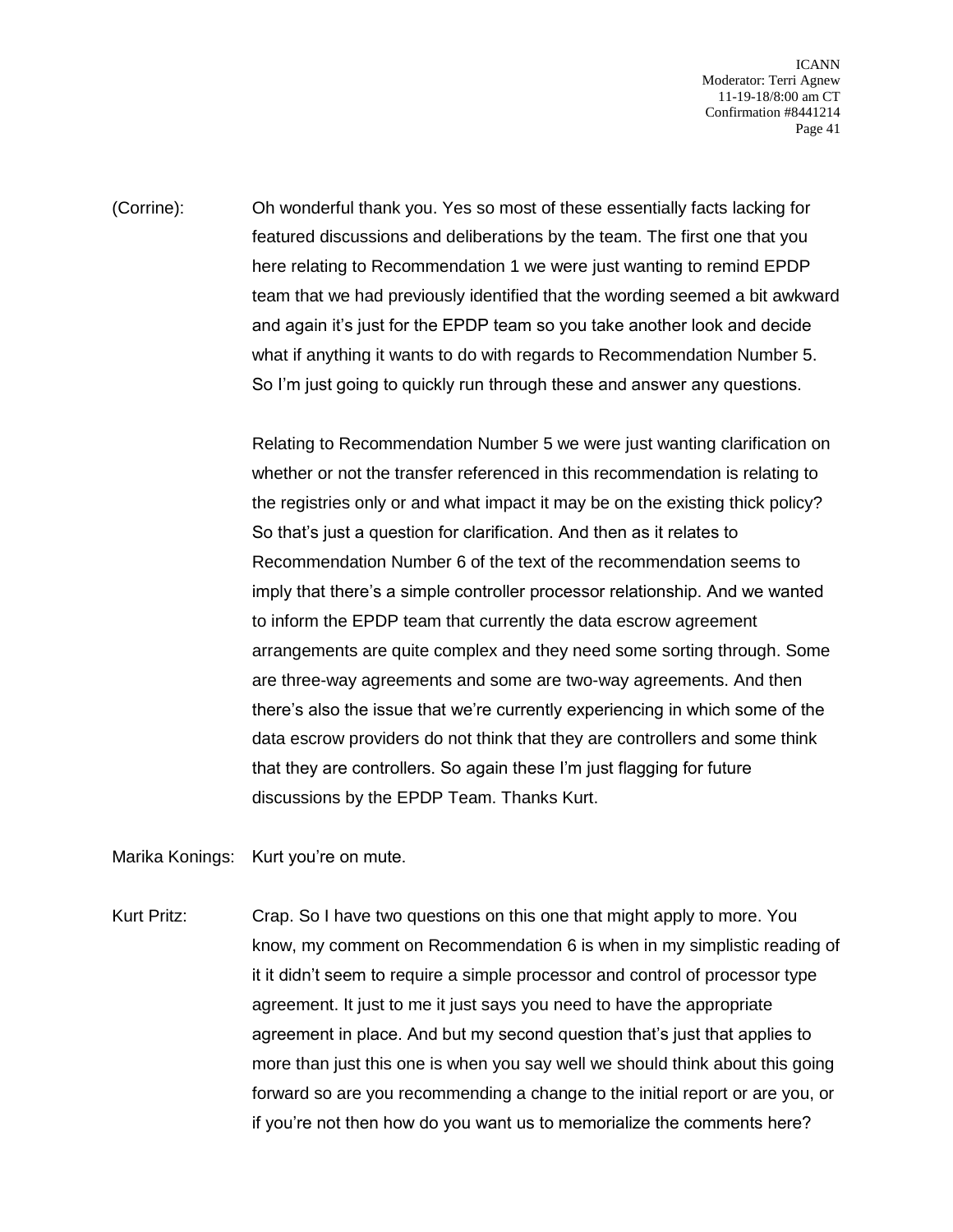- (Corrine): Hi Kurt. No we were not necessarily thinking that there needs to be changes to the initial report prior to publication. These were just merely some of the things that we saw from a quick read of the recommendations that we wanted to flag for the EPDP team discussion and termination of what if any changes they may want to make either now or later but we ICANN org certainly are recommending that these be addressed prior to publication of the report?
- Kurt Pritz: Say that last sentence again?
- (Corrine): There we ICANN Org is not suggesting that these be addressed prior to publication of the initial report.
- Kurt Pritz: Okay. All right and can you sort of go through the rest of these then and describe them to us and then we'll go on to the next step?
- (Corrine): Sure Kurt. Could we move? I don't have control of the document.
- Kurt Pritz: And in the meantime Alan Greenberg has a statement.
- Alan Greenberg: Yes thank you. I was just going to comment that we certainly are not in a position to try to fix any of these problems or even debate whether they need a fix. But it may be worthy of adding footnotes to say to say ICANN Org has commented on this wording and it will be reviewed by the review team. That may save some redundant comments and things people say. You know, for instance the Recommendation Number 1, you know, saying they don't understand how the developing a policy will involve processing of registration data is something that was raised in Los Angeles. And we chose not to act on it at that point but I think it's relevant and so it may be worth trying to memorialize these in footnotes without trying to act on them right now. Thank you.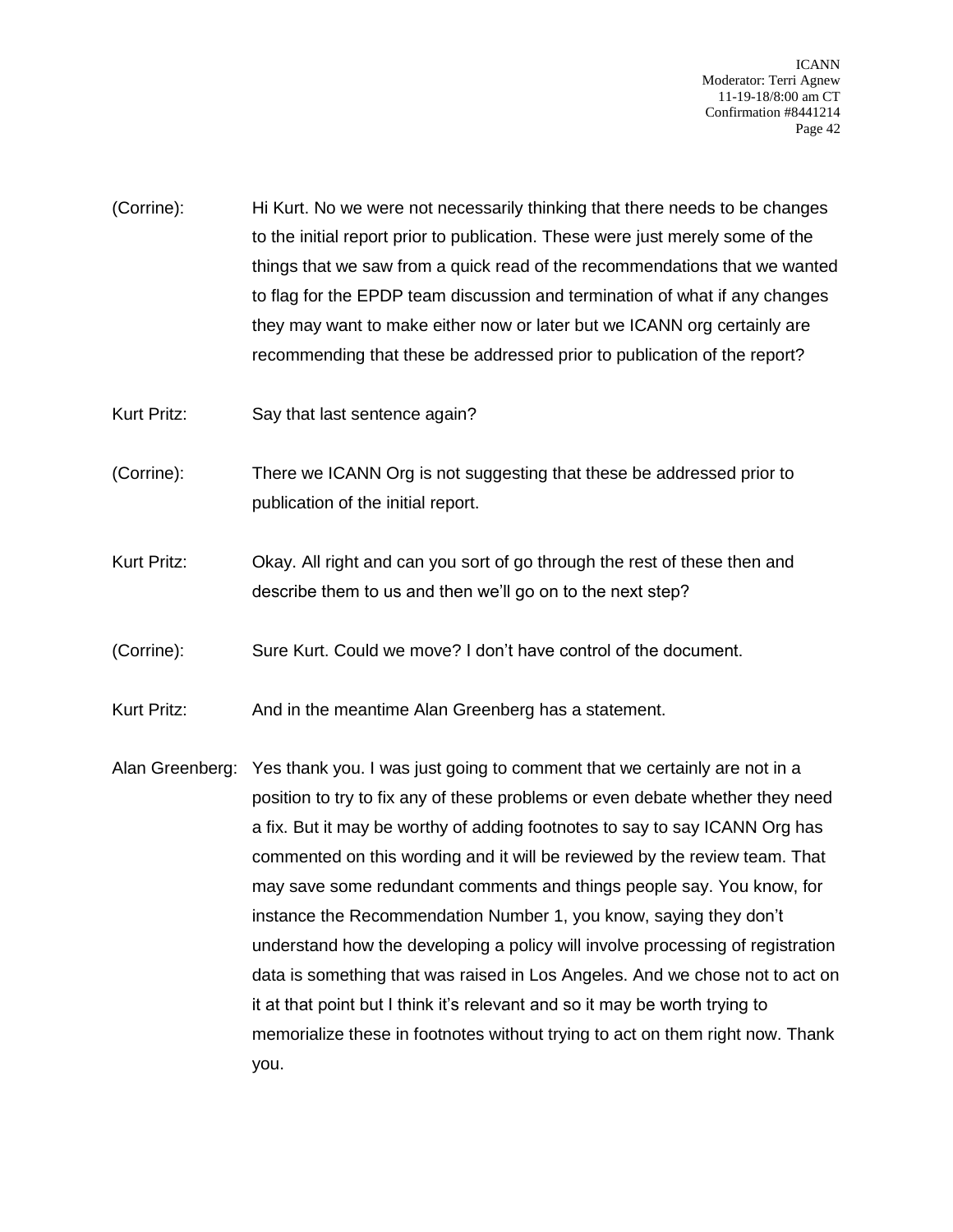- Kurt Pritz: I think that's a good suggestion. I also have a question about one of the ones that are coming up that says there's a discrepancy between two recommendations. So I know people are anxious to get on with things but I, you know, this might be - we don't want to publish a report with contradictions so could you describe that on in your soliloquy here (Tran)?
- (Tran): Thank Kurt. This is (Tran) yes. So this next one regarding Recommendation 13 and 21. We weren't sure if in the wording, you know, if there was sort of either an overlap or discrepancy Recommendation 13 that ICANN should enter into a joint controller agreement with contracted parties. And the Recommendation 21 says that ICANN should enter into required data processing agreements or joint controller agreement with contracted party data escrow providers and an (unintelligible) providers. So I think a text of Recommendation 13 is clear. The text of Recommendation 21 is a little bit ambiguous. It's not clear if the recommendations, that is Recommendation 21 is leaving open the assessment of what the right agreement is either data processing agreement or joint controller agreement to be entered into with contracted parties. So I – we're not clear in terms of the wording and intent of Recommendation 21 which may or may not cause an overlap or discrepancy with Recommendation 13.
- Kurt Pritz: Okay nobody has their thank you very much for that and bringing it up. And as Kristina said it was - I think it was noticed by others earlier. So to me Recommendation 21 is open. It's Recommendation 21 says ICANN should enter into the, you know, the GDPR required and complied in agreements, you know, data processing agreements whether they're in any of these forms. So I don't see the contradiction but I can see where a different wording of that might be the contradiction. So Thomas okay go ahead.

Right, 21 is broader than 13. Thirteen is specific and 21 - and it's in Recommendation 21 for a reason right because that's when we discussed these relationships with data escrow and (Ebro). And as I said before I think we want to keep the issue discussion with the right topic so that people read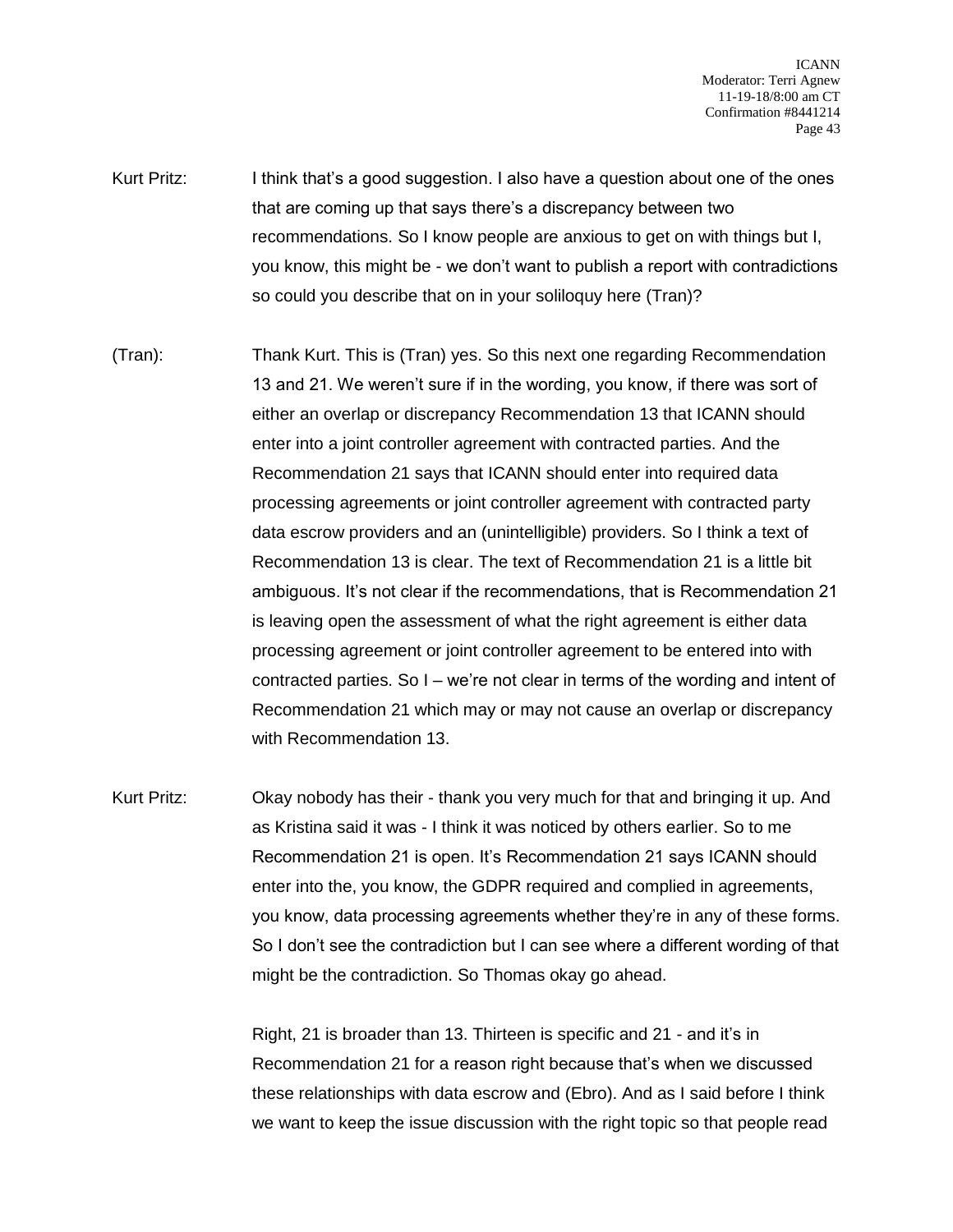the discussion or get it. And so I think that I, you know, that ICANN should enter into an appropriate agreement with all these parties, you know, the contracted parties, the data escrow provider, the (Ebro). All of those should to me should - is where it belongs under Recommendation 21.

And we don't want to, people too, you know, be reading about that escrow in (Ebro) and say oh you've got to go back up to Recommendation 13 if you want to learn about that.

I'm for kind of what Kristina said which I kind of think it already does doesn't it or does it not? If not I think we should limit it to that. The thing is contracted parties still have to be in that because are contracted parties part of that whole agreement? I think that's what (Corrine) was saying earlier part of that part of the dataflow because the data goes from the say the registrar or the other registry rather to the data escrow provider.

- (Tran): Hi Kurt. This is (Tran) if I may. Exactly what you were just saying is the reason why in our feedback document to the rules and responsibilities memo we in the implementation question section had asked, you know, what the joint agreement arrangement would be like. You know, is it just between ICANN Org and the contracted parties? What about data escrow providers, (Ebro) and others? You know, how do we envision sort of that all arrangement? So yes I think I see what the teams point here about 21 being broader than 13 and we're just looking for clarification to make sure that there's no confusion there. Thanks Kurt.
- Kurt Pritz: Okay so I'd ask we're going to do a little bit of rewording here. So I'd asked Thomas and Kristina to combine on that. Is that okay? I think it's a pretty simple fix. I can do it if you want, well maybe not. Great. All right Thomas?
- Thomas Rickert: Yes thanks very much Kurt. Just so to be clear I'm happy to work with Kristina on this but are we aligned that 13 should then travel contractual relationship with the contracted parties and we would make Recommendation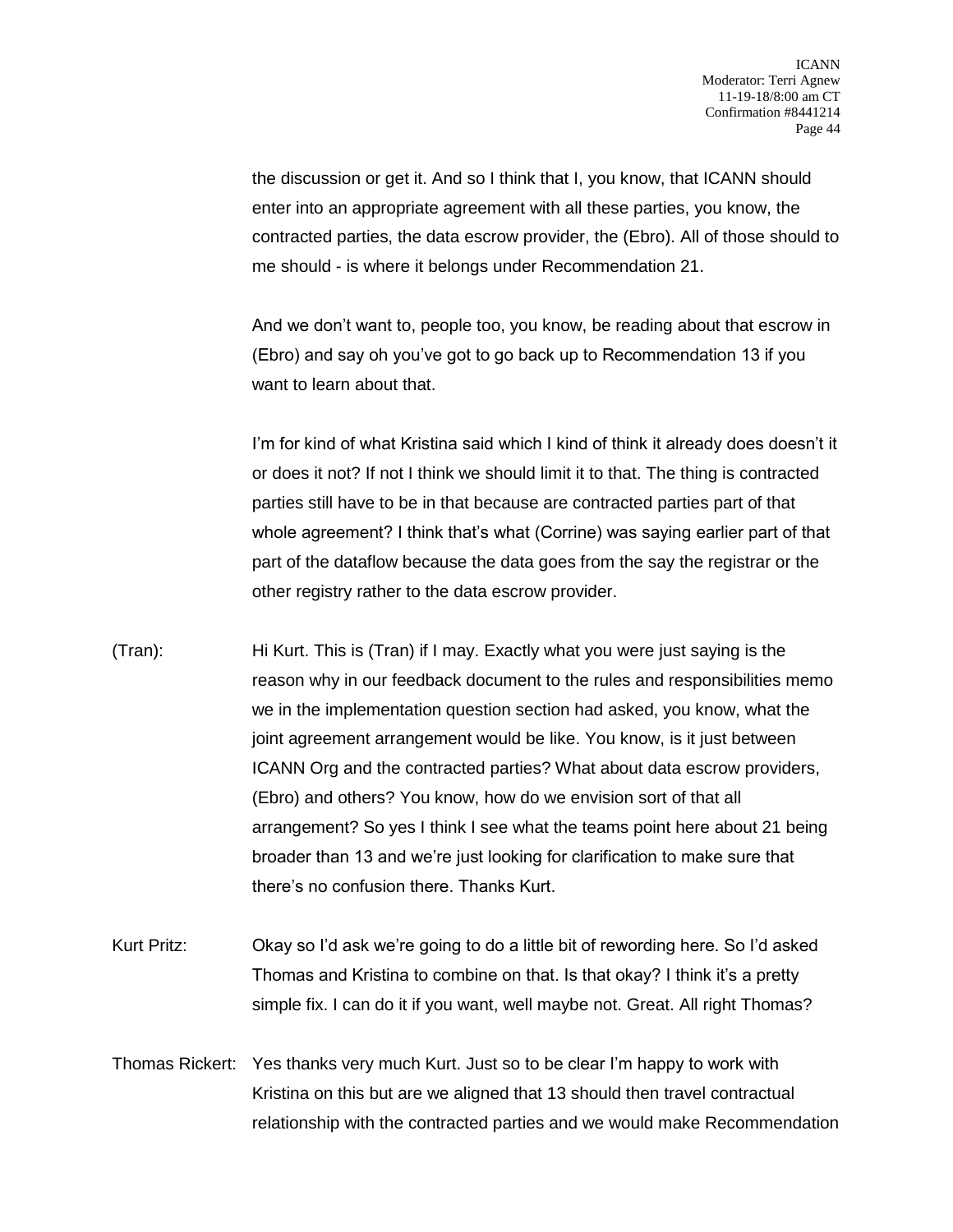21 the place requiring ICANN to enter into required agreement with third parties such as escrow agents and (unintelligible)?

Kurt Pritz: I think that's correct. All right (Tran) can you finish off in about a minute?

(Tran): Yes I can, even less. So the last one Recommendation 18 is highlighting sort of the same thing that we highlighted above with one of the other recommendations but the wording seems to imply a simple controller processor relationship. And it is possible that some of the dispute resolution service providers are (unintelligible) controllers and this may be (unintelligible) further in (unintelligible) discussions. Again this is nothing to address prior to the publication of the initial report but to just flag it for future discussion. Thanks Kurt.

Kavouss Arasteh: Kurt? Hello Kurt?

Kurt Pritz: Yes? Yes?

Kavouss Arasteh: Can you hear me please?

Kurt Pritz: Hi Kavouss. How are you?

- Kavouss Arasteh: Yes I am good. Thank you very much. I think it is it's difficult to jump from say 13 to 18, 18 to 21. Is it possible you treat them one by one or a group of three unless they are seriously interconnected because for the reverse it's difficult from 13 to 18, 18 to 21 back and forth (unintelligible) to see what is going on. Is it not possible to take them in a sequence or anything else on this or the interrelated like 13 and 21? Is it not possible to do that? Thank you.
- Kurt Pritz: Yes thank you Kavouss. And you've described a microcosm what our issue has been now for the last couple of meetings working back and forth between this table and initial report that often changes iteration. So we'll – we've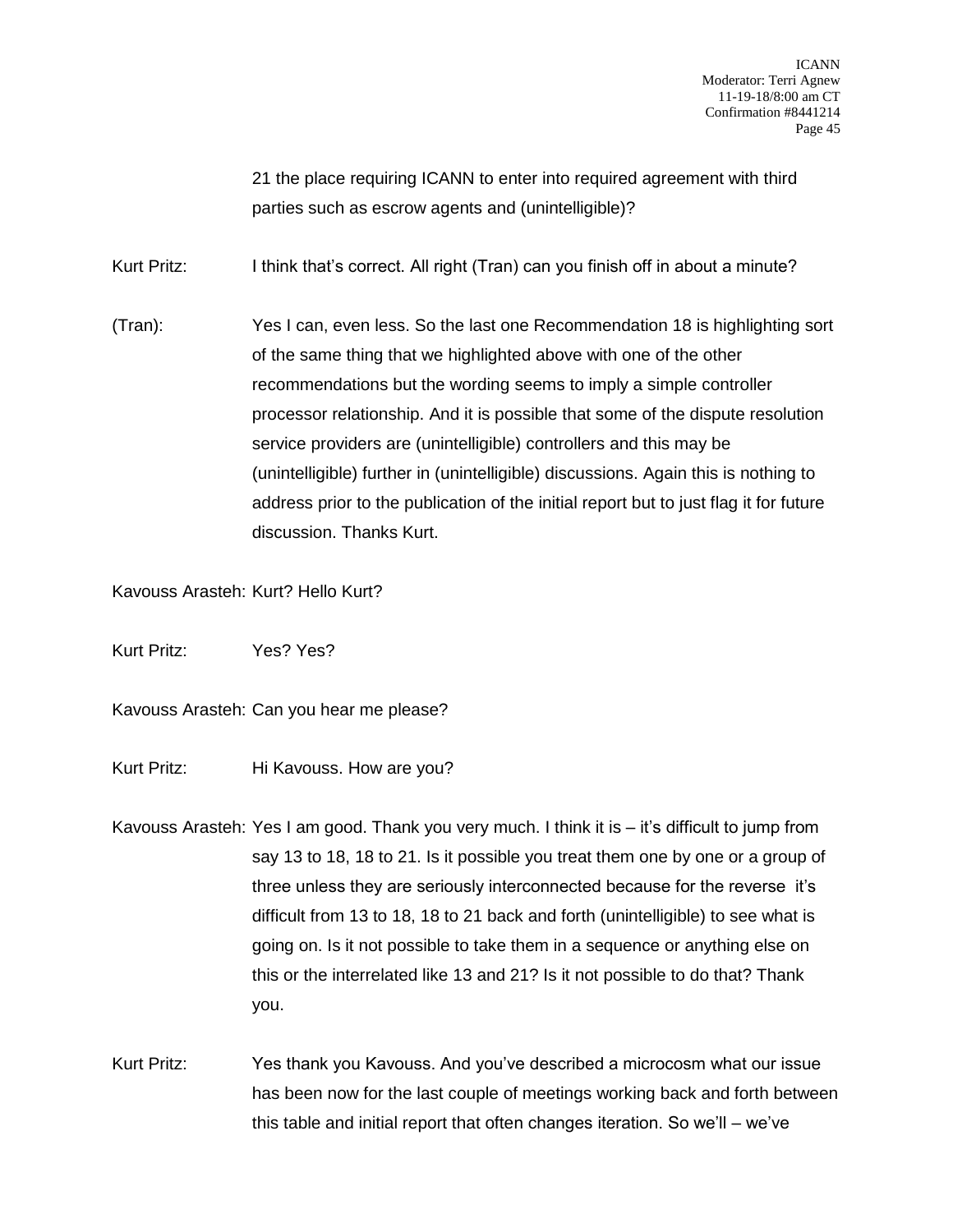become although adept at that over the last couple of meetings. So I'm going to scroll down just a little bit. There's a set of recommendations here from the registrars. I don't know if somebody from the registrars wants to talk to these?

Well let's scroll down to okay go ahead (Matt). I was going to scroll down to Group 5 but if you want to take these generally or I can highlight them in order of importance -- whatever helps you out.

- (Matt): Yes thanks Kurt. It's (Matt). No I was just going to reiterate what I said last week. We met as a group the registrars met as a group late last week and will be for the most first submitting these comments as part of our public comments from the stakeholder group. So nothing that needs to be edited in the initial report. Thanks.
- Kurt Pritz: That sounds really good. So then let's scroll down to where we need to be Marika.
- Marika Konings: Thanks Kurt. This is Marika. So what I've pulled up is basically comments as several groups have weighed in on this. And I just want to note as well this is - this capture was submitted on the Google Doc form but I know that additional comments have also been exchanged on the mailing list in relation to the language of this recommendation. So this seems to be the main one and that you may want to talk about and see if there's a path forward here. And I just want to know that on the right-hand side, you know, one suggesting that staff has made here is to potentially stick to the language that's in the charter in relation to the stand about access to nonpublic registration data and kind of quote from that part of the chat, the charter on what, you know, will need to be dealt with next and what, you know, the group is committed to working on. But as said I don't know if that will address everyone's comments and feedback but it was just a suggestion we wanted to put forward.

Kurt Pritz: So I'd like to - let me check the – so I'd like to applaud Milton's condemnation of the English in this recommendation. However, as I recall it, we had just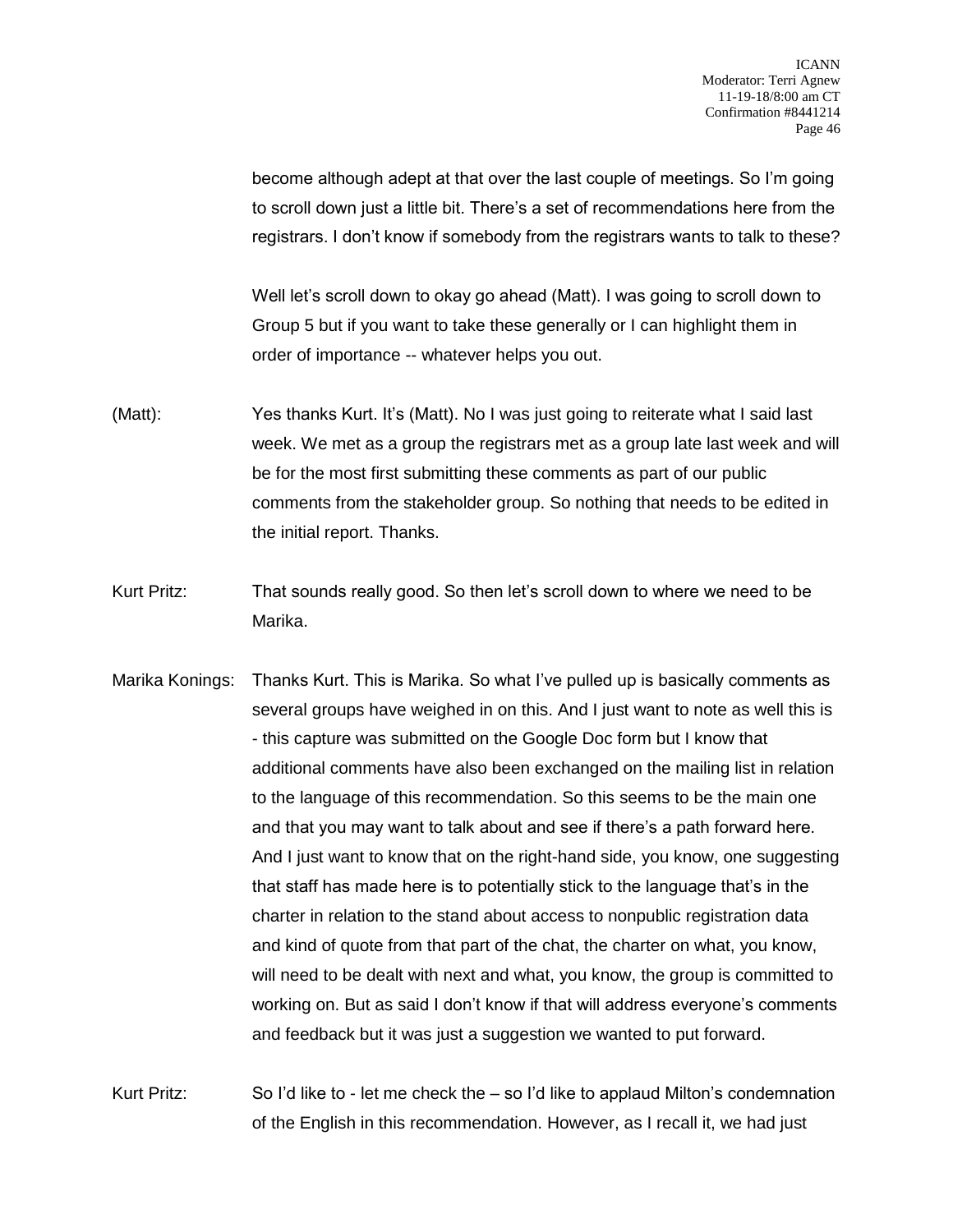gone through Purpose B and we had come to our compromise where and we said that data that's already collected but no other data will be made available to third parties for legitimate purposes for the really special language that we selected for purpose B which is probably the best part of our work.

And then the Renaissance was agreeing to that is that it didn't specifically call out LEA or intellectual property interest as being those parties that would be for which we would aspire to create this access model later on that could use the access model to get data disclosure. And so in order to memorialize that we developed this awkwardly worded recommendation in Barcelona where, you know, I - well I think it was an agreement and a compromise. Admittedly maybe their CBI guys threw it up on the wall. But, you know, I think this is where we were. And it, you know, the fact that it includes those special words I think was an important part of that.

So I think the wording in English is not good and it's unclear or, you know, the question is for us is it clear enough? I think it's important that we talk about abuses and intellectual property somehow in this recommendation. So given that I don't - Milton go ahead.

Milton Mueller: Yes if you recall they original set of purposes had like five different purposes relating to different stakeholders or different legitimate interest groups or different supposedly legitimate reasons why you might want access to the data. And we started making progress and we combined those into one generalized purpose that did not specify particular reasons or were legitimate interests. And I think that's the only way we can go forward as a unified report is to be generalized.

> And I think that Benedict on the email list expressed support for that. Again I don't think we're excluding intellectual property or as I prefer to say with respect to domain names trademark interest in by not singling them out I don't think we are excluding anybody who might be relevant. The whole point of the compromise was to leave the decisions about who gets access under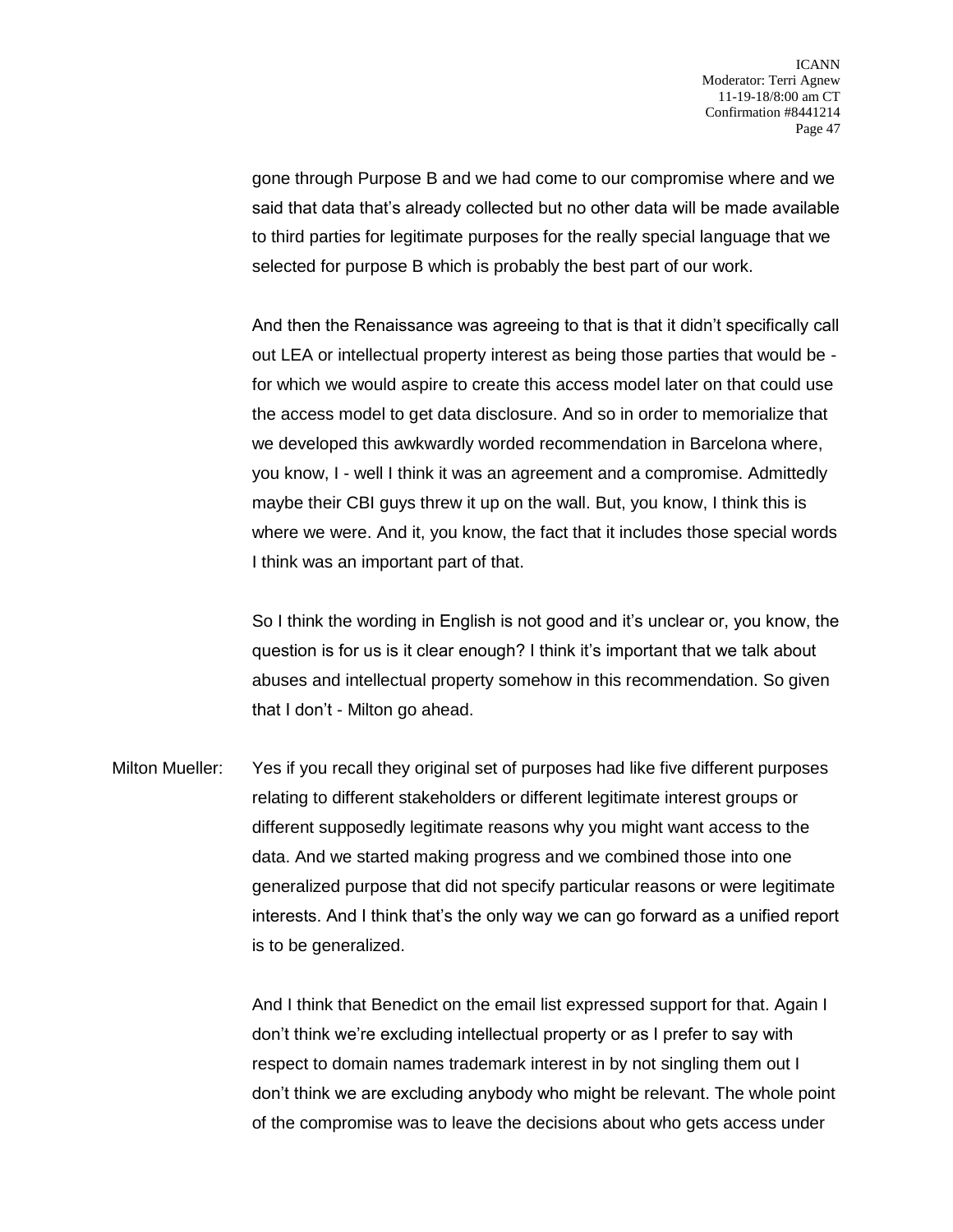what conditions to the actual policymaking process for access and not get bogged down now in trying to decide who those legitimate interests are. I think we just have to go that way if we're going to have a real unified interim report.

Kurt Pritz: I'm sorry, (unintelligible) Amr can you please go?

Amr Elsadr: Yes thanks Kurt. This is Amr. Yes in general I'm principally very much in agreement with Milton said. And if I understood Marika correctly I think she said that the language proposed in the column on the far right is some language that staff had put together using what's already in our charter. And it seemed that this recommendation is not actually a recommendation. It's more of a commitment on the part of the EPDP Team.

> I am leaning towards, you know, going with the language that's, that is proposed on the far - in the far right column and that seems to work for me. I think it really makes it clear that, you know, we will be considering all legitimate purposes so if those may be include abuse and intellectual property. It would include a number of other legitimate purposes I'm sure. So I hope those cover everything and they do actually point out that the EPDP Team is committing to what is required of it as per the charter requirements by the GNSO Council. So yes I, you know, I give my vote to that language there. Thanks.

> Also, you know, some of the other language in recommendation do to kind of puzzled me like, you know, can we - the EP (unintelligible) Team's kind of developing a policy but I'm not sure how we would coordinate the policy. So that's just something else that, you know, I think is a – it's beneficial to consider the language being proposed on the far right just got a little bit out that I didn't think made much sense.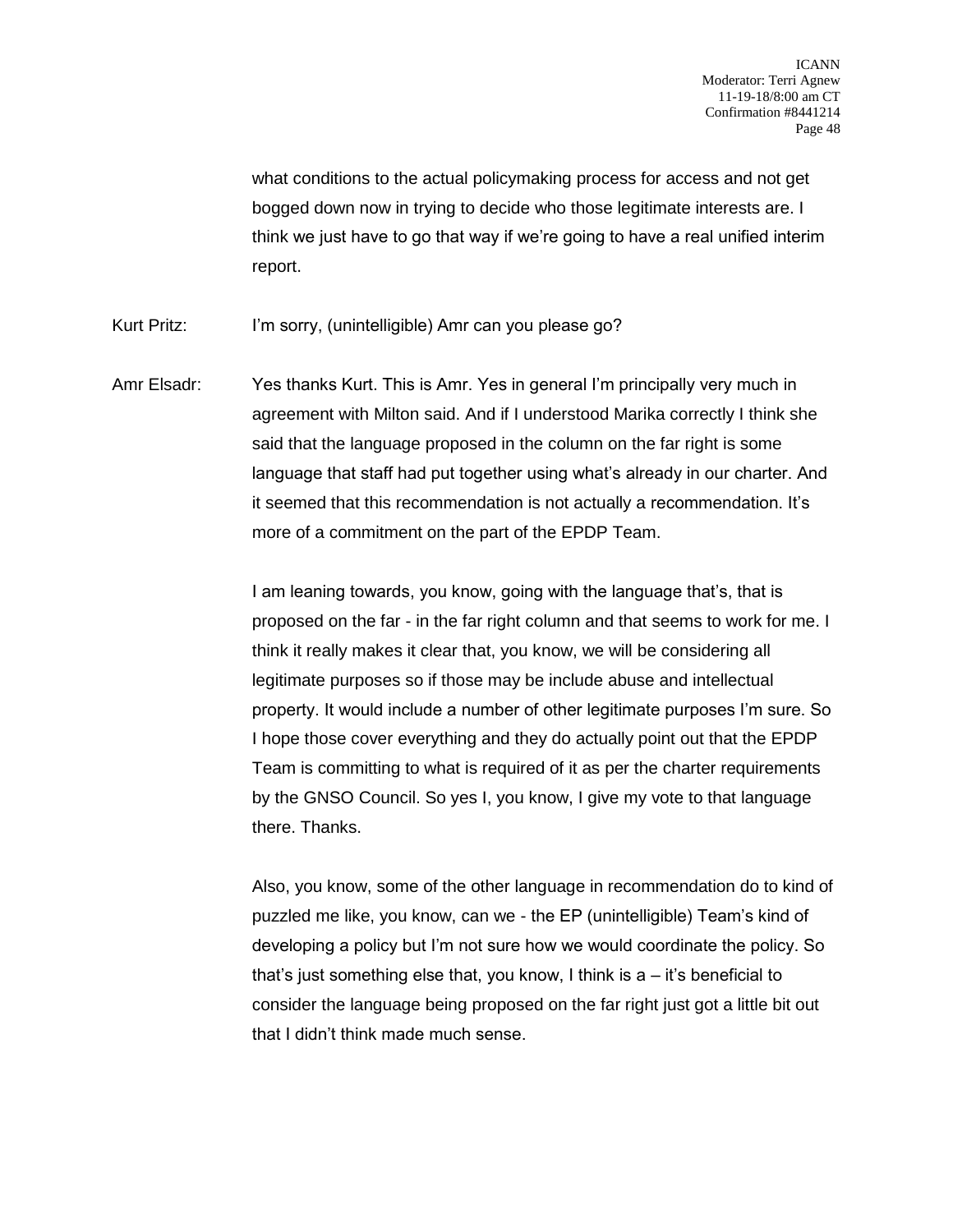- Kurt Pritz: I remember that develop and coordinate language went through many iterations before we settled on those two terms. I think there's a lot of discussion on this. Alex?
- Alex Deacon: Thanks Kurt it's Alex. I'm so first I think it's fine if we fix issues with grammar. I don't have a problem with that. But I think the suggestions really change the intent of this recommendation and that's where I have the problem. You know, it's no secret that defining a ICANN purpose for access right, I'm not talking about defining the access mechanism or all of those details. I'm just talking about the purpose for access is important to the IPC. In fact, you know, I'd argue that it's probably the most important issue to us. And ICANN purpose for access is really the foundation for the access discussion that we're going to get to the next. And we've been discussing the wording for this purpose since before LA. We discussed it extensively in LA. We discussed it again in Barcelona. The language we ended up with really limits access or disclosure if you will to Whois data to issues related to security, stability and resiliency.

And we know that many believe that issues related to IP are not covered in the concept of SSR. And in Barcelona three people actually confirmed that this was the case. So essentially the implication here is that this purpose that is it's currently defined the Recommendation 2 - sorry Purpose 2 and Recommendation 1 does not allow access to Whois data for matters related to intellectual property.

Essentially what we're saying up front is that IP is not a legitimate interest. So for me this is a very binary issue. Either IP is legitimate interest and should be allowed to access Whois data or it's not. I'm hearing it's not and this is a concern right? And actually we heard it just again from Milton who essentially stated that we'll be excluding copyright interests saying they are not relevant. So it should be no surprise that I have a pretty big problem with this. I don't agree.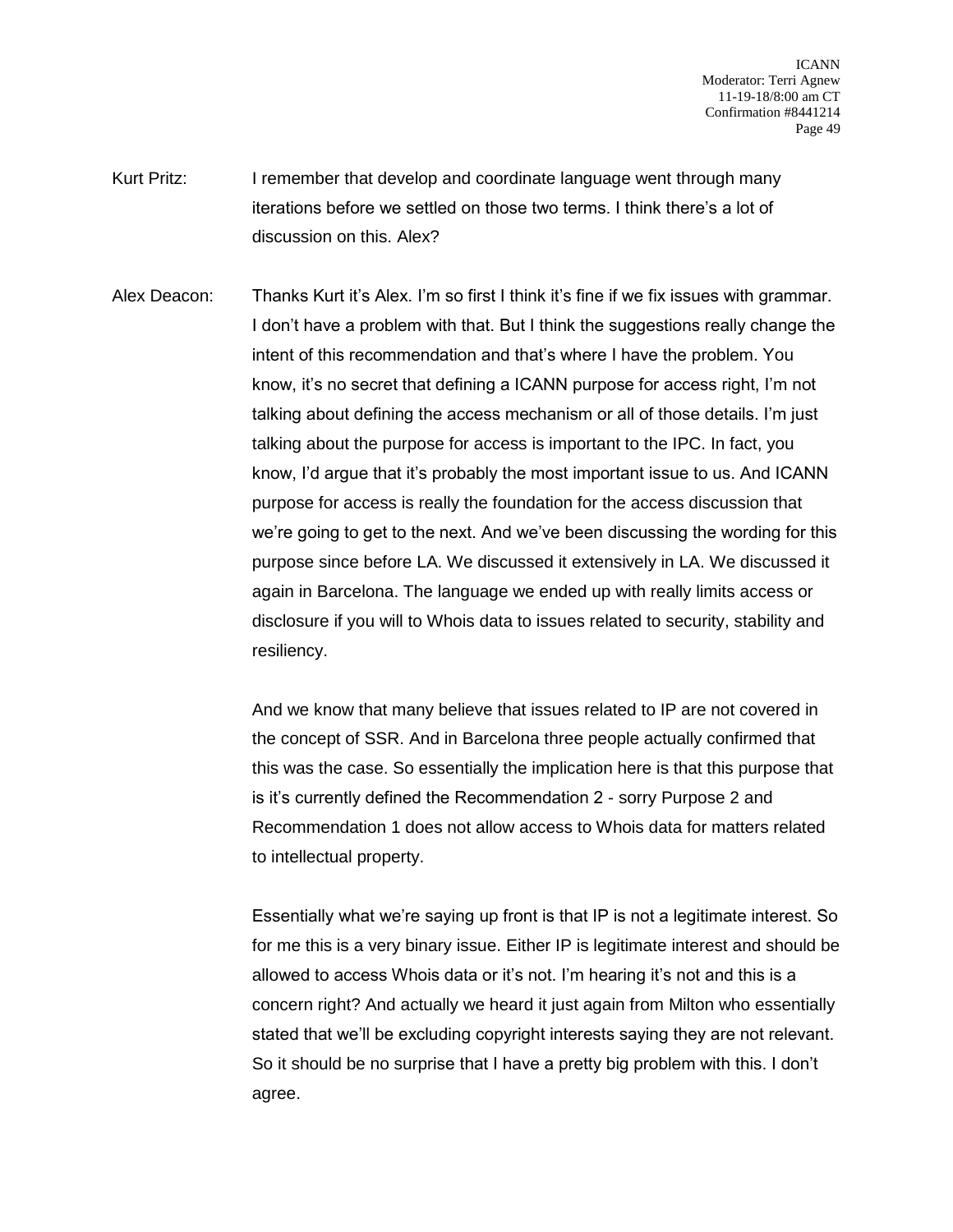You know, what will happen is that – well, is at best access to Whois data, disclosure of Whois data under this new PD policy for IP interests will be more difficult than it is under the current reasonable access regime as it exists today and at worst it won't be possible at all. So I think, you know, everyone on this call knows me pretty well that I'm far from unreasonable. But in this situation it's clear to me that sticking with Purpose 2 as it is and modifying Recommendation 2 as suggested by Milton essentially cuts out important IP interest out of this whole the PDP and that's where my objection and - really lies. Thanks.

So I just, you know, Alex I don't agree. I think that's where we - I don't agree with part of what you said. And the part I don't agree with is where you said that Purpose B does not indicate that intellectual property is a valid interest to be considered under purpose that we can put it under Purpose B because we, you know, we really discussed that language for a long time. And I'll tell you we even went back to the ICANN board and people, you know, knowledgeable about the c mission there and when we included the language about the ICANN mission that was for the very specific purpose of making sure that IP was included in that Purpose B. So I don't agree with your premise there I think it's in. I think that our intent here was to make that translation to provide the Rosetta Stone for that to make it clear. But I think it's in there.

Alex Deacon: So...

((Crosstalk))

Alex Deacon: ...can I respond Kurt? This is Alex.

Kurt Pritz: Yes.

Alex Deacon: Yes, so the language in Recommendation 2 was meant to ensure that it was clear that it was in there and now it's been suggested that it gets removed. So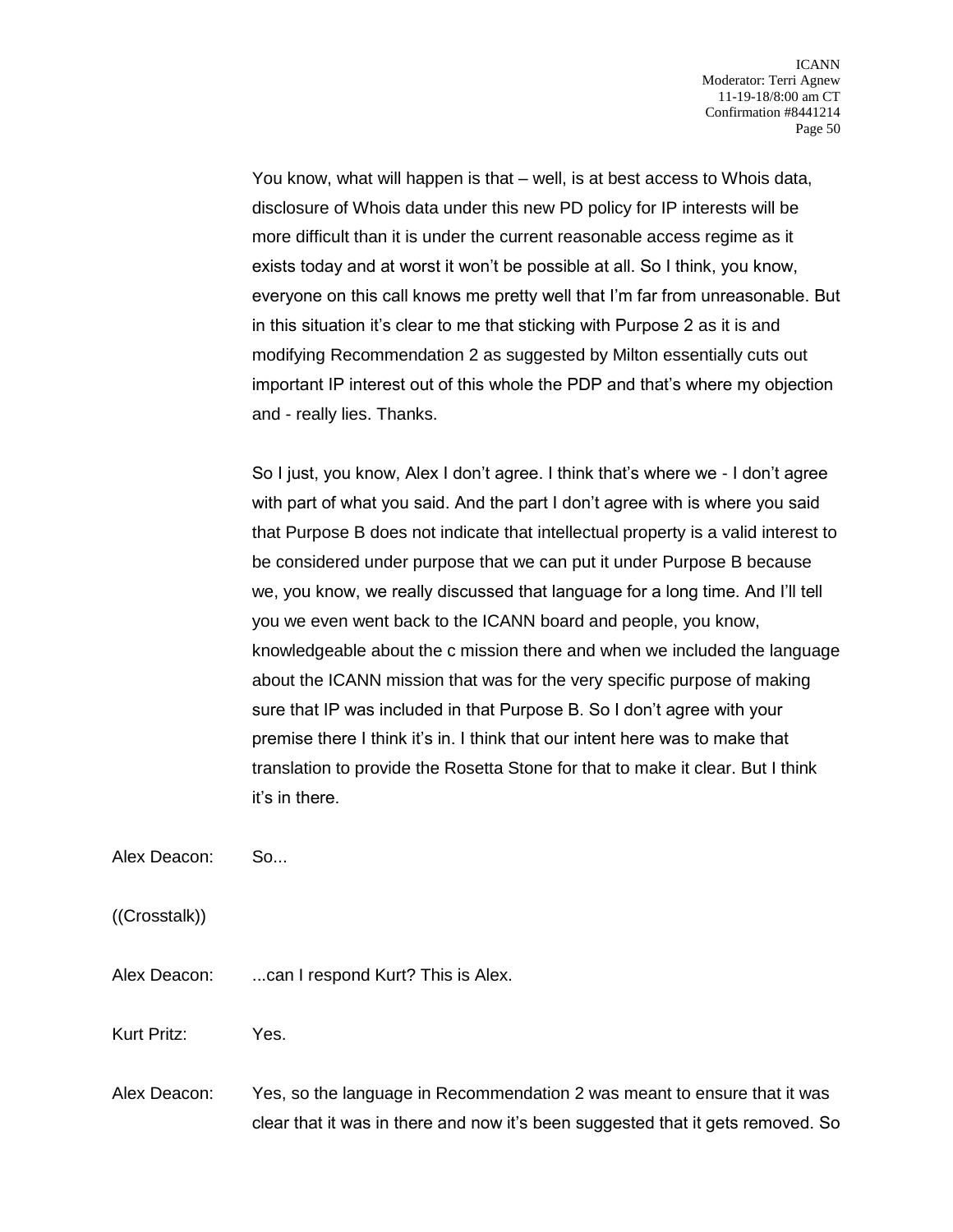I guess, you know, all I'm asking for is some indication in the report that IP interests, you know, are covered. My concern based on statements made today and over the past many years is that we'll end up in a spot where it's not and that would be unacceptable to us. So I'm just asking that there is some indication appreciation of that. There may be those that don't appreciate that or don't care. But all I'm asking is that in this report that we not leave things vague and we make it pretty clear that IP interests are included in the ability to get access to this data or have this data disclose under the future policies.

Kurt Pritz: Thanks. (Mark)?

(Mark): My statement is very similar to Alex's. And I just wanted to be clear, you know, about the historical record that in LA we did have an agreement that we would break down the purposes statement which had all these bullets and make it more generalized. And that was with an understanding that IP and copyright and things like that would be included in that general statement and Milton was part of that compromise or whatever.

> And we even had a little meeting up on the roof. And we came down and we were all very happy that we had agreed with that. And then as soon as Milton left to go on the airport his constituency then try to carve out an exception for, you know, IP and copyright. So this has left us with a great concern that anytime we are not explicit about this language that it'll just be used as a building block for a later attack on this topic, you know, in total. And so we would very much like to maintain this language explicitly somewhere in the document.

Kurt Pritz: Kurt you may be on mute.

(Mark): Oh I'm all done. Sorry. Did you hear anything?

Kurt Pritz: No I heard every – no Marika was telling me I was on mute.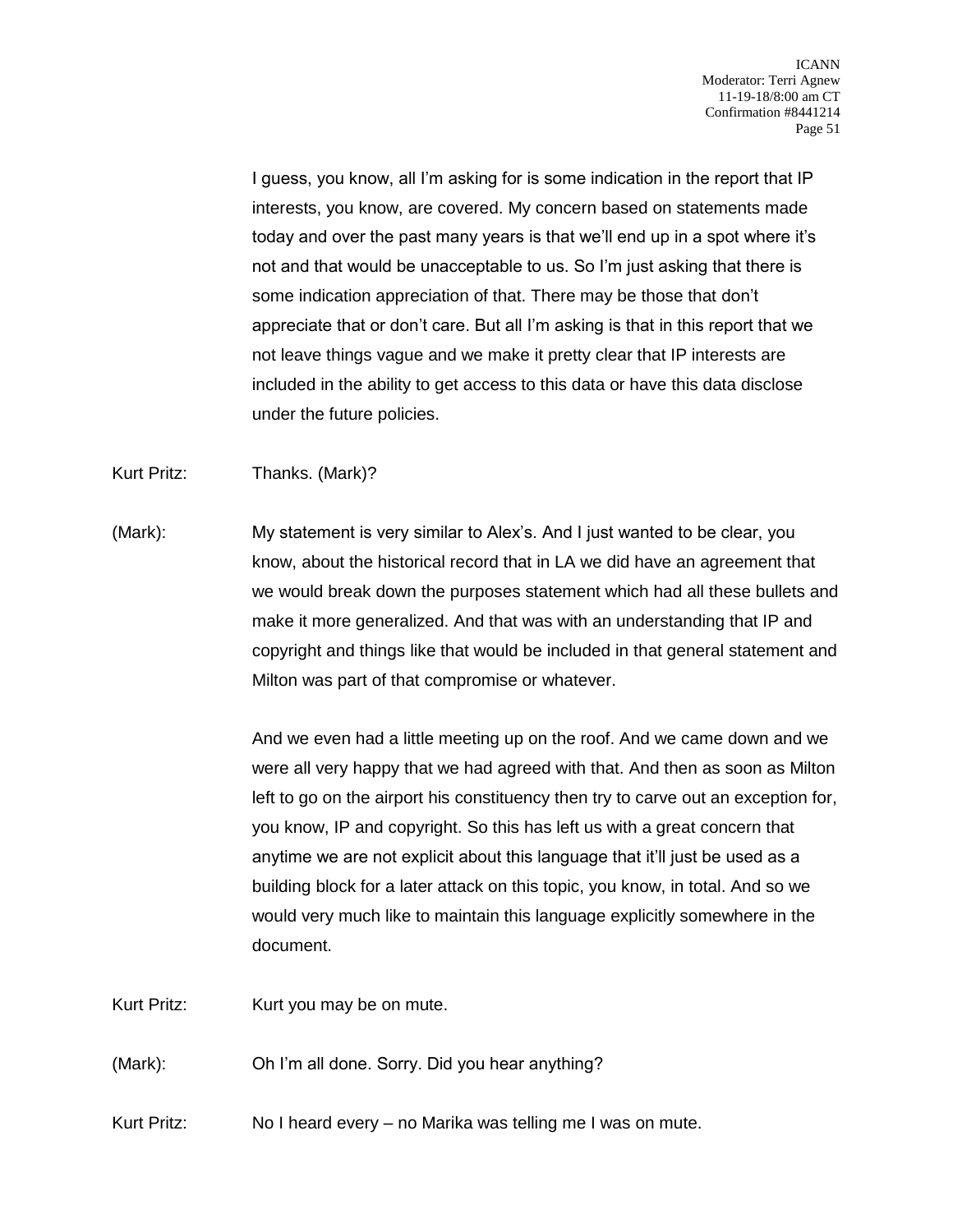(Mark): Oh, I'm sorry I thought you said (Mark) was on mute okay sorry.

Kurt Pritz: Yes. Margie and then Alan and then Hadia.

- Margie Milam: Yes this is Margie. This is one of those areas where we had the agreement back in Los Angeles and to go away from it now is really problematic. I mean we, you know, we don't want to rehash all the arguments we had as to why we ended up with the purposes as they are but we're going to have to if we revert it back in the language that we've already agreed to. So I just want to express my strong objection to changing (unintelligible).
- Kurt Pritz: All right who's could someone manage the queue for me? I'm away from my laptop screen.
- Marika Konings: Yes this is Marika. Kurt I can help you out there. Alan is next, Alan Greenberg.
- Alan Greenberg: Thank you very much. Look what I'm hearing is from some people saying let's take out the specific language this is not really a recommendation. It is a commitment to do some work later on. And trust me, we will talk about intellectual property issues. Trust is not something that's in great supply in this group.

So I think we need to put some language in. Can we not find some language which is folks this is just a commitment, not a recommendation to say that we will consider things related to for instance and give a for instance not limited to intellectual property secure - cyber security whatever and put a laundry list there making it really clear. It's not a definitive list. It is not an exhaustive list and it is not a commitment to look at a specific type of intellectual property. And so we can defer the discussion as to what extent copyright is included versus not included and, you know, and all these discussions. Trust is not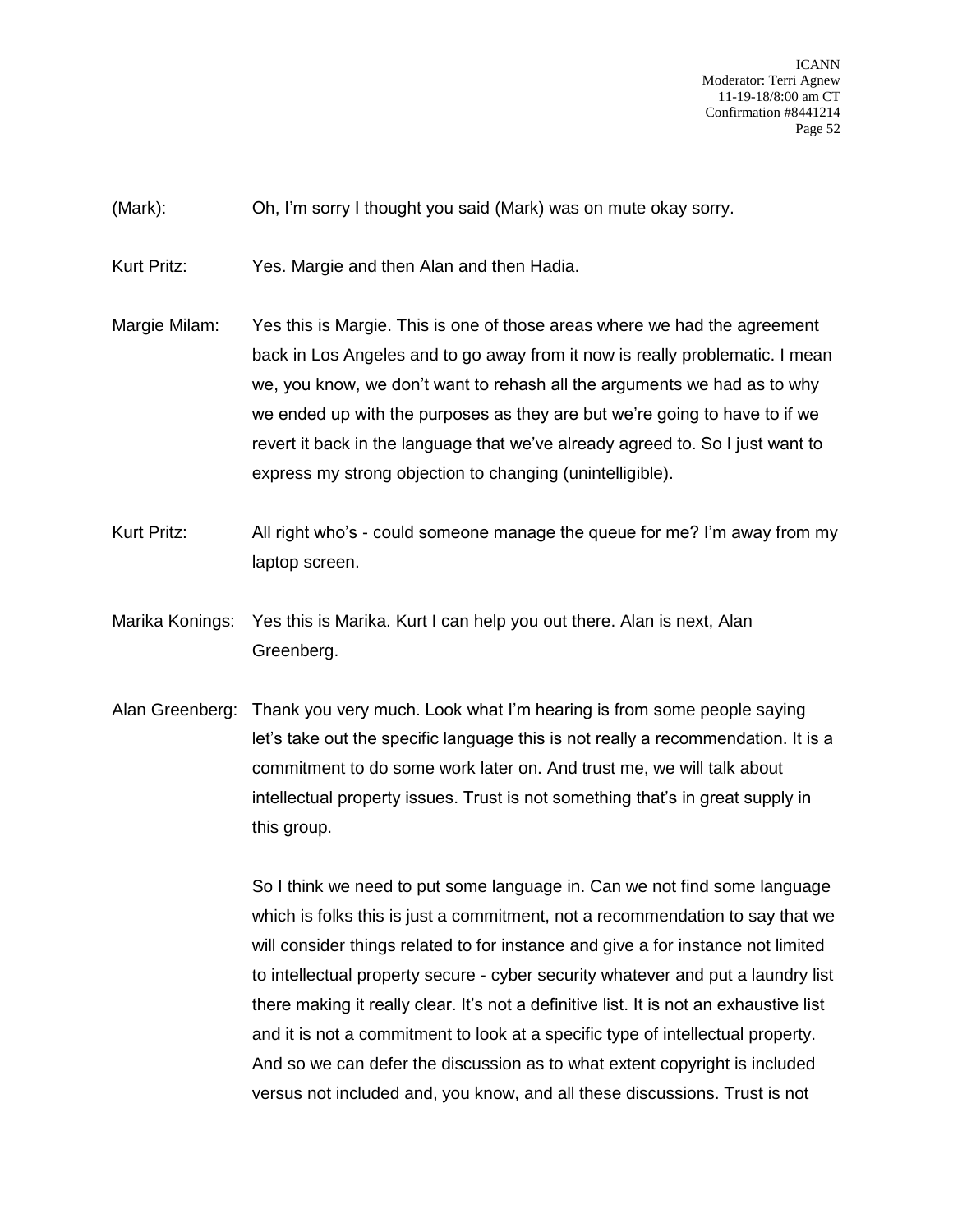going to do it right now, so let's include in examples but not limited to and move forward. Thank you.

Marika Konings: Thanks and Hadia's next.

Hadia Elminiawi: Okay so I think actually two alterations here have been made to the meaning of the recommendation. First is the removal of the word standardize which I think is very important and the other is the removal of the intellectual property rights. And I do agree with Kurt that Purpose B was carefully articulated in a way that includes intellectual property rights. However we hear now the other parties as a noncommercial stakeholder group saying that intellectual property rights are not included. Therefore I do think that the intellectual property constituency do have a point here and if we do think that Purpose B does include intellectual property rights that then there is no reason for us to be concerned in putting it here as well. And the other point is the removal of the word standardized so why did we do that?

> So I don't think anybody's advocating that we're not going to take intellectual property rights into consideration. The issue is how to word that in this recommendation. And this recommendation has - goes to our commitment as Amr said. It's not really a recommendation. It's our commitment to how we're going to approach the discussion and when we develop the standardized model so that's why the standardized word is in there. So and finally I think we, you know, we did arrive at a compromise in Los Angeles where we would make that commitment to say things related to intellectual property. And I don't know if we want to restrict that in some ways but I think we should find wording around that.

Margie Milam: Kurt do you want to go back to the queue?

Kurt Pritz: Yes please.

Margie Milam: Okay thanks. Next in the queue is Milton.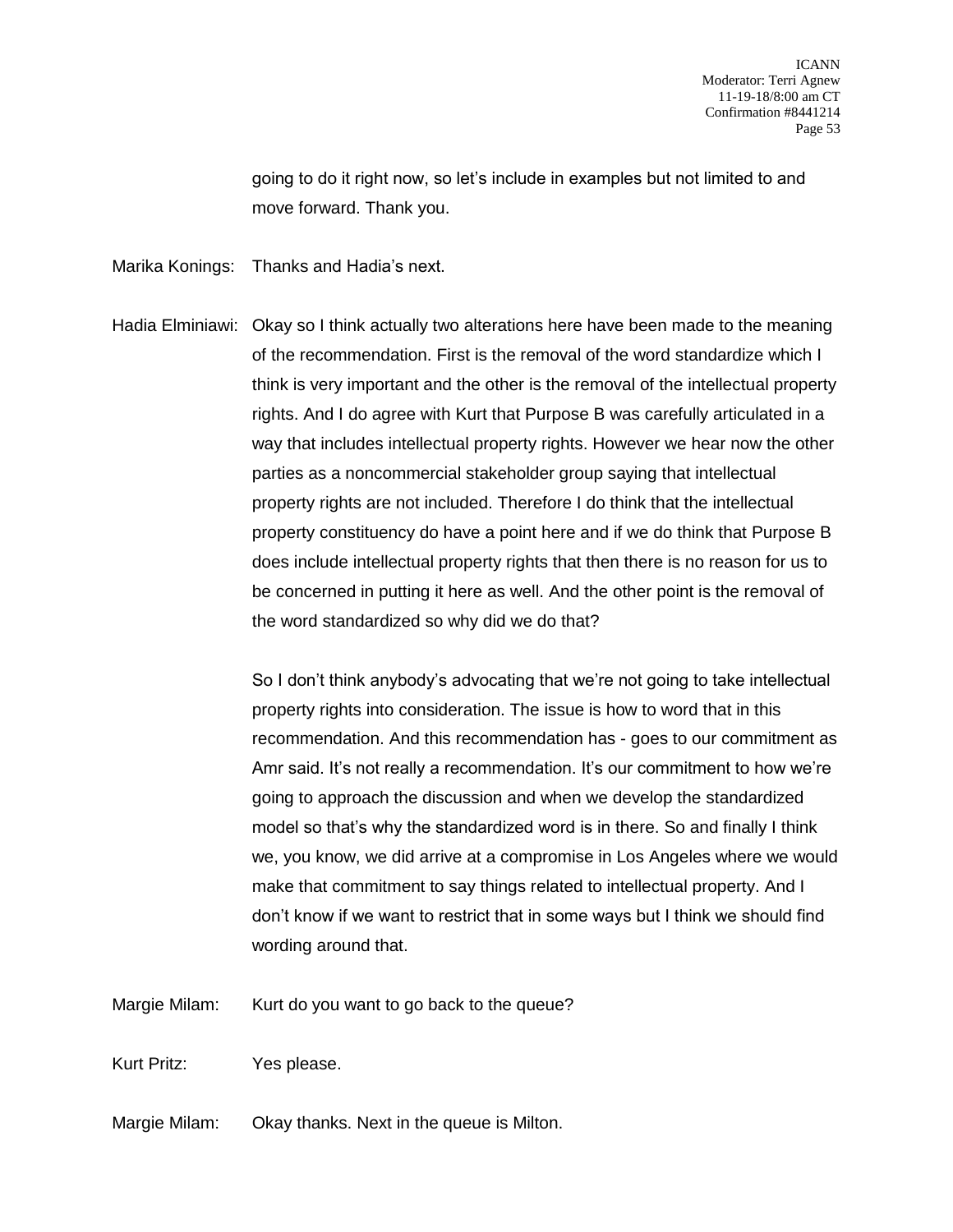Milton Mueller: Hello. Yes it sounds like Kurt is driving his 16 wheeler down the California highway. So I just have to say I honestly and sincerely do not remember ever agreeing to this language, specifically intellectual property. I can remember very vividly objecting to it. So maybe this did happen after I left Los Angeles. But here I don't think that that's actually the point.

> I think Alan's - Greenberg's comments about trust were I think getting us closer to a possible resolution of this in that I'm not saying trust me we're going to add of this stuff in. I'm saying the task before us when we get to the access question is precisely to define what are legitimate interests and what are the mechanisms by which they get to disclose the nonpublic data. And I think but by we have always been opposed on principle to a laundry list of those legitimate interests particularly at this stage of the game when we're not actually talking about access and we're not developing an access policy.

So I believe that this - the absence of that language in Recommendation 2 does not in any way prejudice who or what will get access. And indeed legally it is inconceivable that the both trademark and copyright holders will have a legal basis for getting law enforcement agencies to disclose the Whois data in any case involving the enforcement or infringement of copyright and trademark. I cannot conceive of a situation in which that doesn't happen because there are not only national laws but there are international treaties about that.

So the - I think the way out of this impasse is to do what Amr suggested which is the language that's been suggested by the staff which is drawn from the charter would be fine. You know, we're committing to develop policy and there's a set of bullet points regarding the questions that that policy will answer and those questions and those answers - those questions do not prejudice the answers that we give later on in the process. We're simply saying, you know, let's set aside the access issue for now and not get into a specific list.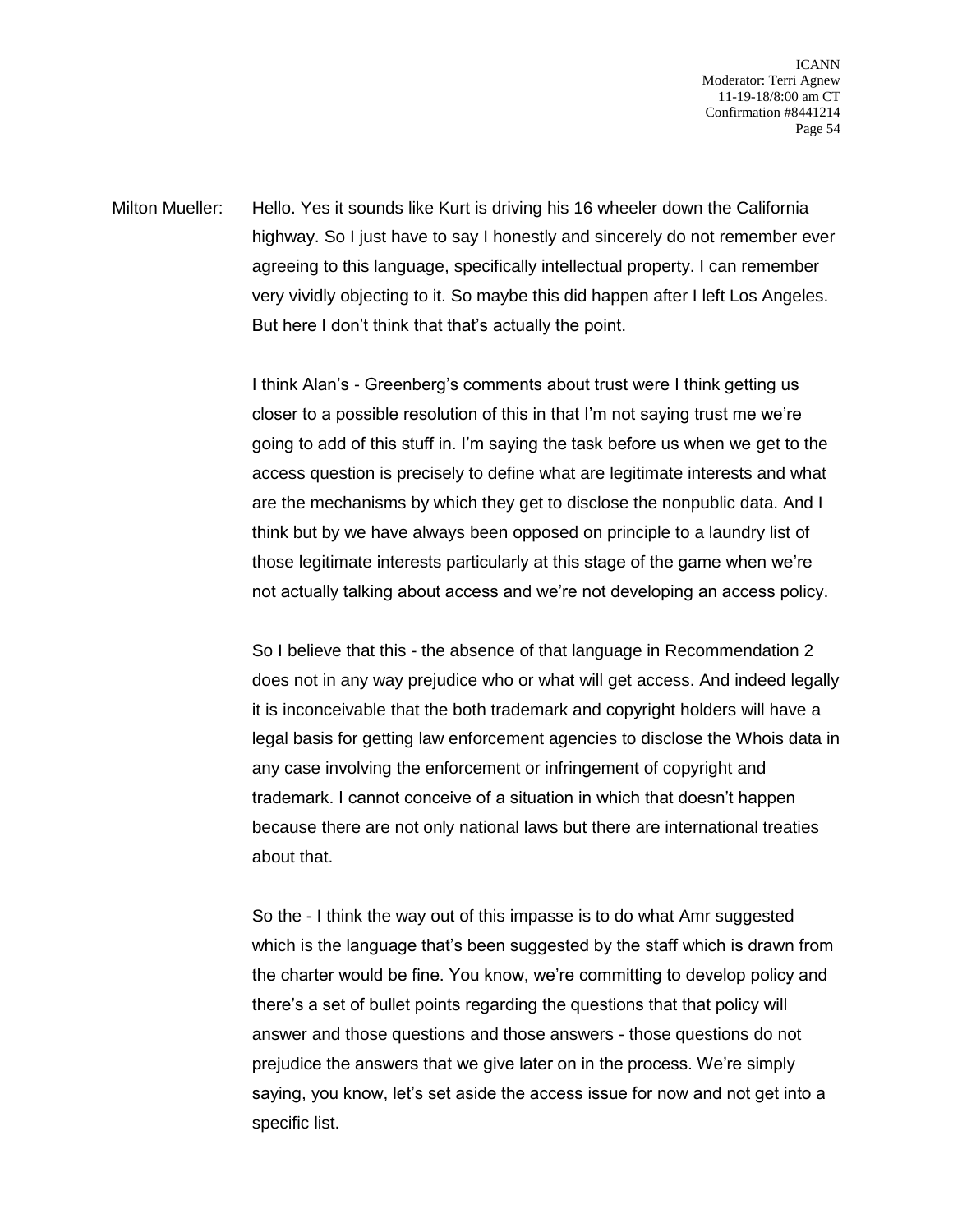- Marika Konings: Thanks there Milton. Kurt just for your information we still have quite a few hands up here and maybe I can encourage everyone to focus on how we can move forward to someone (unintelligible) is able to live with and actually go next to Thomas. I see that he put as well some suggested language in the chat so Thomas?
- Thomas Rickert: Thanks very much Marika. And I hope that we can agree on three components which I think we've discussed. One is that we would not talk about access but to, but about responding to offer disclosure requests because that's needs to be in there. Then we want to talk about, you know, doing the work and that our work will include intellectual property infringement or disclosure in that regard. So I would suggest I mean we can tweak the exact language here. I would suggest that we replace the existing language too.

The EPDP Team commits to develop policy to allow for responses, to lawful third-party disclosure requests for nonpublic registration data. They work will (unintelligible) among disclosure and because of intellectual property infringement cases I guess what we need to say. We can – so I'm just reading Margie's - we can use or we can include abuse cases and intellectual property infringement cases. I think standardized - we don't need to include as it were because if they are creating policy that were by nature will cover that. So that's my suggestion. And I will note for those who are not in the chat that Alex thinks that language along those lines can work which I think is very kind. Thank you.

Marika Konings: Thanks Thomas. Kurt I think I hear you. Do you want to get in the queue?

Kurt Pritz: This is Kurt. Can I just blurt - I'm - can you hear?

Marika Konings: Yes we can hear you.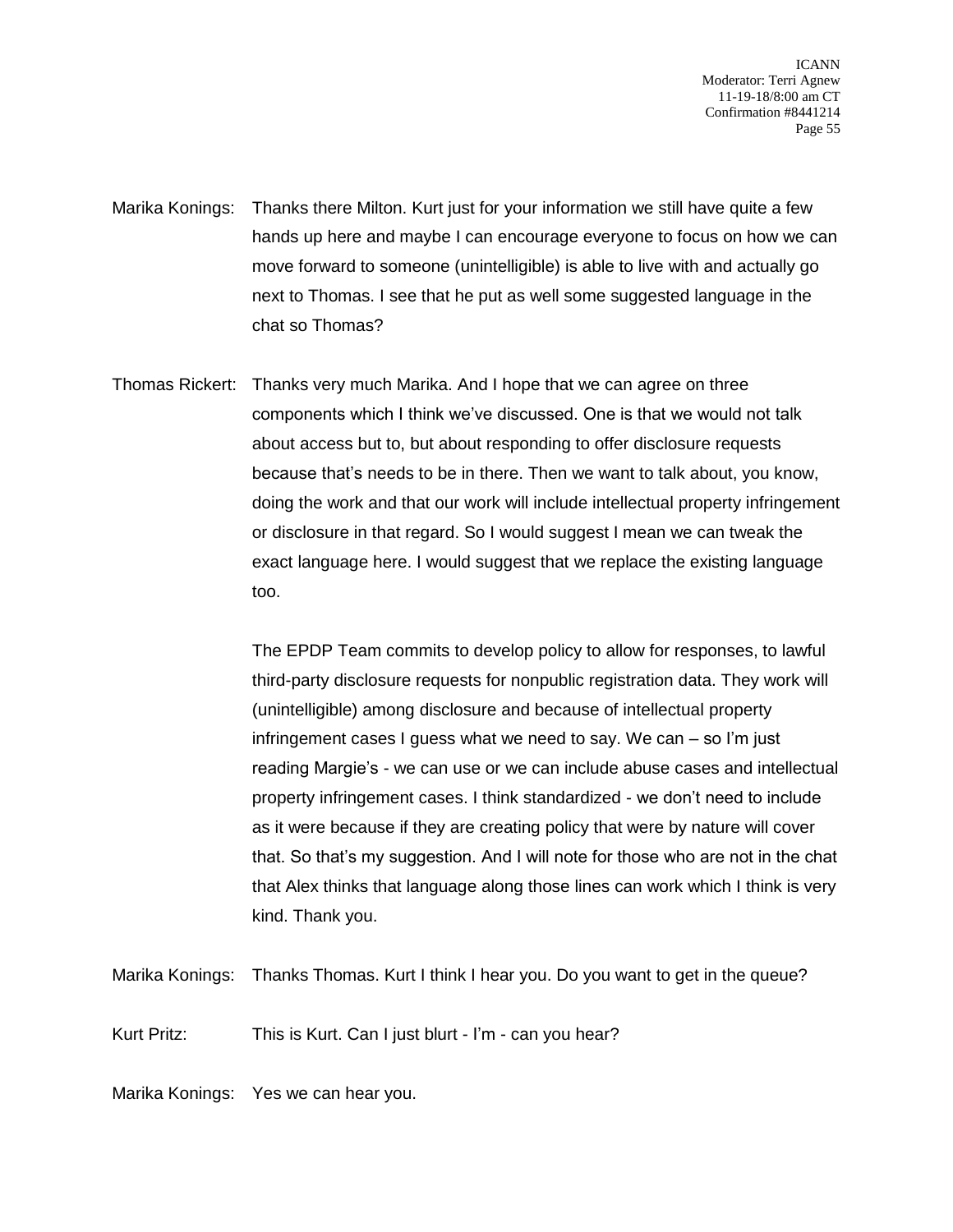- Kurt Pritz: Yes so I am really sorry. I had this medical appointment for a really long time and I (unintelligible) really guess this language. If we can't settle this here we'll try to settle it on email or on a call tomorrow. So that's what we'll try to do. I think also we'll tomorrow go through the comment forum meeting. And I really apologize.
- Marika Konings: Kurt are you okay with us continuing just going through the queue? And I'm happy to manage the queue. I think we may have lost Kurt so if you indulge in me and of course if anyone has any objections please say so. Well let me just go through the queue and see if we can touch upon some of the defined items lining those up for tomorrow's meeting. And so I just wanted to note that and I put in the chat what seems to be the updated version as proposed by Thomas which would now reads the EPDP Team commits to develop policy to allow for responses to allow for third-party disclosure requests for nonpublic registration data. The work will encompass amongst others disclosures in the course of intellectual property infringements and abuse cases.

I see several people noting in the chat that they're comfortable with the proposed language by Thomas. And so I see there's still several people in the queue so maybe people that are not conformable with this can note this in the chat as well and maybe we're able to even get to a proposed agreement here. And Amr I see you're next.

Amr Elsadr: Yes thanks Marika. This is Amr. I was originally going to say that, you know, I agreed with a lot of what Alan said in terms of, you know, the different (unintelligible) we need to consider when we get to this part of the work. I had also agreed with a lot of what was saying in the chat, well until he proposed that last language actually. I think it's premature for us as a team to commit to an outcome right now. You know, I'm fine with the first half of Thomas's proposal when he says that we (unintelligible) developing a policy because, you know, we have to do that. We were chartered to do that. That allows for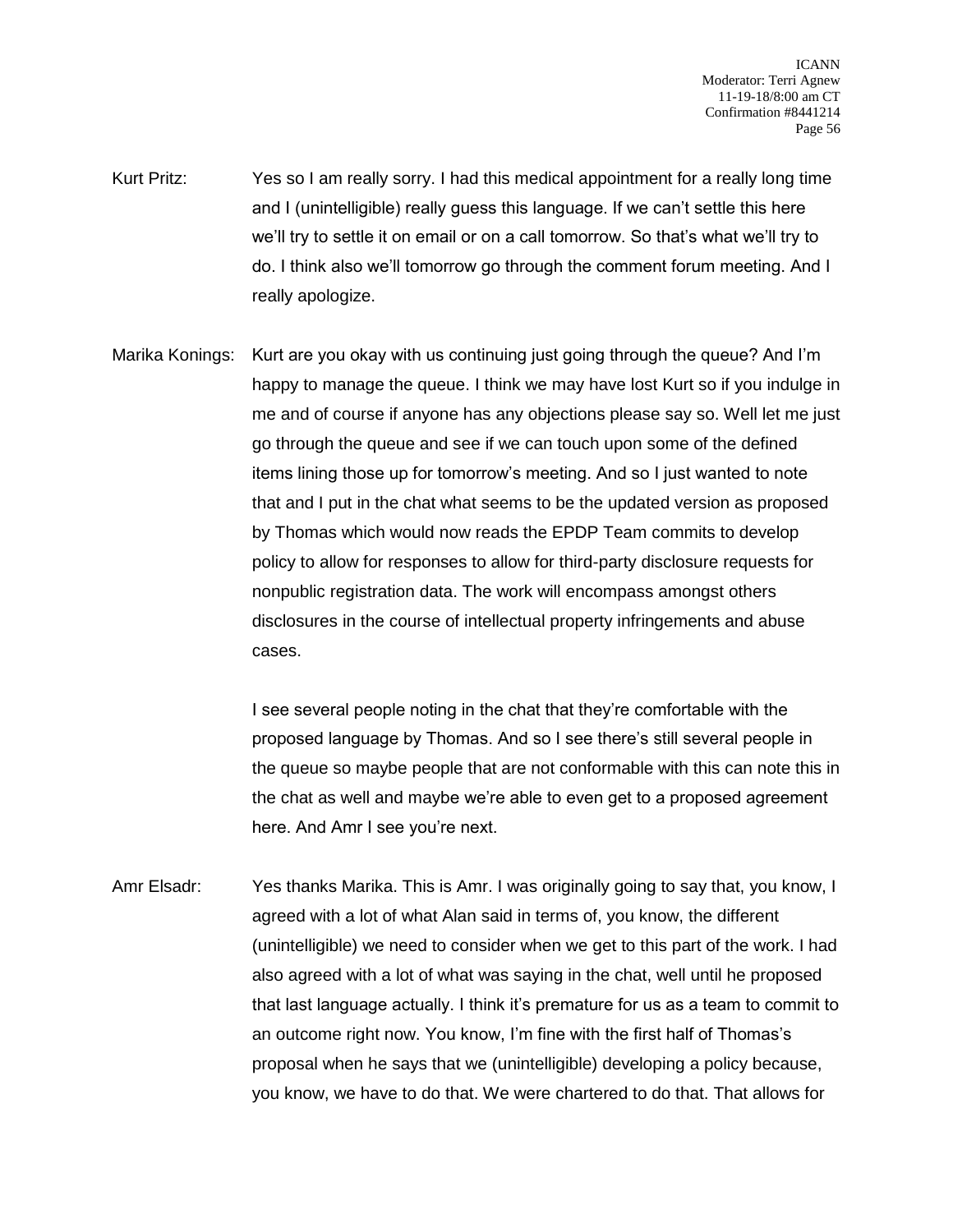responses to lawful third-party disclosure requests for nonpublic registration data. That all sounds good.

And I presume that, you know, these lawful third-party disclosure requests will include those from trademark holders, from law enforcement and from a number of other types of third parties. And like Alan said like our charter says we need to consider all of those, but I am not comfortable at this point declaring that the EPDP Team is committing to develop a policy and committing to what the outcome of that policy will be until we've had the substantive discussions on this.

So I really think it's important for us to, you know, to give language that is very neutral on this but thoroughly covers that, you know, we will consider all legitimate purposes and all forms of, you know, lawful requests for disclosure. So again I think the language I prefer here is not the language that Thomas proposed but the language that is in the far right column of the document we're seeing on the screen in front of us. Thank you.

- Marika Konings: Thanks Amr. If I can maybe just ask does that amount to an objection or you could also live with what Thomas has proposed noting that, you know, your preference is for what is on the right side? And you don't have to answer me now. You can think about that and maybe putting in the chat.
- Amr Elsadr: No, no that's okay. This is Amr again. Yes I am objecting to Thomas's proposal because I think again he is proposing an outcome before we've actually got to the work we need to do. We need to commit to following our process which are first in the charter that the GNSO Council adopted. But I don't want us as a team to commit to an outcome of any kind right now. Thanks.

Marika Konings: Thanks Amr. Alan Greenberg?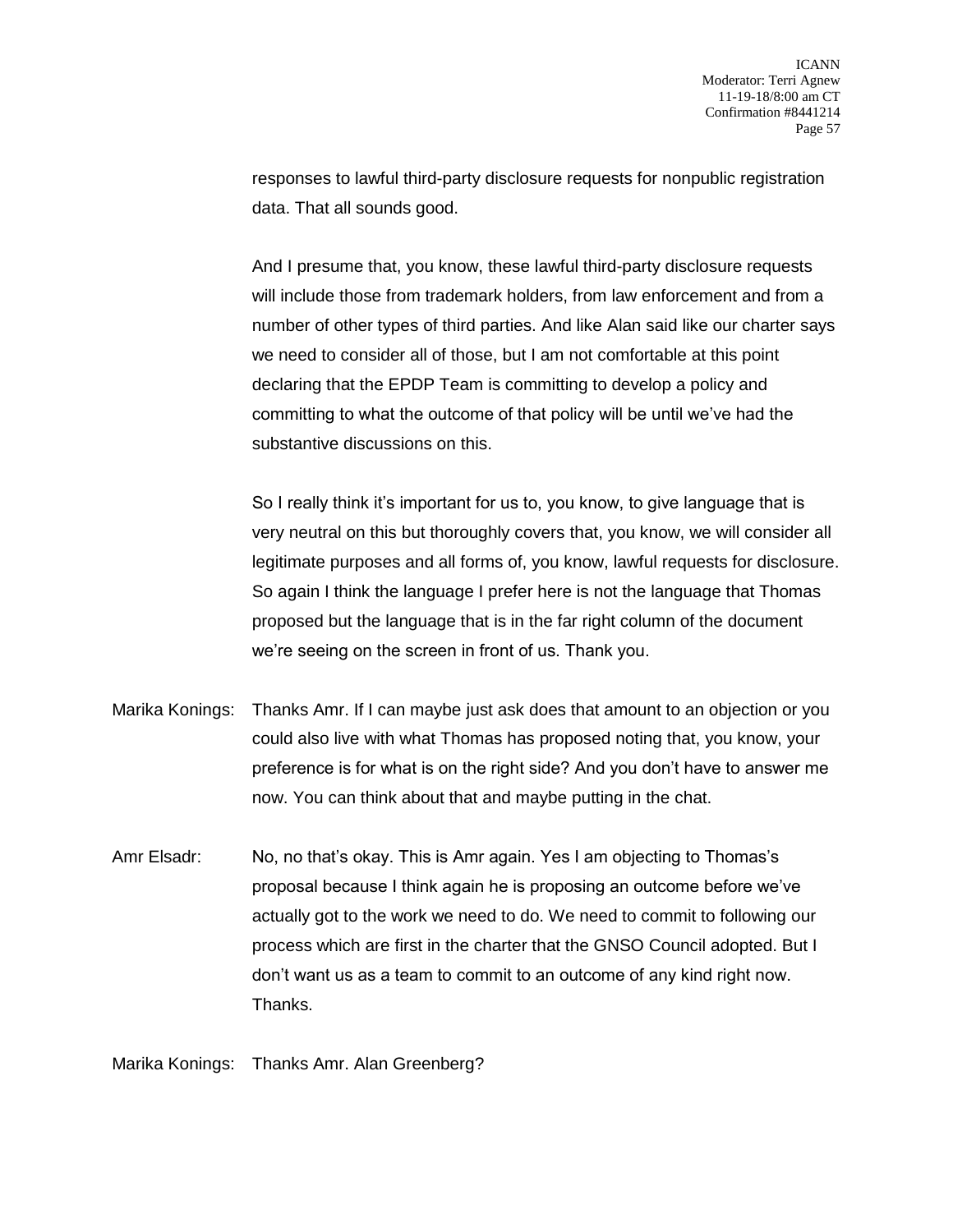Alan Greenberg: Thank you Alan Greenberg speaking. I'll go back to what I said we don't have a lot of trust here so we're going to have to put words in. And all Thomas is saying is we commit to developing lawful access. So if it's lawful how can we object to it at this point? So, you know, it's going to be a judgment call obviously what is deemed to be lawful in our minds? What are we going to explicitly talk about and what will have to be exercised only with a court order?

> But at this point we're not saying we're going to do anything against GDPR. I think it's a reasonable statement to move forward on. Thank you.

- Marika Konings: Thanks Alan. And may be Amr in the meantime can think about what is it in the language that Thomas has suggested that he thinks commits to an outcome instead of working on it and maybe that's a way as well we can try to address that. (Mark) go ahead.
- (Mark): (Mark) for the record. I think when we're talking about this purpose and, you know, and when we're talking about 61F issues there we should refrain from mentioning law enforcement. Law enforcement has, you know, different bases and extraordinary powers. We're talking about lawful access for legitimate purposes subject to a balancing act. That's not law enforcement.

I would also note that not all of these IP issues rise to the level of criminal enforcement as far as I know. I'm not a lawyer. You know, a lot of us are not but that's my understanding. And finally just a comment that I think if you were to go to the extreme case and say let's get law enforcement involved all the time that would really just complicate everything and raise everybody's costs a lot. And so really, you know, you might want to think about if that were the outcome of our decisions here the policy that we came up with how what that impact, you know, the creation of a compliance officer and various legal things within your organization to deal with that reality. So I would not mention law enforcement when we talk about this topic. I think it's, you know, relevant.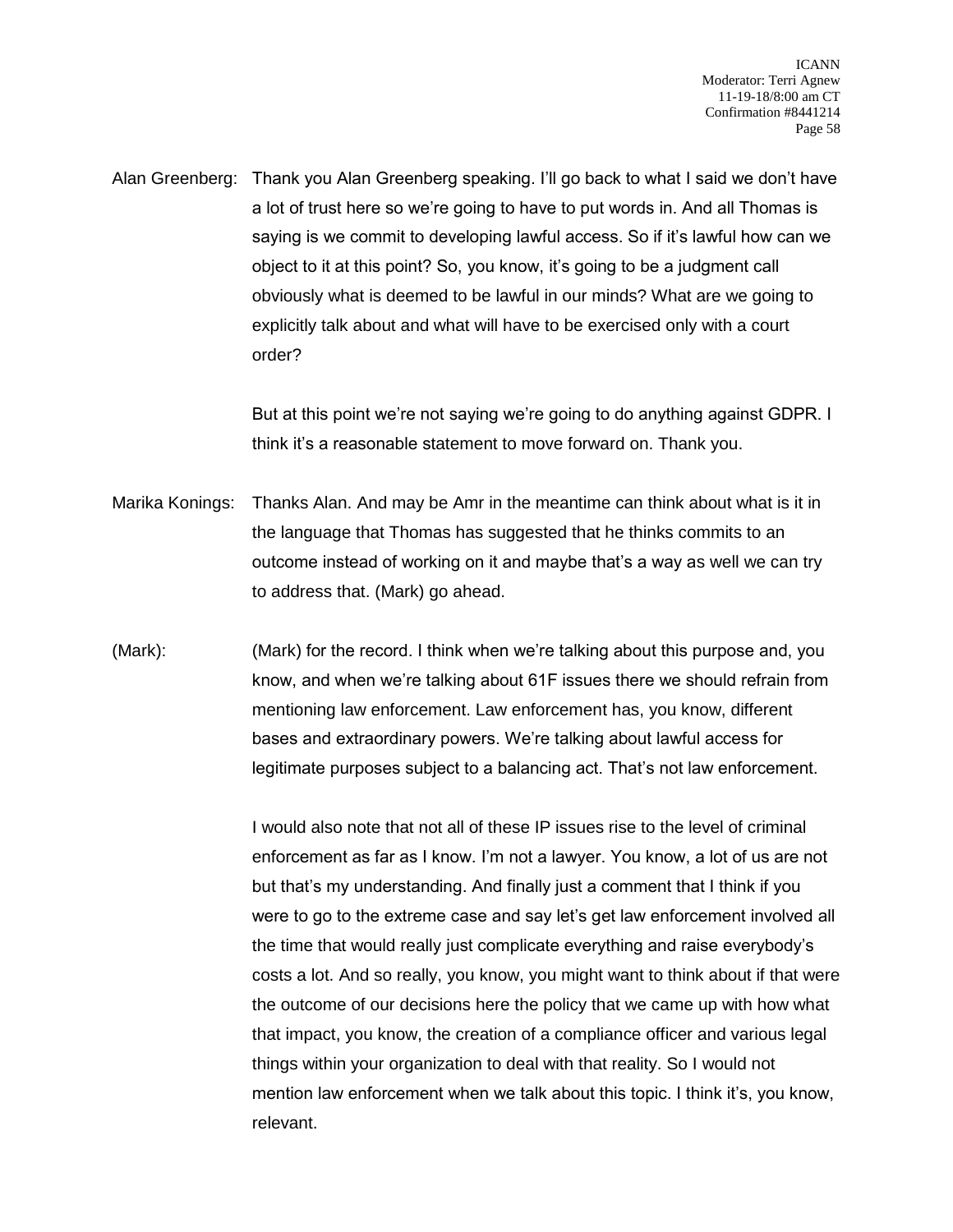- Marika Konings: Thanks (Mark) and noted. And this is Marika again. Before we go to Hadia if I can maybe make one other suggestion as well because I see several people in the chat and Amr did as well referring to the language that the staff put forward. Would a possible alternative approach be the language that staff has but add but add, you know, a bullet underneath that that basically adds the latter part of Thomas' section and says, you know, this discussion will include consideration of, you know, disclosure in the course of intellectual property infringements and DNS abuse cases? Would that be a way of bringing together two sides of having coming to, specific reference to the work that is ahead in relation to the charter but also make sure that people understand the consideration of those questions will include a consideration of the intellectual property infringements and DNS abuse cases? And maybe that's a way of bridging the gap and I'll let you think about that one as we go to Hadia?
- Hadia Elminiawi: Thanks so Marika I think I do like your suggestion. My only comment, which I already put in the chat and is supported actually by Milton and the others, is putting the word standardized there. I know it's already in the charter but if it's already there why want to remove it from here? So for just for assurance we would like to see it there.
- Marika Konings: Thank you Hadia. And Marc?
- Marc Anderson: Hey Marika, Marc Anderson for the transcript. So yes there is a lot of discussion on this one and different language being thrown around and so I'm trying to coordinate with my colleagues here and I don't think I've gotten, you know, everybody's full support of this one so I'll just caveat that by saying this is I'm just speaking for me not on behalf of registries or contracting parties.

But I think, you know, I think the staff proposed language is good. It reflects what's in the charter and, you know, lays out the, you know, sort of the commitment that we all agreed to to discuss this further in the following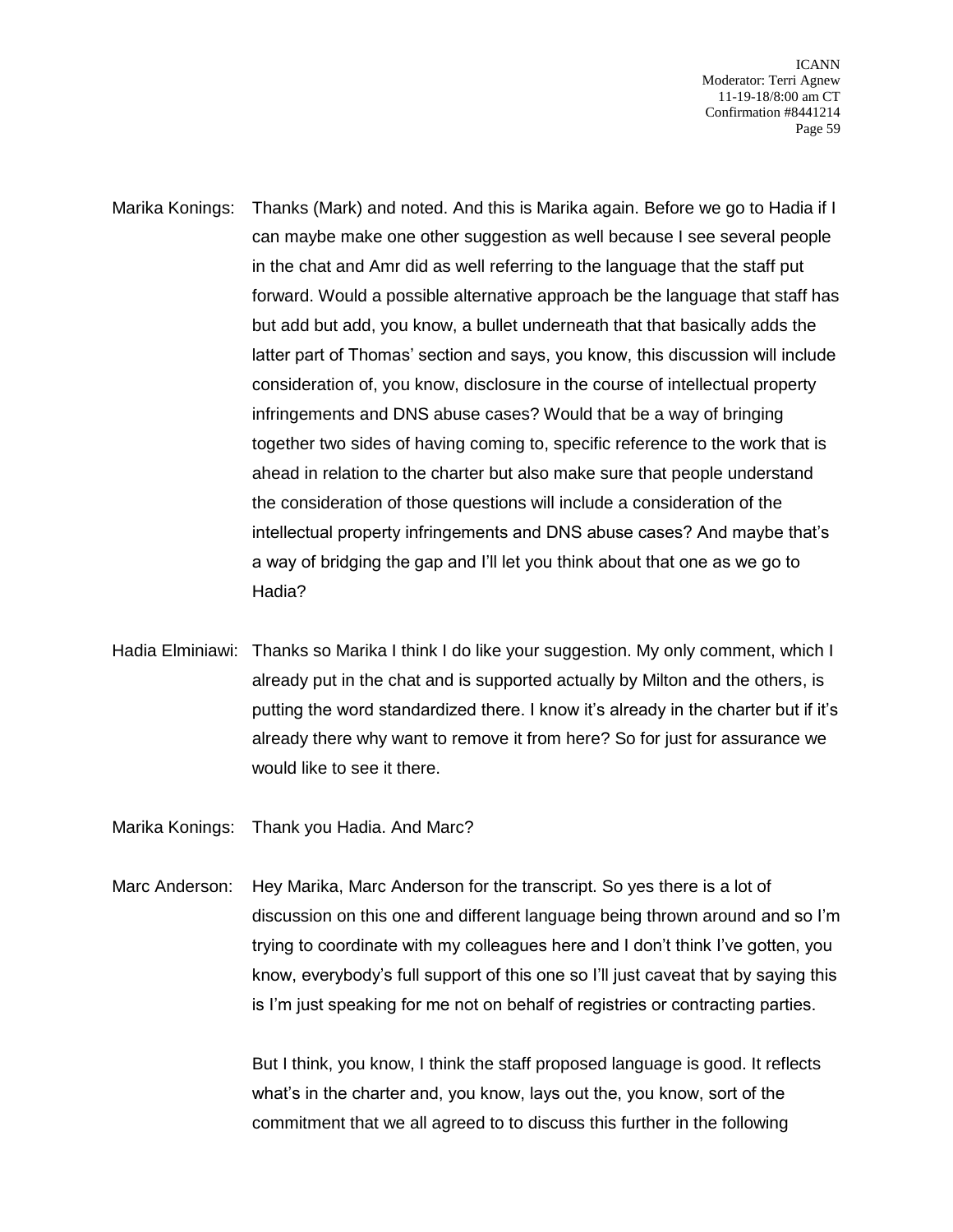phases. And so I think this is, you know, relying on the charter language is good and it sort of gets to the heart of the compromise that we're going to talk about later.

You know, I just want to, you know, say one thing about, you know, the trust comments, you know, Alan made and, you know, I think, you know, I get the question on trust. I don't think though, you know, having the words IPC or IPC interests are necessary, you know, because, you know, I don't think anyone, you know, thinks that Alex is just going to sit quietly on the sidelines and not advocate for IPC for legitimate interests here. You know, I think I think the important thing is that we put down a marker that we're going to tackle this. We are going to tackle this is part of our work and that, you know, the, you know, the different members of the group are going to advocate for our positions and try to come up with a solution and policy recommendations that we can agree to.

And so, you know, sorry if that was long but I, you know, I think my support is for the staff language as is. I know there are, you know, there's some little things in there that could be tweaked but as far as, you know, just for an interim report I think the staff language proposed compromise I can live with.

- Marika Konings: Thank you Marc. This is Marika. That's very helpful. And could I just ask would you object to adding, you know, this one sentence that, you know, comes from Thomas' language to note that this would also…
- Marc Anderson: Yes I would.
- Marika Konings: Okay.
- Marc Anderson: Yes I think, you know, I, you know, I think if we, you know, we're starting to get down, you know, we're starting to over think ourselves, you know, just I think the language that the initial staff language that gets to the point putting a marker down. We all agreed we're going to talk about it later. This uses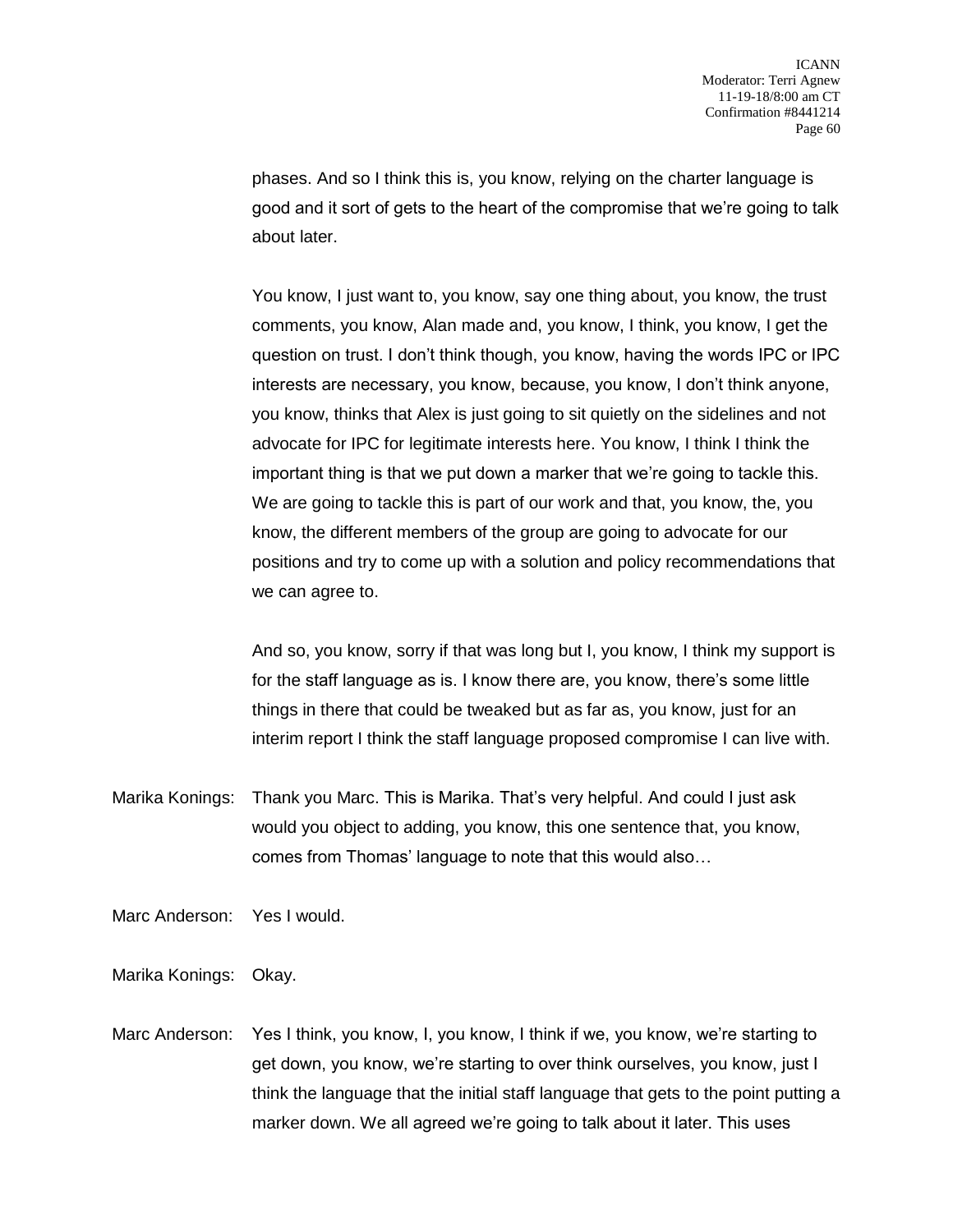language from the charter. I think that gets to the heart of the compromise and is the language we need to move forward.

Kavouss Arasteh: Hello Kurt.

Marika Konings: Thanks Marc. Hi Kavouss. This is Marika.

Kavouss Arasteh: Yes Marika.

Marika Konings: I'm managing the queue as Kurt has stepped away. Margie is in the queue and then we'll go to you next okay?

Kavouss Arasteh: Yes because I don't have access. That is why I'm not in the queue.

Marika Konings: Okay. Yes I've noted you for the queue.

Margie Milam: Thank you. Yes this is Margie. I really strongly object to the language that was previously proposed by staff. I think Thomas' language gets us to where we need to be. The problem without if you're not mentioning intellectual property or abuse as part of this discussion then we're just going to get a whole slew of comments about how we, you know, how we not included those. And so I think it's important to at least give assurances to those that are reading the reports to understand that those issues will be considered. Obviously we're going to have to work through the details of it as separate points but it's really to help, you know, put the reader at ease for those that are, you know, worried about those issues that it will really happen and forgotten.

> And so without having that language that's the conclusion people are going to reach and we're going to get a whole bunch of comments that relate to that which I don't think are necessary and so I support Thomas's language.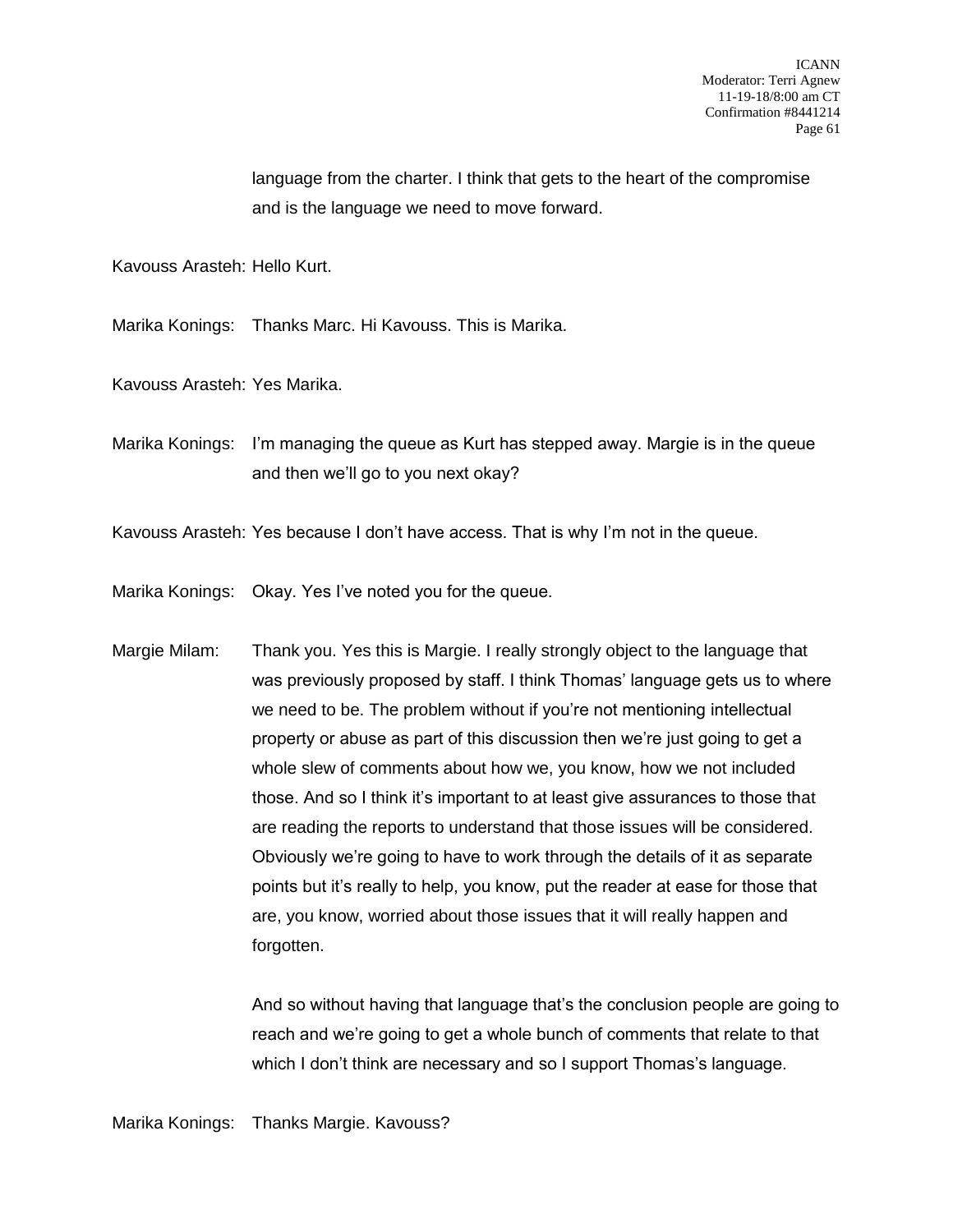Kavouss Arasteh: Yes I think I could I sent you, I gave you the language proposed by Alan Greenberg. I think we don't need to continue this discussion. However I have difficulty with the use of the term standardized. As standardized has a specific connotation and we don't agree with that. What we agreed earlier (unintelligible) to use harmonized, but not standardized. We don't standardize that at all. Thank you.

Marika Konings: Thank you Kavouss. Milton?

Milton Mueller: Hello yes so I think Marika indicated a good way out of this is that we stick with the staff language but we add an additional bullet point that says that things that will be considered is our DNS abuse and trademark protection or some kind of marker for legitimate intellectual property concerns. In other words, you know, Marc of the registry constituency is correct. We – we're in a policy process. Once we get into the definition of access, it's not like the intellectual property advocates are not going to be there and are not going to advocate a policy that serves their interests. But once we get into this game of listing legitimate interest then, you know, it's very clear that some people are trying to tilt the outcome in a certain way or they don't trust that the process will be a fair one which I don't think is warranted.

> So I'm making - trying to make a concession here of, you know, add a bullet point that says those two things will be considered, DNS abuse not general abuse and intellectual property if you like but only that they will be considered as legitimate interest to be discussed or considerations in an access policy. I can't see why anybody would object to that.

Marika Konings: Thanks Milton. And so this is Marika again. So I'm noting that, you know, several people are seem to, you know, be in support of having the language on the right with a note adding that, you know, that conversation will consider, you know, (unintelligible) and DNS abuse related issues. And I do know that Marc and noted an objection to the to the registry so of course a potential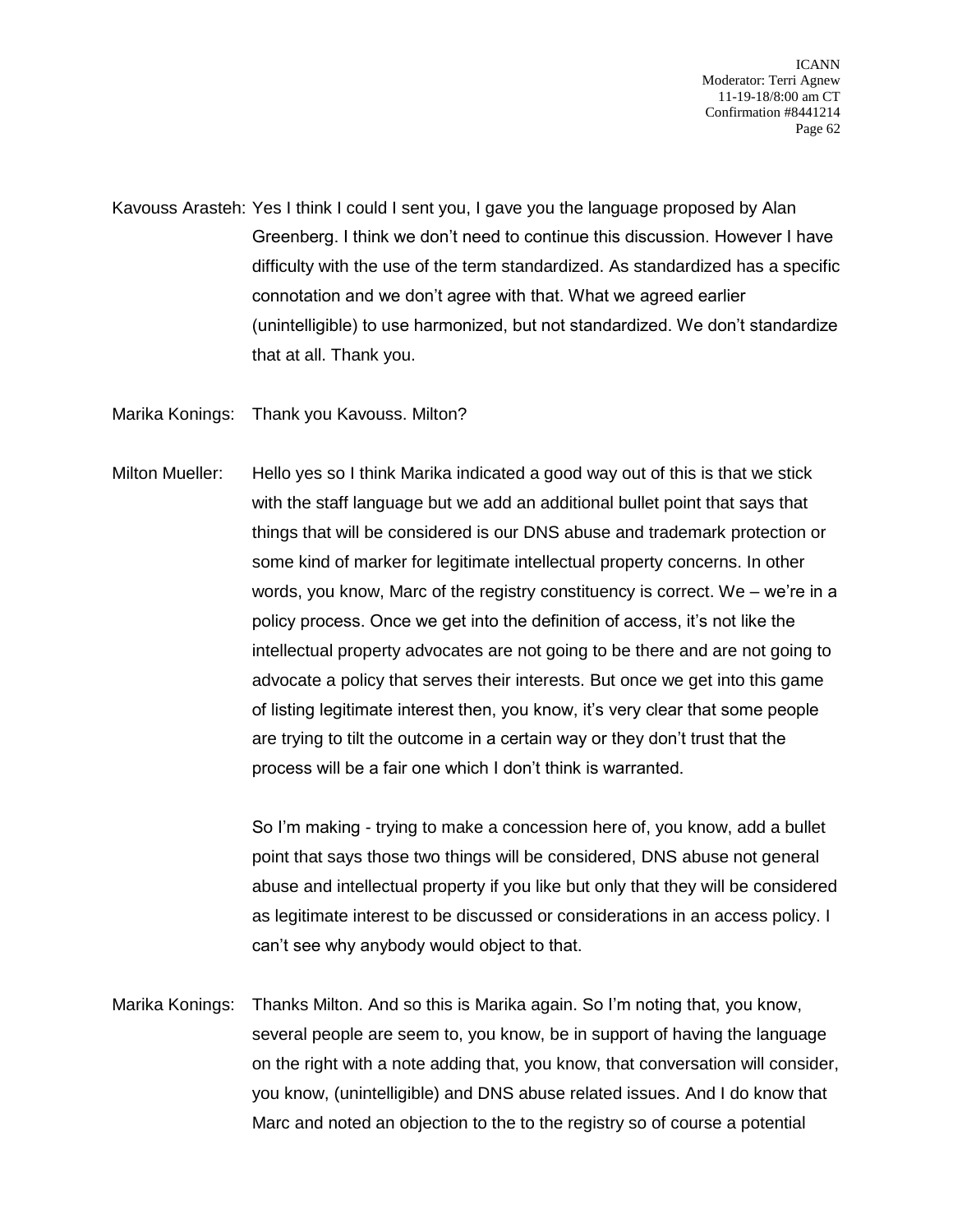way forward like we've done with some other of the recommendations is that - if most people agree with that path forward we could of course also note in initial report and if certain groups object to that. But having said that let's go to Alex next.

- Alex Deacon: Thanks Marika, it's Alex for the record. So I guess I need to see the language. I think Thomas's language worked but, you know, I need to understand and read the language that we're now considering which is the staff language plus this change. With regard to IP issues we need to be careful that we're not picking and choosing which IP issues are relevant or legitimate at this point. It needs to be, you know, we can't call out trademark versus copyright. We just need to ensure that IP interests are referenced in this new language of for going to make yet another update. Thanks.
- Marika Konings: Thanks Alex and this is Marika, of course completely understand. So staff can take an action item here to immediately following this call circulate proposed refined language for (unintelligible) Recommendation 2 that reflects what is on the right side at the moment that basically tracks exactly the language of the charter and adding a bullet that reflects I think the second half of Thomas' proposed language to reflect that, you know, this discussion or consideration of those questions will include IP infringement and DNS abuse cases. And so we'll work on that language and get that to you immediately following this call so hopefully you'll have a chance to look at the and hopefully we can finalize that language either on the list or during tomorrow's call. And Hadia you're the last one on this topic and I think then we'll need to move to a close.
- Hadia Elminiawi: Okay I just want to thank you for the recommendation and just note that the word standardize actually it is - does have a lot of support and we would like to see it there.

Marika Konings: Yes, thank you Hadia.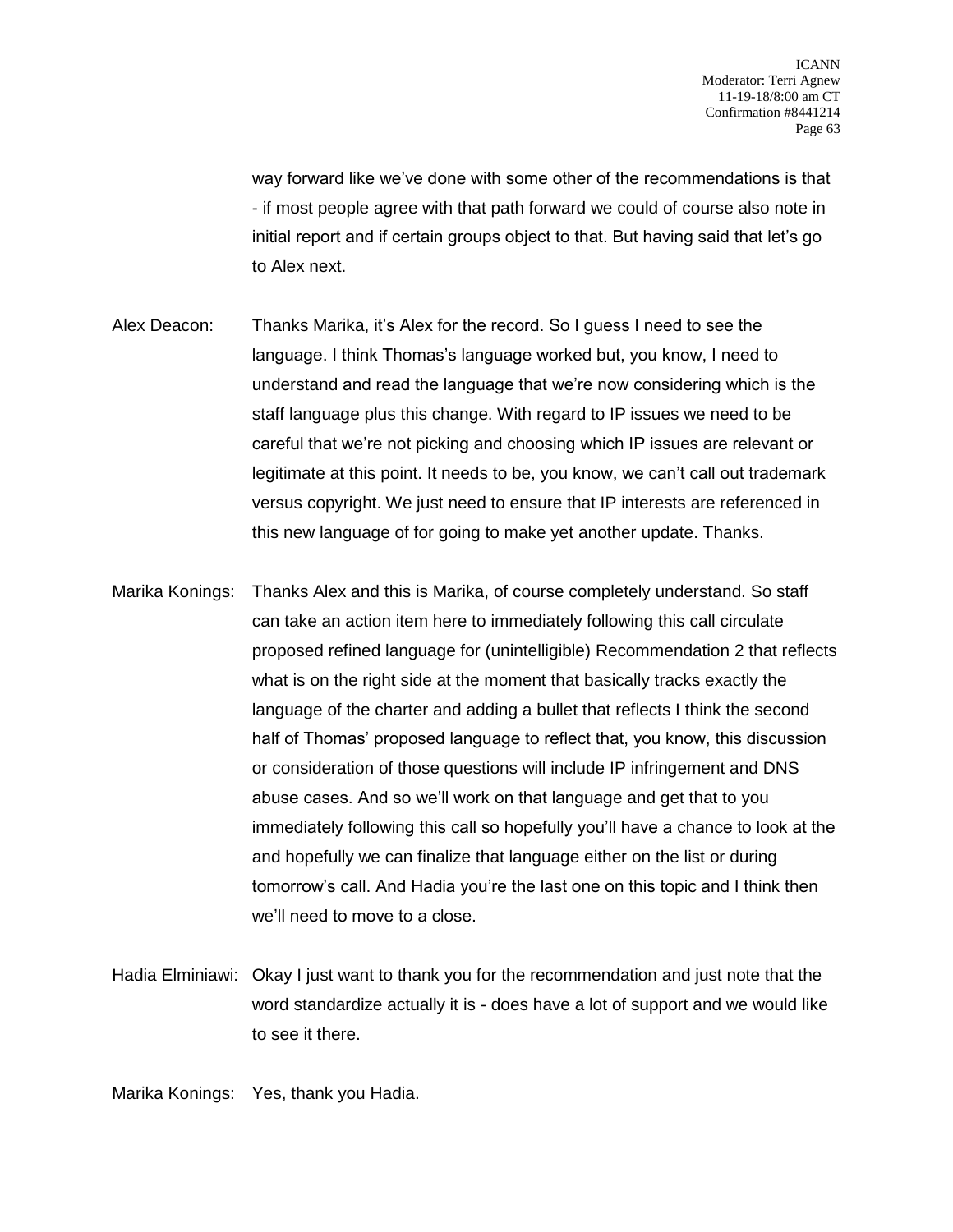## ((Crosstalk))

Marika Konings: Sorry, I didn't mean to interrupt you.

Hadia Elminiawi: Standardized response which is very important.

Marika Konings: Yes. Thank you very much Hadia. I'm sorry if I interrupted you completed your intervention. And just so you know that language is there because that comes directly from the charters so that language would be referenced there. And so staff will take this as an action item and get them to you shortly after this call. And I know we're running out of time, just to maybe reflect on some of the other items that need to be finalized and just to put it on your radar screen and maybe already get some input on the mailing list on those items.

> So there is a purpose so and as you may recall I think Benedict sent it to the list on Friday if I'm not mistaken or Thursday maybe as an item that had been suggested I think a while back but it didn't materialize until that time in relation to research. And I believe I saw a reaction from Margie saying that maybe it's post way forward, a possible way forward would be to reference that work or that conversation and ask specific questions about it in the initial report and as a way of getting input on it, but maybe not necessarily include the whole workbook and the purpose language at this stage as a recommendation as there may not have been enough time to consider that purpose for now, but at least, you know, put it on the record and get input on that. And Margie I'm hoping I'm not mischaracterizing what you were suggesting.

So if I can encourage everyone to maybe look at that email and a response from Margie and kind of provide input if you think that is a proposed way forward and hopefully we can kind of finalize on that then during tomorrow's meeting and maybe staff could even take it as an action item to write up some language that kind of would reflect what could go into the initial report to refer to that purpose.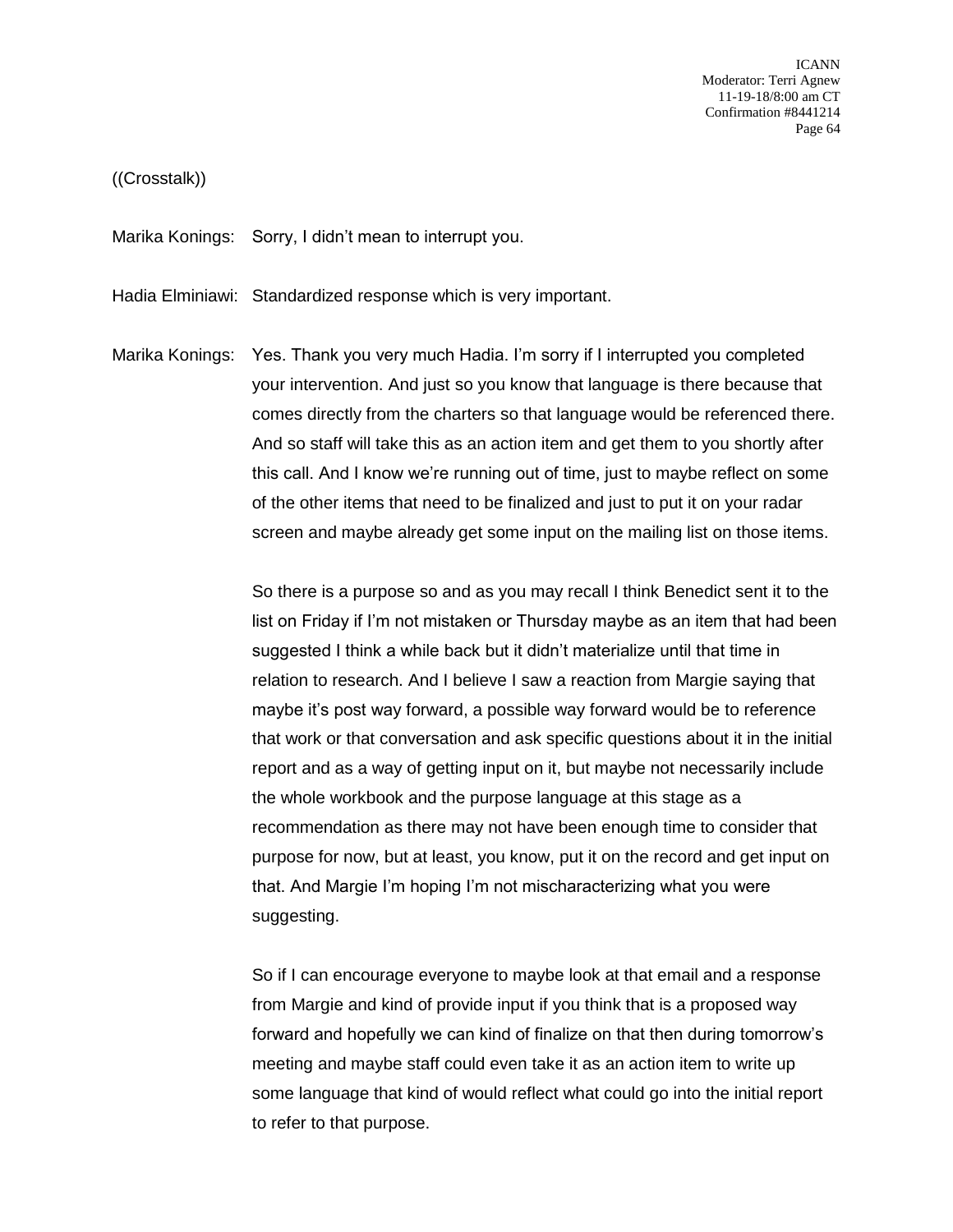Then I also want to flag that there was additional language circulated by Thomas that would be included or is proposed to be included in the section that deals with responsibilities. And that was an action item from Friday's meeting to basically reflect the discussion that was held at that space and the input that was provided by ICANN or in addition to the memo. So I think there would just like to encourage everyone to review that language and indicate if you have any concerns or issues with that proposed addition which I believe goes into preliminary Recommendation Number 13 if I'm not mistaken.

Then there is also additional language that was circulated to the list for the UDRP section. I think there was some addition that Margie has proposed and some questions that may need to be addressed further. I note that there were several comments on the mailing list as well in that regard and I don't know Margie if I could look to you to see if there's a way you could capture those in the language or any updates you may want to suggest to address the input that was received if it's something you would be willing to do?

Margie Milam: This is Margie. Sure I can take a look at it and see if I can make an update. I'll do that right after the call.

Marika Konings: That would be great. Thank you so much. This is Marika again. So let some other items that we had hoped to cover today but that will move over to tomorrow's meeting. First of all just a look at the public comment forum, the Google forum and we'll look in to see if we can already maybe circulated at least the setup of that with you later today so you can have a look at that prior to the call and perhaps start a discussion as well that, you know, the launch of the public comment forum should probably be in conjunction with a community Webinar where the group has the opportunity to both, you know, present the recommendations as well as explain to the community how input is expected to be provided.